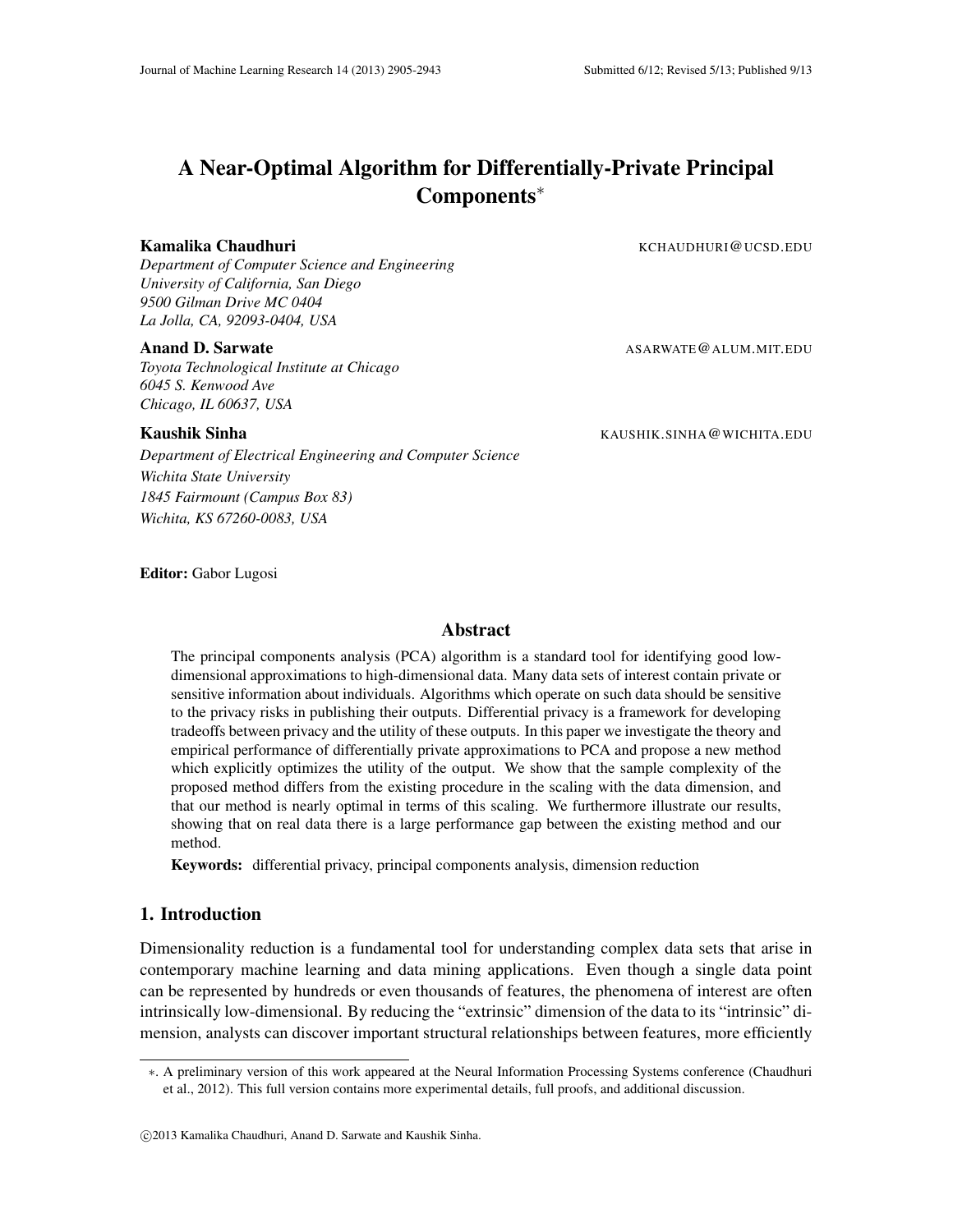use the transformed data for learning tasks such as classification or regression, and greatly reduce the space required to store the data. One of the oldest and most classical methods for dimensionality reduction is principal components analysis (PCA), which computes a low-rank approximation to the second moment matrix A of a set of points in  $\mathbb{R}^d$ . The rank k of the approximation is chosen to be the intrinsic dimension of the data. We view this procedure as specifying a *k*-dimensional subspace of  $\mathbb{R}^d$ .

Much of today's machine-learning is performed on the vast amounts of personal information collected by private companies and government agencies about individuals: examples include user or customer behaviors, demographic surveys, and test results from experimental subjects or patients. These data sets contain sensitive information about individuals and typically involve a large number of features. It is therefore important to design machine-learning algorithms which discover important structural relationships in the data while taking into account its sensitive nature. We study approximations to PCA which guarantee differential privacy, a cryptographically motivated definition of privacy (Dwork et al., 2006b) that has gained significant attention over the past few years in the machine-learning and data-mining communities (Machanavajjhala et al., 2008; McSherry and Mironov, 2009; McSherry, 2009; Friedman and Schuster, 2010; Mohammed et al., 2011). Differential privacy measures privacy risk by a parameter  $\varepsilon_p$  that bounds the log-likelihood ratio of output of a (private) algorithm under two databases differing in a single individual.

There are many general tools for providing differential privacy. The sensitivity method due to Dwork et al. (2006b) computes the desired algorithm (in our case, PCA) on the data and then adds noise proportional to the maximum change than can be induced by changing a single point in the data set. The PCA algorithm is very sensitive in this sense because the top eigenvector can change by 90◦ by changing one point in the data set. Relaxations such as smoothed sensitivity (Nissim et al., 2007) are difficult to compute in this setting as well. The SUb Linear Queries (SULQ) method of Blum et al. (2005) adds noise to the second moment matrix and then runs PCA on the noisy matrix. As our experiments show, the noise level required by SULQ may severely impact the quality of approximation, making it impractical for data sets of moderate size.

The goal of this paper is to characterize the problem of differentially private PCA. We assume that the algorithm is given *n* data points and a target dimension *k* and must produce a *k*-dimensional subspace that approximates that produced by the standard PCA problem. We propose a new algorithm, PPCA, which is an instance of the exponential mechanism of McSherry and Talwar (2007). Unlike SULQ, PPCA explicitly takes into account the quality of approximation—it outputs a *k*dimensional subspace which is biased towards subspaces close to the output of PCA. In our case, the method corresponds to sampling from the matrix Bingham distribution. We implement PPCA using a Markov Chain Monte Carlo (MCMC) procedure due to Hoff (2009); simulations show that the subspace produced by PPCA captures more of the variance of *A* than SULQ. When the MCMC procedure converges, the algorithm provides differential privacy.

In order to understand the performance gap, we prove sample complexity bounds for the case of  $k = 1$  for SULQ and PPCA, as well as a general lower bound on the sample complexity for any differentially private algorithm. We show that the sample complexity scales as  $\Omega(d^{3/2}\sqrt{\log d})$ for SULQ and as  $O(d)$  for PPCA. Furthermore, we show that any differentially private algorithm requires  $Ω(d)$  samples. Therefore PPCA is nearly optimal in terms of sample complexity as a function of data dimension. These theoretical results suggest that our experiments demonstrate the limit of how well ε*p*-differentially private algorithms can perform, and our experiments show that this gap should persist for general *k*. The result seems pessimistic for many applications, because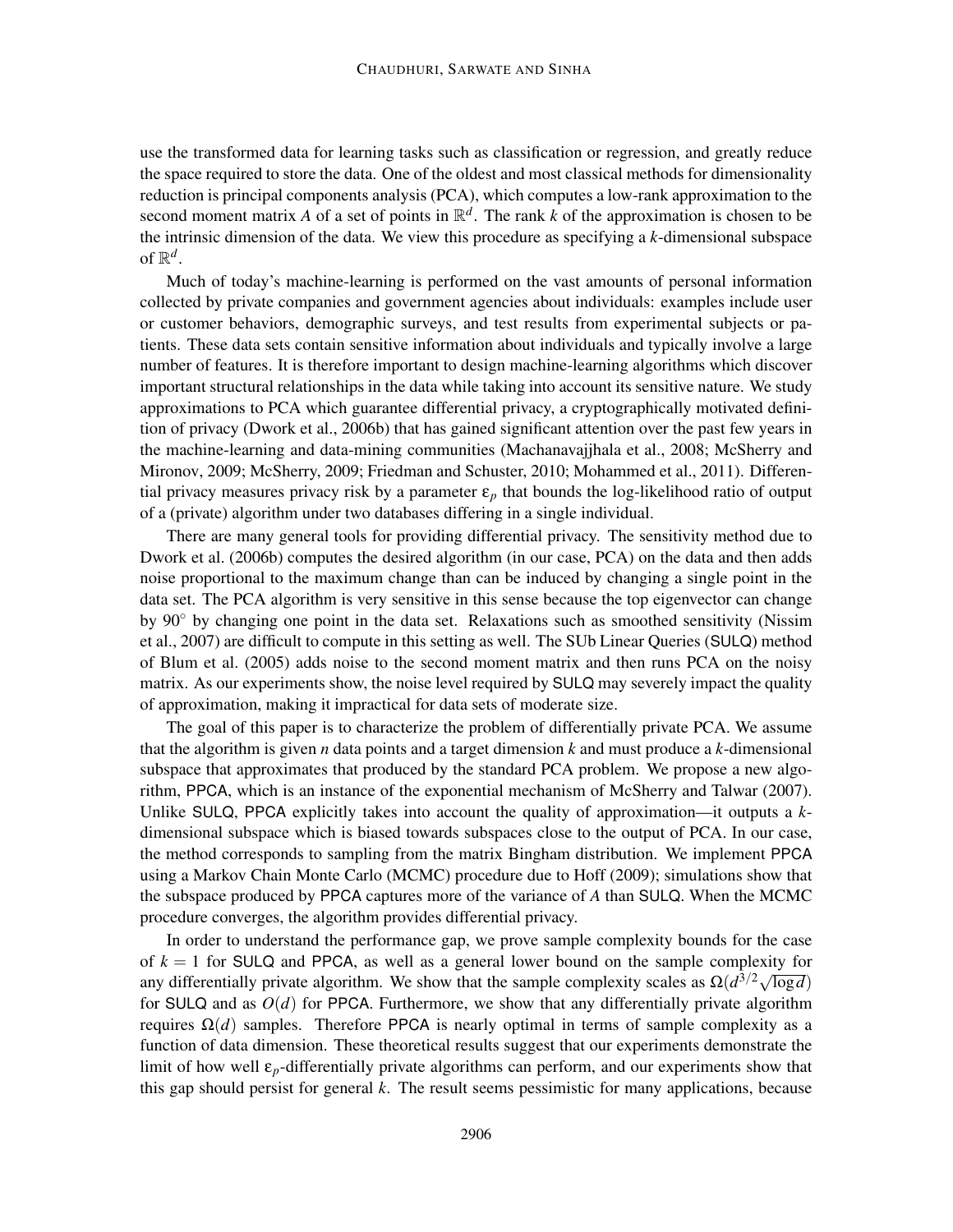the sample complexity depends on the extrinsic dimension *d* rather than the intrinsic dimension *k*. However, we believe this is a consequence of the fact that we make minimal assumptions on the data; our results imply that, absent additional limitations on the data set, the sample complexity differentially private PCA must grow linearly with the data dimension.

There are several interesting open questions suggested by this work. One set of issues is computational. Differentially privacy is a mathematical definition, but algorithms must be implemented using finite precision machines. Privacy and computation interact in many places, including pseudorandomness, numerical stability, optimization, and in the MCMC procedure we use to implement PPCA; investigating the impact of approximate sampling is an avenue for future work. A second set of issues is theoretical—while the privacy guarantees of PPCA hold for all *k*, our theoretical analysis of sample complexity applies only to  $k = 1$  in which the distance and angles between vectors are related. An interesting direction is to develop theoretical bounds for general *k*; challenges here are providing the right notion of approximation of PCA, and extending the theory using packings of Grassmann or Stiefel manifolds. Finally, in this work we assume *k* is given to the algorithm, but in many applications  $k$  is chosen after looking at the data. Under differential privacy, the selection of *k* itself must be done in a differentially private manner.

#### 1.1 Related Work

Differential privacy was first proposed by Dwork et al. (2006b). There has been an extensive literature following this work in the computer science theory, machine learning, and databases communities. A survey of some of the theoretical work can be found in the survey by Dwork and Smith (2009). Differential privacy has been shown to have strong *semantic* guarantees (Dwork et al., 2006b; Kasiviswanathan and Smith, 2008) and is resistant to many attacks (Ganta et al., 2008) that succeed against alternative definitions of privacy. In particular, so-called syntactic definitions of privacy (Sweeney, 2002; Machanavajjhala et al., 2006; Li et al., 2010) may be susceptible to attacks based on side-information about individuals in the database.

There are several general approaches to constructing differentially private approximations to some desired algorithm or computation. Input perturbation (Blum et al., 2005) adds noise to the data prior to performing the desired computation, whereas output perturbation (Dwork et al., 2006b) adds noise to the output of the desired computation. The exponential mechanism (McSherry and Talwar, 2007) can be used to perform differentially private selection based on a score function that measures the quality of different outputs. Objective perturbation (Chaudhuri et al., 2011) adds noise to the objective function for algorithms which are convex optimizations. These approaches and related ideas such as Nissim et al. (2007) and Dwork and Lei (2009) have been used to approximate a variety of statistical, machine learning, and data mining tasks under differential privacy (Barak et al., 2007; Wasserman and Zhou, 2010; Smith, 2011; McSherry and Mironov, 2009; Williams and McSherry, 2010; Chaudhuri et al., 2011; Rubinstein et al., 2012; Nissim et al., 2007; Blum et al., 2008; McSherry and Talwar, 2007; Friedman and Schuster, 2010; Hardt and Roth, 2012).

This paper deals with the problem of differentially private approximations to PCA. Prior to our work, the only proposed method for PCA was the Sub-Linear Queries (SULQ) method of Blum et al. (2005). This approach adds noise to the second moment matrix of the data before calculating the singular value decomposition. By contrast, our algorithm, PPCA, uses the exponential mechanism (McSherry and Talwar, 2007) to choose a *k*-dimensional subspace biased toward those which capture more of "energy" of the matrix. Subsequent to our work, Kapralov and Talwar (2013)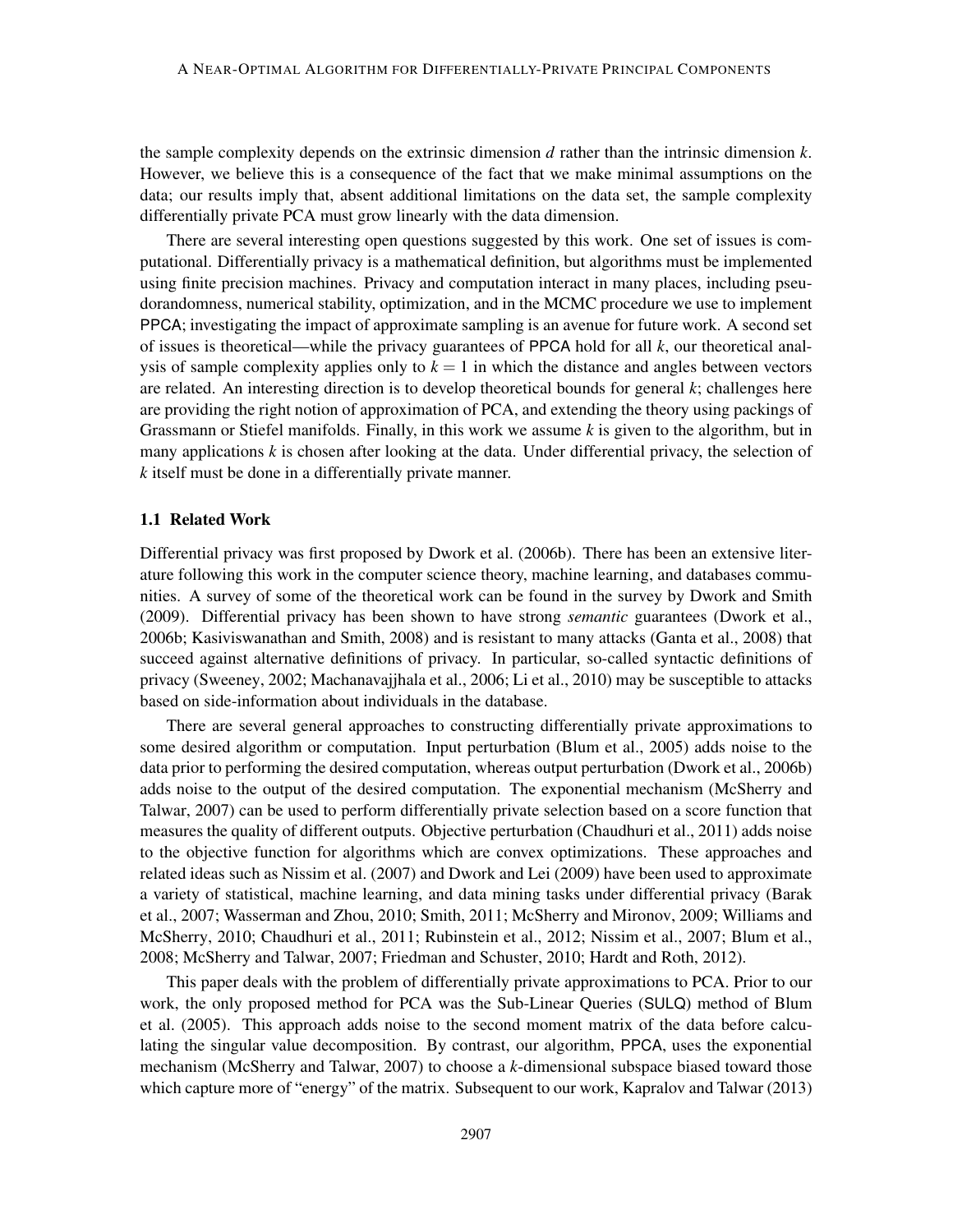have proposed a dynamic programming algorithm for differentially private low rank matrix approximation which involves sampling from a distribution induced by the exponential mechanism. The running time of their algorithm is  $O(d^6)$ , where *d* is the data dimension, and it is unclear how this may affect its implementation. Hardt and Roth (Hardt and Roth, 2012, 2013) have studied low-rank matrix approximation under additional incoherence assumptions on the data. In particular, Hardt and Roth (2012) consider the problem of differentially-private low-rank matrix reconstruction for applications to sparse matrices; provided certain coherence conditions hold, they provide an algorithm for constructing a rank 2*k* approximation *B* to a matrix *A* such that  $||A - B||_F$  is  $O(||A - A_k||)$ plus some additional terms which depend on *d*, *k* and *n*; here  $A_k$  is the best rank *k* approximation to *A*. Hardt and Roth (2013) show a method for guaranteeing  $(\epsilon, \delta)$ -differential privacy under an *entry-wise* neighborhood condition using the power method for calculating singular values. They, like Kapralov and Talwar (2013), also prove bounds under spectral norm perturbations, and their algorithm achieves the same error rates but with running time that is nearly linear in the number of non-zeros in the data.

In addition to these works, other researchers have examined the interplay between projections and differential privacy. Zhou et al. (2009) analyze a differentially private data release scheme where a random linear transformation is applied to data to preserve differential privacy, and then measures how much this transformation affects the utility of a PCA of the data. One example of a random linear transformation is random projection, popularized by the Johnson-Lindenstrauss (JL) transform. Blocki et al. (2012) show that the JL transform of the data preserves differential privacy provided the minimum singular value of the data matrix is large. Kenthapadi et al. (2013) study the problem of estimating the distance between data points with differential privacy using a random projection of the data points.

There has been significant work on other notions of privacy based on manipulating entries within the database (Sweeney, 2002; Machanavajjhala et al., 2006; Li et al., 2010), for example by reducing the resolution of certain features to create ambiguities. For more details on these and other alternative notions of privacy see Fung et al. (2010) for a survey with more references. An alternative line of privacy-preserving data-mining work (Zhan and Matwin, 2007) is in the Secure Multiparty Computation setting; one work (Han et al., 2009) studies privacy-preserving singular value decomposition in this model. Finally, dimension reduction through random projection has been considered as a technique for sanitizing data prior to publication (Liu et al., 2006); our work differs from this line of work in that we offer differential privacy guarantees, and we only release the PCA subspace, not actual data.

## 2. Preliminaries

The data given to our algorithm is a set of *n* vectors  $\mathcal{D} = \{x_1, x_2, \dots, x_n\}$  where each  $x_i$  corresponds to the private value of one individual,  $x_i \in \mathbb{R}^d$ , and  $||x_i|| \le 1$  for all *i*. Let  $X = [x_1, \ldots, x_n]$  be the matrix whose columns are the data vectors  $\{x_i\}$ . Let  $A = \frac{1}{n}$  $\frac{1}{n}XX^T$  denote the  $d \times d$  second moment matrix of the data. The matrix *A* is positive semidefinite, and has Frobenius norm  $||A||_F$  at most 1.

The problem of dimensionality reduction is to find a "good" low-rank approximation to *A*. A popular solution is to compute a rank-*k* matrix  $\hat{A}$  which minimizes the norm  $||A - \hat{A}||_F$ , where *k* is much lower than the data dimension *d*. The Schmidt approximation theorem (Stewart, 1993) shows that the minimizer is given by the singular value decomposition, also known as the PCA algorithm in some areas of computer science.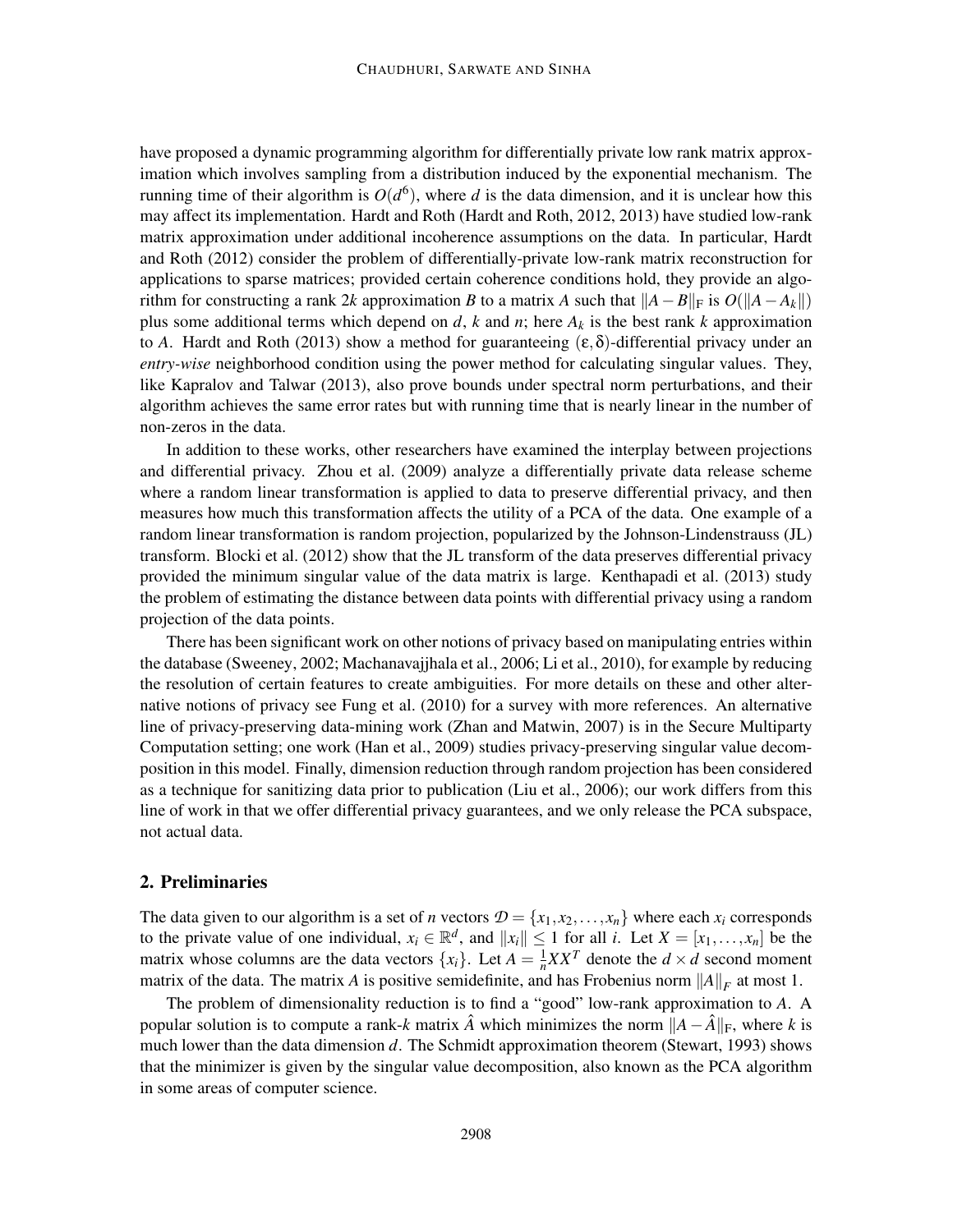Definition 1 *Suppose A is a positive semidefinite matrix whose first k eigenvalues are distinct. Let the eigenvalues of A be*  $\lambda_1(A) \geq \lambda_2(A) \geq \cdots \geq \lambda_d(A) \geq 0$  *and let*  $\Lambda$  *be a diagonal matrix with*  $\Lambda_{ii} = \lambda_i(A)$ *. The matrix A decomposes as* 

$$
A = V\Lambda V^T,\tag{1}
$$

*where V is an orthonormal matrix of eigenvectors. The top-k PCA subspace of A is the matrix*

$$
V_k(A) = [v_1 \ v_2 \ \cdots \ v_k], \tag{2}
$$

*where*  $v_i$  *is the i-th column of* V *in* (1). The *k-th eigengap is*  $\Delta_k = \lambda_k - \lambda_{k+1}$ .

Given the top-*k* subspace and the eigenvalue matrix  $\Lambda$ , we can form an approximation  $A^{(k)}$  = *V<sub>k</sub>*(*A*) $\Lambda_k V_k$ (*A*)<sup>*T*</sup> to *A*, where  $\Lambda_k$  contains the *k* largest eigenvalues in Λ. In the special case  $k = 1$ we have  $A^{(1)} = \lambda_1(A)v_1v_1^T$ , where  $v_1$  is the eigenvector corresponding to  $\lambda_1(A)$ . We refer to  $v_1$  as the *top eigenvector* of the data, and  $\Delta = \Delta_1$  is the eigengap. For a  $d \times k$  matrix  $\hat{V}$  with orthonormal columns, the quality of  $\hat{V}$  in approximating  $V_k(A)$  can be measured by

$$
q_{\mathcal{F}}(\hat{V}) = \text{tr}\left(\hat{V}^T A \hat{V}\right). \tag{3}
$$

The  $\hat{V}$  which maximizes  $q(\hat{V})$  has columns equal to  $\{v_i : i \in [k]\}$ , corresponding to the top-*k* eigenvectors of *A*.

Our theoretical results on the utility of our PCA approximation apply to the special case  $k = 1$ . We prove results about the inner product between the output vector  $\hat{v}_1$  and the true top eigenvector *v*1:

$$
q_{\mathbf{A}}(\hat{\mathbf{v}}_1) = |\langle \hat{\mathbf{v}}_1, \mathbf{v}_1 \rangle|.
$$
 (4)

The utility in (4) is related to (3). If we write  $\hat{v}_1$  in the basis spanned by  $\{v_i\}$ , then

$$
q_{\rm F}(\hat{v}_1) = \lambda_1 q_{\rm A}(\hat{v}_1)^2 + \sum_{i=2}^d \lambda_i \langle \hat{v}_1, v_i \rangle^2.
$$

Our proof techniques use the geometric properties of  $q_A(\cdot)$ .

Definition 2 *A randomized algorithm A*(·) *is an* (ρ,η)*-close approximation to the top eigenvector if for all data sets D of n points we have*

$$
\mathbb{P}\left(q_A(\mathcal{A}(\mathcal{D}))\geq \rho\right)\geq 1-\eta,
$$

*where the probability is taken over*  $\mathcal{A}(\cdot)$ *.* 

We study approximations to *A* to PCA that preserve the privacy of the underlying data. The notion of privacy that we use is differential privacy, which quantifies the privacy guaranteed by a randomized algorithm *A* applied to a data set *D*.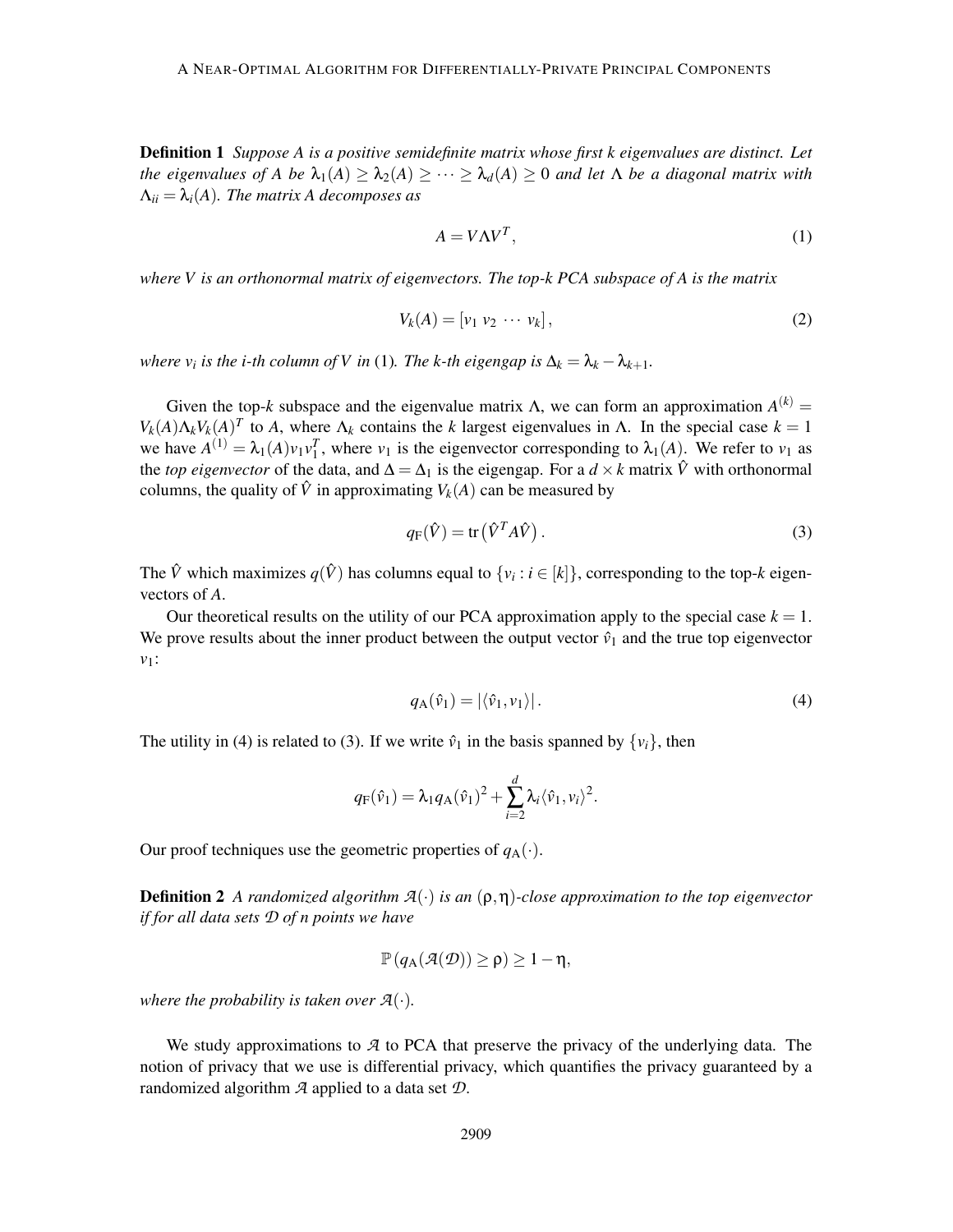**Definition 3** An algorithm  $A(B)$  taking values in a set  $T$  provides  $\varepsilon_p$ -differential privacy if

$$
\sup_{S} \sup_{\mathcal{D}, \mathcal{D}'} \frac{\mu(S \mid \mathcal{B} = \mathcal{D})}{\mu(S \mid \mathcal{B} = \mathcal{D}')} \leq e^{\varepsilon_p},
$$

*where the first supremum is over all measurable*  $S \subseteq T$ , the second is over all data sets  $D$  and  $D'$ *differing in a single entry, and µ*(·|*B*) *is the conditional distribution (measure) on T induced by the output A*(*B*) *given a data set B. The ratio is interpreted to be 1 whenever the numerator and denominator are both 0.*

**Definition 4** An algorithm  $\mathcal{A}(\mathcal{B})$  taking values in a set  $\mathcal{T}$  provides  $(\varepsilon_p, \delta)$ -differential privacy if

$$
\mathbb{P}\left(\mathcal{A}(\mathcal{D})\in\mathcal{S}\right)\leq e^{\epsilon_p}\mathbb{P}\left(\mathcal{A}(\mathcal{D}')\in\mathcal{S}\right)+\delta,
$$

*for all measurable*  $S \subseteq T$  *and all data sets*  $D$  *and*  $D'$  *differing in a single entry.* 

Here  $\varepsilon_p$  and  $\delta$  are privacy parameters, where low  $\varepsilon_p$  and  $\delta$  ensure more privacy (Dwork et al., 2006b; Wasserman and Zhou, 2010; Dwork et al., 2006a). The second privacy guarantee is weaker; the parameter  $\delta$  bounds the probability of failure, and is typically chosen to be quite small. In our experiments we chose small but constant  $\delta$ —Ganta et al. (2008) suggest  $\delta < \frac{1}{n^2}$  $\frac{1}{n^2}$  is more appropriate.

In this paper we are interested in proving results on the sample complexity of differentially private algorithms that approximate PCA. That is, for a given  $\varepsilon_p$  and  $\rho$ , how large must the number of individuals *n* in the data set be such that the algorithm is both  $\varepsilon_p$ -differentially private and a (ρ,η)-close approximation to PCA? It is well known that as the number of individuals *n* grows, it is easier to guarantee the same level of privacy with relatively less noise or perturbation, and therefore the utility of the approximation also improves. Our results characterize how the privacy ε*<sup>p</sup>* and utility ρ scale with *n* and the tradeoff between them for fixed *n*. We show that the sample complexity depends on the eigengap  $\Delta$ .

# 3. Algorithms and Results

In this section we describe differentially private techniques for approximating (2). The first is a modified version of the Sub-Linear Queries (SULQ) method (Blum et al., 2005). Our new algorithm for differentially-private PCA, PPCA, is an instantiation of the exponential mechanism due to McSherry and Talwar (2007). Both procedures are differentially private approximations to the top-*k* subspace: SULQ guarantees  $(\varepsilon_p, \delta)$ -differential privacy and PPCA guarantees  $\varepsilon_p$ -differential privacy.

# 3.1 Input Perturbation

The only differentially-private approximation to PCA prior to this work is the SULQ method (Blum et al., 2005). The SULQ method perturbs each entry of the empirical second moment matrix *A* to ensure differential privacy and releases the top-*k* eigenvectors of this perturbed matrix. More specifically, SULQ recommends adding a matrix *N* of i.i.d. Gaussian noise of variance  $\frac{8d^2 \log^2(d/\delta)}{n^2 \epsilon^2}$ *n* 2ε 2 *p* and applies the PCA algorithm to  $A + N$ . This guarantees a weaker privacy definition known as  $(\varepsilon_p, \delta)$ -differential privacy. One problem with this approach is that with probability 1 the matrix  $A + N$  is not symmetric, so the largest eigenvalue may not be real and the entries of the corresponding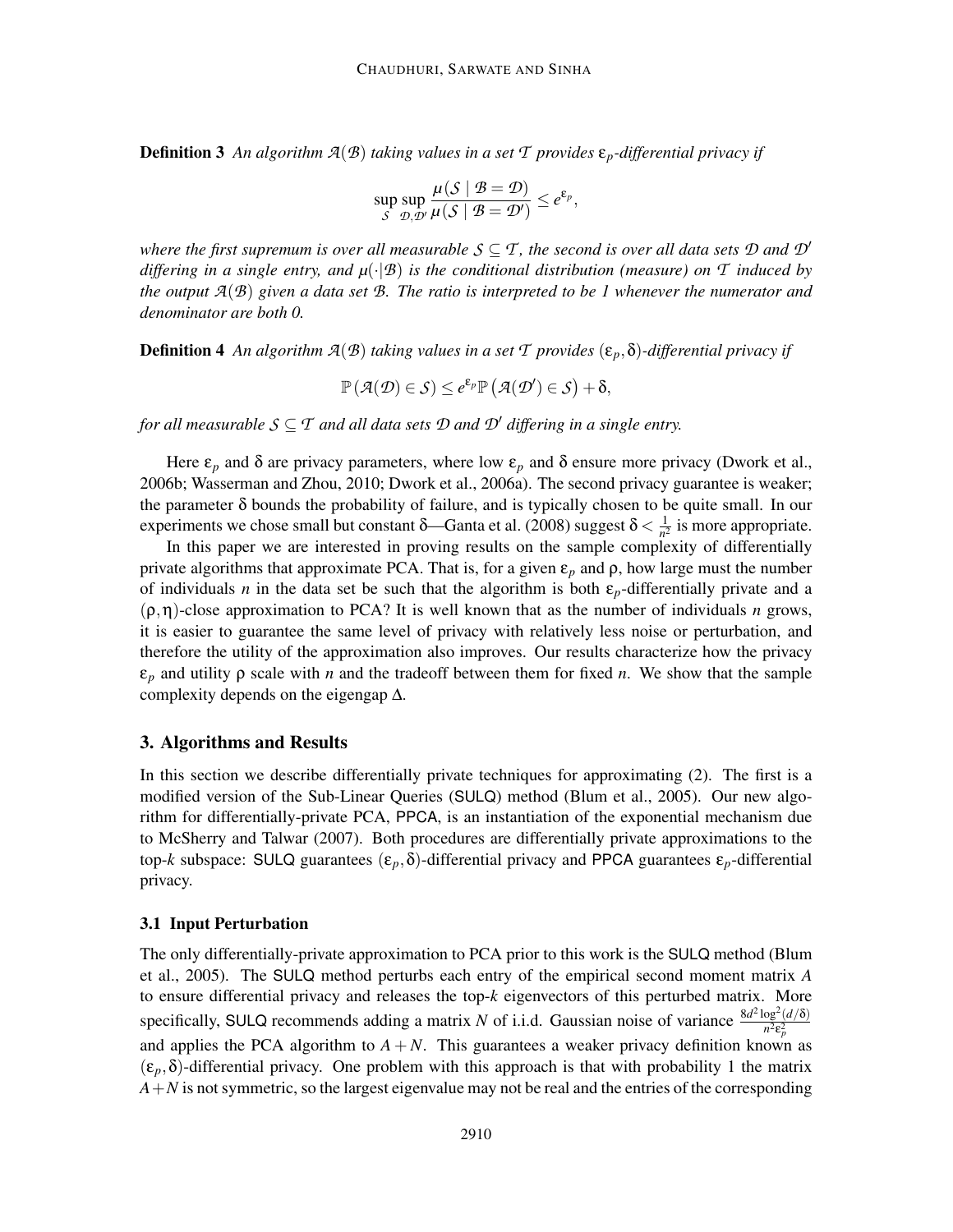eigenvector may be complex. Thus the SULQ algorithm, as written, is not a good candidate for approximating PCA.

It is easy to modify SULQ to produce a an eigenvector with real entries that guarantees  $(\varepsilon_p, \delta)$ differential privacy. In Algorithm 1, instead of adding an asymmetric Gaussian matrix, we add a symmetric matrix with i.i.d. Gaussian entries *N*. That is, for  $1 \le i \le j \le d$ , the variable  $N_{ij}$  is an independent Gaussian random variable with variance  $\beta^2$ . Note that this matrix is symmetric but not necessarily positive semidefinite, so some eigenvalues may be negative but the eigenvectors are all real. A derivation for the noise variance in (5) of Algorithm 1 is given in Theorem 5. An alternative is to add Laplace noise of an appropriate variance to each entry—this would guarantee ε*p*-differential privacy.

| <b>Algorithm 1:</b> Algorithm MOD-SULQ (input pertubation)                                                                                                  |  |
|-------------------------------------------------------------------------------------------------------------------------------------------------------------|--|
| <b>inputs</b> : $d \times n$ data matrix X, privacy parameter $\varepsilon_p$ , parameter $\delta$                                                          |  |
| <b>outputs</b> : $d \times k$ matrix $\hat{V}_k = [\hat{v}_1 \ \hat{v}_2 \ \cdots \ \hat{v}_k]$ with orthonormal columns<br>1 Set $A = \frac{1}{n}XX^{T}$ ; |  |
| 2 Set                                                                                                                                                       |  |
|                                                                                                                                                             |  |
| $\beta = \frac{d+1}{n\varepsilon_p} \sqrt{2\log\left(\frac{d^2+d}{\delta 2\sqrt{2\pi}}\right)} + \frac{1}{n\sqrt{\varepsilon_p}}.$                          |  |

Generate a  $d \times d$  symmetric random matrix *N* whose entries are i.i.d. drawn from  $\mathcal{N}(0, \beta^2)$ .; 3 Compute  $\hat{V}_k = V_k(A+N)$  according to (2). ;

#### 3.2 Exponential Mechanism

Our new method, PPCA, randomly samples a *k*-dimensional subspace from a distribution that ensures differential privacy and is biased towards high utility. The distribution from which our released subspace is sampled is known in the statistics literature as the matrix Bingham distribution (Chikuse, 2003), which we denote by  $\text{BMF}_k(B)$ . The algorithm and its privacy properties apply to general  $k < d$  but our theoretical results on the utility focus on the special case  $k = 1$ . The matrix Bingham distribution takes values on the set of all *k*-dimensional subspaces of  $\mathbb{R}^d$  and has a density equal to

$$
f(V) = \frac{1}{1F_1(\frac{1}{2}k, \frac{1}{2}d, B)} \exp(\text{tr}(V^T B V)),
$$
\n(6)

where *V* is a  $d \times k$  matrix whose columns are orthonormal and  $_1 F_1\left(\frac{1}{2}\right)$  $\frac{1}{2}k, \frac{1}{2}$  $(\frac{1}{2}d, B)$  is a confluent hypergeometric function (Chikuse, 2003, p.33).

By combining results on the exponential mechanism along with properties of PCA algorithm, we can show that this procedure is differentially private. In many cases, sampling from the distribution specified by the exponential mechanism may be expensive computationally, especially for continuous-valued outputs. We implement PPCA using a recently-proposed Gibbs sampler due to Hoff (2009). Gibbs sampling is a popular Markov Chain Monte Carlo (MCMC) technique in which samples are generated according to a Markov chain whose stationary distribution is the density in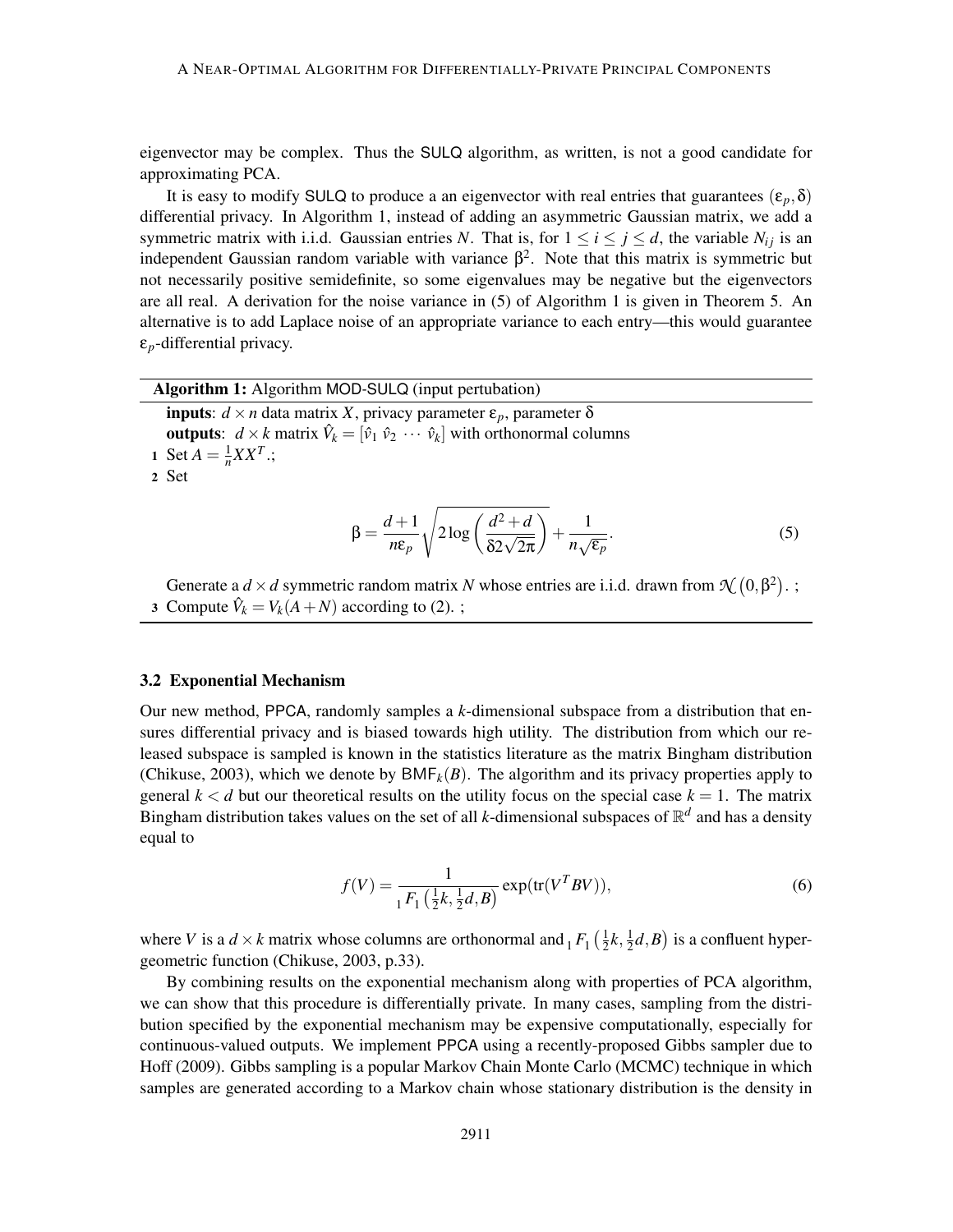Algorithm 2: Algorithm PPCA (exponential mechanism) inputs:  $d \times n$  data matrix *X*, privacy parameter  $\varepsilon_p$ , dimension *k* **outputs:**  $d \times k$  matrix  $\hat{V}_k = [\hat{v}_1 \ \hat{v}_2 \ \cdots \ \hat{v}_k]$  with orthonormal columns 1 Set  $A = \frac{1}{n}$  $\frac{1}{n}XX^T$ ; 2 Sample  $\hat{V}_k = \text{BMF}\left(n\frac{\varepsilon_p}{2}\right)$  $\frac{p}{2}A)$  ;

(6). Assessing the "burn-in time" and other factors for this procedure is an interesting question in its own right; further details are in Section 6.2.

#### 3.3 Other Approaches

There are other general algorithmic strategies for guaranteeing differential privacy. The sensitivity method (Dwork et al., 2006b) adds noise proportional to the maximum change that can be induced by changing a single point in the data set. Consider a data set  $\mathcal D$  with  $m+1$  copies of a unit vector *u* and *m* copies of a unit vector *u'* with  $u \perp u'$  and let  $\mathcal{D}'$  have *m* copies of *u* and  $m +$ 1 copies of *u'*. Then  $v_1(\mathcal{D}) = u$  but  $v_1(\mathcal{D}') = u'$ , so  $||v_1(\mathcal{D}) - v_1(\mathcal{D}')|| = \sqrt{2}$ . Thus the global sensitivity does not scale with the number of data points, so as *n* increases the variance of the noise required by the sensitivity method will not decrease. An alternative to global sensitivity is smooth sensitivity (Nissim et al., 2007). Except for special cases, such as the sample median, smooth sensitivity is difficult to compute for general functions. A third method for computing private, approximate solutions to high-dimensional optimization problems is objective perturbation (Chaudhuri et al., 2011); to apply this method, we require the optimization problems to have certain properties (namely, strong convexity and bounded norms of gradients), which do not apply to PCA.

# 3.4 Main Results

Our theoretical results are sample complexity bounds for PPCA and MOD-SULQ as well as a general lower bound on the sample complexity for any  $\varepsilon_p$ -differentially private algorithm. These results show that the PPCA is nearly optimal in terms of the scaling of the sample complexity with respect to the data dimension *d*, privacy parameter  $\varepsilon_p$ , and eigengap  $\Delta$ . We further show that MOD-SULQ requires more samples as a function of *d*, despite having a slightly weaker privacy guarantee. Proofs are presented in Sections 4 and 5.

Even though both algorithms can output the top- $k$  PCA subspace for general  $k \leq d$ , we prove results for the case  $k = 1$ . Finding the scaling behavior of the sample complexity with k is an interesting open problem that we leave for future work; challenges here are finding the right notion of approximation of the PCA, and extending the theory using packings of Grassman or Stiefel manifolds.

**Theorem 5** *For the* β *in* (5) *Algorithm MOD-SULQ is*  $(\varepsilon_p, \delta)$  *differentially private.* 

# Theorem 6 *Algorithm PPCA is* ε*p-differentially private.*

The fact that these two algorithms are differentially private follows from some simple calculations. Our first sample complexity result provides an upper bound on the number of samples required by PPCA to guarantee a certain level of privacy and accuracy. The sample complexity of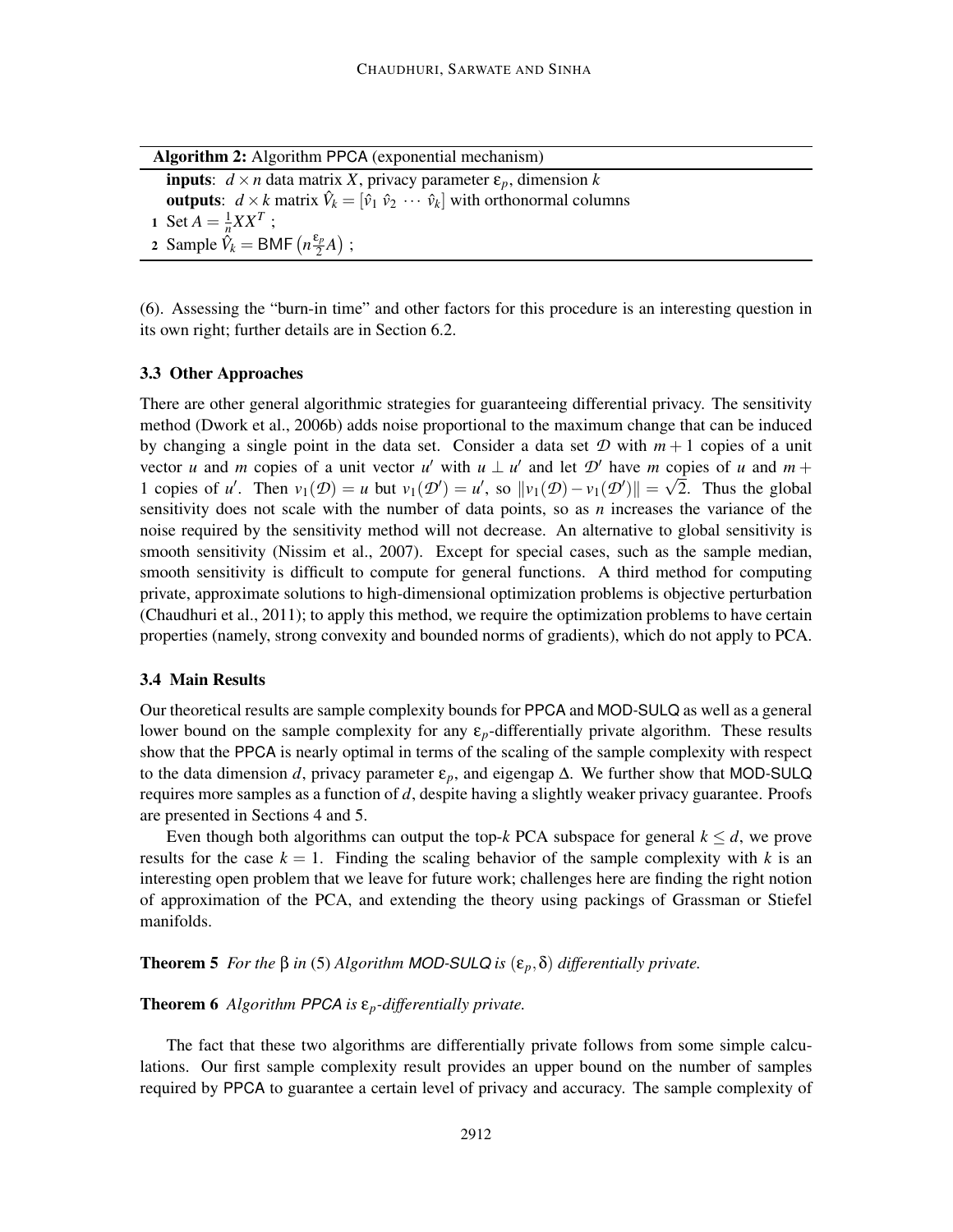PPCA grows linearly with the dimension  $d$ , inversely with  $\varepsilon_p$ , and inversely with the correlation gap  $(1-\rho)$  and eigenvalue gap  $\Delta$ . These sample complexity results hold for  $k = 1$ .

## Theorem 7 (Sample complexity of **PPCA**) *If*

$$
n > \frac{d}{\varepsilon_p \Delta (1 - \rho)} \left( 4 \frac{\log(1/\eta)}{d} + 2 \log \frac{8\lambda_1}{(1 - \rho^2)\Delta} \right)
$$

,

*then the top PCA direction v<sub>1</sub> and the output of PPCA*  $\hat{v}_1$  *with privacy parameter*  $\epsilon_p$  *satisfy* 

$$
Pr(|\langle v_1, \hat{v}_1 \rangle| > \rho) \ge 1 - \eta.
$$

*That is, PPCA is a* (ρ,η)*-close approximation to PCA.*

Our second result shows a lower bound on the number of samples required by *any* ε*p*-differentiallyprivate algorithm to guarantee a certain level of accuracy for a large class of data sets, and uses proof techniques in Chaudhuri and Hsu (2011, 2012).

**Theorem 8 (Sample complexity lower bound)** *Fix*  $d \geq 3$ ,  $\varepsilon_p$ ,  $\Delta \leq \frac{1}{2}$  $\frac{1}{2}$  and let  $1 - \phi =$  $\exp\left(-2\cdot\frac{\ln 8+\ln(1+\exp(d))}{d-2}\right)$ *d*−2  $\int$ . *For any*  $\rho \geq 1 - \frac{1-\phi}{16}$ , no  $\varepsilon_p$ -differentially private algorithm A can ap*proximate PCA with expected utility greater than* ρ *on all databases with n points in dimension d having eigenvalue gap* ∆*, where*

$$
n < \frac{d}{\varepsilon_p \Delta} \max \left\{ 1, \sqrt{\frac{1-\phi}{80(1-\rho)}} \right\}.
$$

Theorem 7 shows that if *n* scales like  $\frac{d}{\epsilon_p \Delta(1-\rho)} \log \frac{1}{1-\rho^2}$  then PPCA produces an approximation  $\hat{v}_1$  that has correlation *ρ* with *v*<sub>1</sub>, whereas Theorem 8 shows that *n* must scale like  $\frac{d}{\epsilon_p \Delta \sqrt{(1-\rho)}}$ for any  $\varepsilon_p$ -differentially private algorithm. In terms of scaling with *d*,  $\varepsilon_p$  and  $\Delta$ , the upper and lower bounds match, and they also match up to square-root factors with respect to the correlation. By contrast, the following lower bound on the number of samples required by MOD-SULQ to ensure a certain level of accuracy shows that MOD-SULQ has a less favorable scaling with dimension.

Theorem 9 (Sample complexity lower bound for **MOD-SULQ**) *There are constants c and c*′ *such that if*

$$
n < c \frac{d^{3/2} \sqrt{\log(d/\delta)}}{\varepsilon_p} (1 - c'(1 - \rho)),
$$

*then there is a data set of size n in dimension d such that the top PCA direction v and the output*  $\hat{v}$ *of MOD-SULQ satisfy*  $\mathbb{E} \left[ \left| \langle \hat{v}_1, v_1 \rangle \right| \right] \leq \rho$ .

Notice that the dependence on *n* grows as  $d^{3/2}$  in SULQ as opposed to *d* in PPCA. Dimensionality reduction via PCA is often used in applications where the data points occupy a low dimensional space but are presented in high dimensions. These bounds suggest that PPCA is better suited to such applications than MOD-SULQ.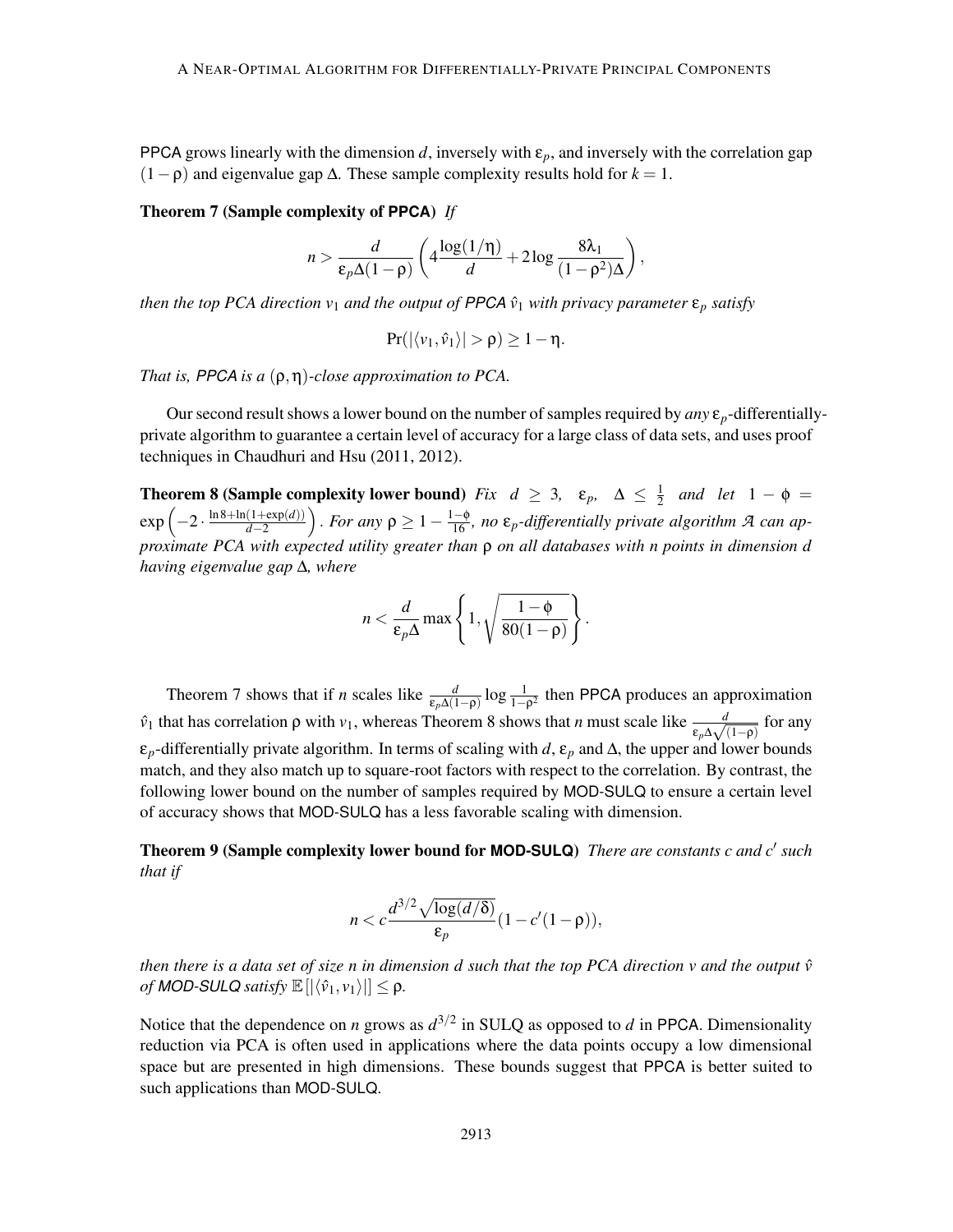# 4. Analysis of **PPCA**

In this section we provide theoretical guarantees on the performance of PPCA. The proof of Theorem 6 follows from the results on the exponential mechanism (McSherry and Talwar, 2007). To find the sample complexity of PPCA we bound the density of the Bingham distribution, leading to a sample complexity for  $k = 1$  that depends on the gap  $\lambda_1 - \lambda_2$  between the top two eigenvalues. We also prove a general lower bound on the sample complexity that holds for any  $\epsilon_p$ -differentially private algorithm. The lower bound matches our upper bound up to log factors, showing that PPCA is nearly optimal in terms of the scaling with dimension, privacy  $\varepsilon_p$ , and utility  $q_A(\cdot)$ .

#### 4.1 Privacy Guarantee

We first give a proof of Theorem 6.

**Proof** Let *X* be a data matrix whose *i*-th column is  $x_i$  and  $A = \frac{1}{n}$  $\frac{1}{n}XX^T$ . The PP-PCA algorithm is the exponential mechanism of McSherry and Talwar (2007) applied to the score function  $n \cdot v^T A v$ . Consider  $X' = [x_1 x_2 \cdots x_{n-1} x'_n]$  differing from *X* in a single column and let  $A' = \frac{1}{n}$  $\frac{1}{n}X'X'^T$ . We have

$$
\max_{v \in \mathbb{S}^{d-1}} |n \cdot v^T A' v - n \cdot v^T A v| \le |v^T (x'_n x_n'^T - x_n x_n^T) v|
$$
  

$$
\le ||v^T x'_n||^2 - ||v^T x_n||^2|
$$
  

$$
\le 1.
$$

The last step follows because  $||x_i|| \le 1$  for all *i*. The result now follows immediately from McSherry and Talwar (2007, Theorem 6).

#### 4.2 Upper Bound on Utility

The results on the exponential mechanism bound the gap between the value of the function  $q_F(\hat{v}_1)$  =  $n \cdot \hat{v}_1^T A \hat{v}_1$  evaluated at the output  $\hat{v}_1$  of the mechanism and the optimal value  $q(v_1) = n \cdot \lambda_1$ . We derive a bound on the correlation  $q_A(\hat{v}_1) = |\langle \hat{v}_1, v_1 \rangle|$  via geometric arguments.

Lemma 10 (Lemmas 2.2 and 2.3 of Ball (1997)) *Let µ be the uniform measure on the unit sphere* S *d*−1 *. For any x* <sup>∈</sup> <sup>S</sup> *<sup>d</sup>*−<sup>1</sup> *and* <sup>0</sup> <sup>≤</sup> *<sup>c</sup>* <sup>&</sup>lt; <sup>1</sup> *the following bounds hold:*

$$
\frac{1}{2}\exp\left(-\frac{d-1}{2}\log\frac{2}{1-c}\right)\leq\mu\left(\left\{\nu\in\mathbb{S}^{d-1}:\left\langle\nu,x\right\rangle\geq c\right\}\right)\leq\exp\left(-dc^2/2\right).
$$

We are now ready to provide a proof of Theorem 7.

**Proof** Fix a privacy level  $ε<sub>p</sub>$ , target correlation  $ρ$ , and probability  $η$ . Let *X* be the data matrix and  $B = (\varepsilon_p/2)XX^T$  and

$$
\mathcal{U}_{\rho} = \{u : |\langle u, v_1 \rangle| \geq \rho\}.
$$

be the union of the two spherical caps centered at  $\pm v_1$ . Let  $\overline{\mathcal{U}}_p$  denote the complement of  $\mathcal{U}_p$  in S *d*−1 .

An output vector  $\hat{v}_1$  is "good" if it is in  $\mathcal{U}_p$ . We first give some bounds on the score function  $q_F(u)$  on the boundary between  $\mathcal{U}_0$  and  $\overline{\mathcal{U}}_0$ , where  $\langle u, v_1 \rangle = \pm \rho$ . On this boundary, the function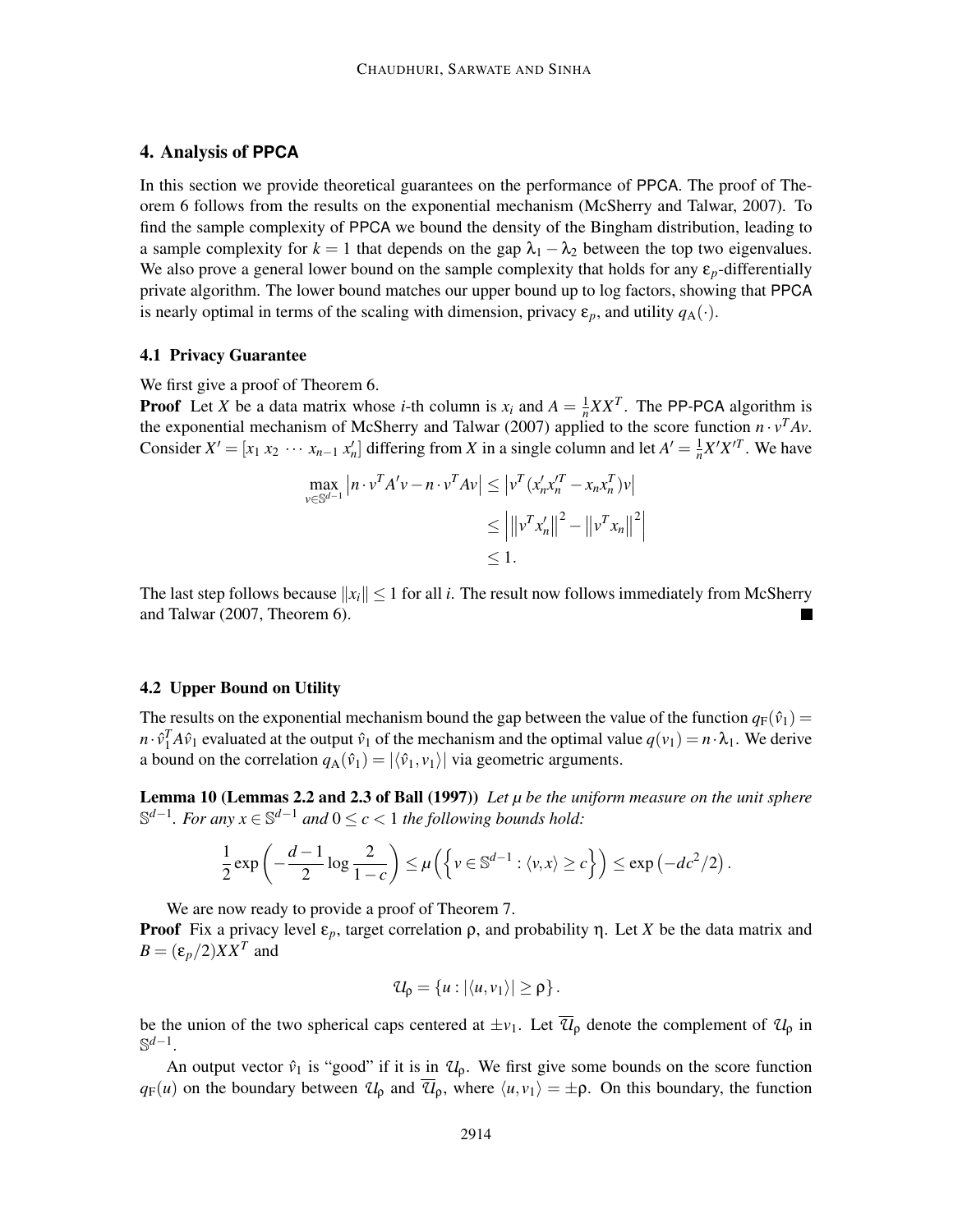$q_F(u)$  is maximized when *u* is a linear combination of  $v_1$  and  $v_2$ , the top two eigenvectors of *A*. It minimized when *u* is a linear combination of  $v_1$  and  $v_d$ . Therefore

$$
q_{\mathrm{F}}(u) \le \frac{n\varepsilon_p}{2} (\rho^2 \lambda_1 + (1 - \rho^2) \lambda_2) \qquad u \in \overline{\mathcal{U}}_{\rho},\tag{7}
$$

$$
q_{\mathrm{F}}(u) \ge \frac{n\varepsilon_p}{2} (\rho^2 \lambda_1 + (1 - \rho^2) \lambda_d) \qquad u \in \mathcal{U}_p. \tag{8}
$$

Let  $\mu(\cdot)$  denote the uniform measure on the unit sphere. Then fixing an  $0 \leq b < 1$ , using (7), (8), and the fact that  $\lambda_d \geq 0$ ,

$$
\mathbb{P}\left(\overline{u}_{\rho}\right) \leq \frac{\mathbb{P}\left(\overline{u}_{\rho}\right)}{\mathbb{P}\left(u_{\sigma}\right)} \\
= \frac{\frac{1}{1^{F_{1}\left(\frac{1}{2}k,\frac{1}{2}m,B\right)}\int_{\overline{u}_{\rho}} \exp\left(u^{T}Bu\right) d\mu}}{\frac{1}{1^{F_{1}\left(\frac{1}{2}k,\frac{1}{2}m,B\right)}\int_{u_{\sigma}} \exp\left(u^{T}Bu\right) d\mu} \\
\leq \frac{\exp\left(n\left(\varepsilon_{p}/2\right)\left(\rho^{2}\lambda_{1} + (1-\rho^{2})\lambda_{2}\right)\right) \cdot \mu\left(\overline{u}_{\rho}\right)}{\exp\left(n\left(\varepsilon_{p}/2\right)\left(\sigma^{2}\lambda_{1} + (1-\sigma^{2})\lambda_{d}\right)\right) \cdot \mu\left(u_{\sigma}\right)} \\
\leq \exp\left(-\frac{n\varepsilon_{p}}{2}\left(\sigma^{2}\lambda_{1} - (\rho^{2}\lambda_{1} + (1-\rho^{2})\lambda_{2})\right)\right) \cdot \frac{\mu\left(\overline{u}_{\rho}\right)}{\mu\left(u_{\sigma}\right)}.
$$
\n(9)

Applying the lower bound from Lemma 10 to the denominator of (9) and the upper bound  $\mu(\overline{u}_{\rho}) \le$ 1 yields

$$
\mathbb{P}\left(\overline{\mathcal{U}}_{\rho}\right) \leq \exp\left(-\frac{n\varepsilon_{p}}{2}\left(\sigma^{2}\lambda_{1}-(\rho^{2}\lambda_{1}+(1-\rho^{2})\lambda_{2})\right)\right) \cdot \exp\left(\frac{d-1}{2}\log\frac{2}{1-\sigma}\right). \tag{10}
$$

We must choose a  $\sigma^2 > \rho^2$  to make the upper bound smaller than 1. More precisely,

$$
\sigma^2 > \rho^2 + (1-\rho^2)\frac{\lambda_2}{\lambda_1},
$$
  

$$
1-\sigma^2 < (1-\rho^2)\left(1-\frac{\lambda_2}{\lambda_1}\right).
$$

For simplicity, choose

$$
1 - \sigma^2 = \frac{1}{2}(1 - \rho^2)\left(1 - \frac{\lambda_2}{\lambda_1}\right).
$$

So that

$$
\sigma^2 \lambda_1 - (\rho^2 \lambda_1 + (1 - \rho^2) \lambda_2) = (1 - \rho^2) \lambda_1 - (1 - \sigma^2) \lambda_1 - (1 - \rho^2) \lambda_2
$$

$$
= (1 - \rho^2) \left( \lambda_1 - \frac{1}{2} (\lambda_1 - \lambda_2) - \lambda_2 \right)
$$

$$
= \frac{1}{2} (1 - \rho^2) (\lambda_1 - \lambda_2)
$$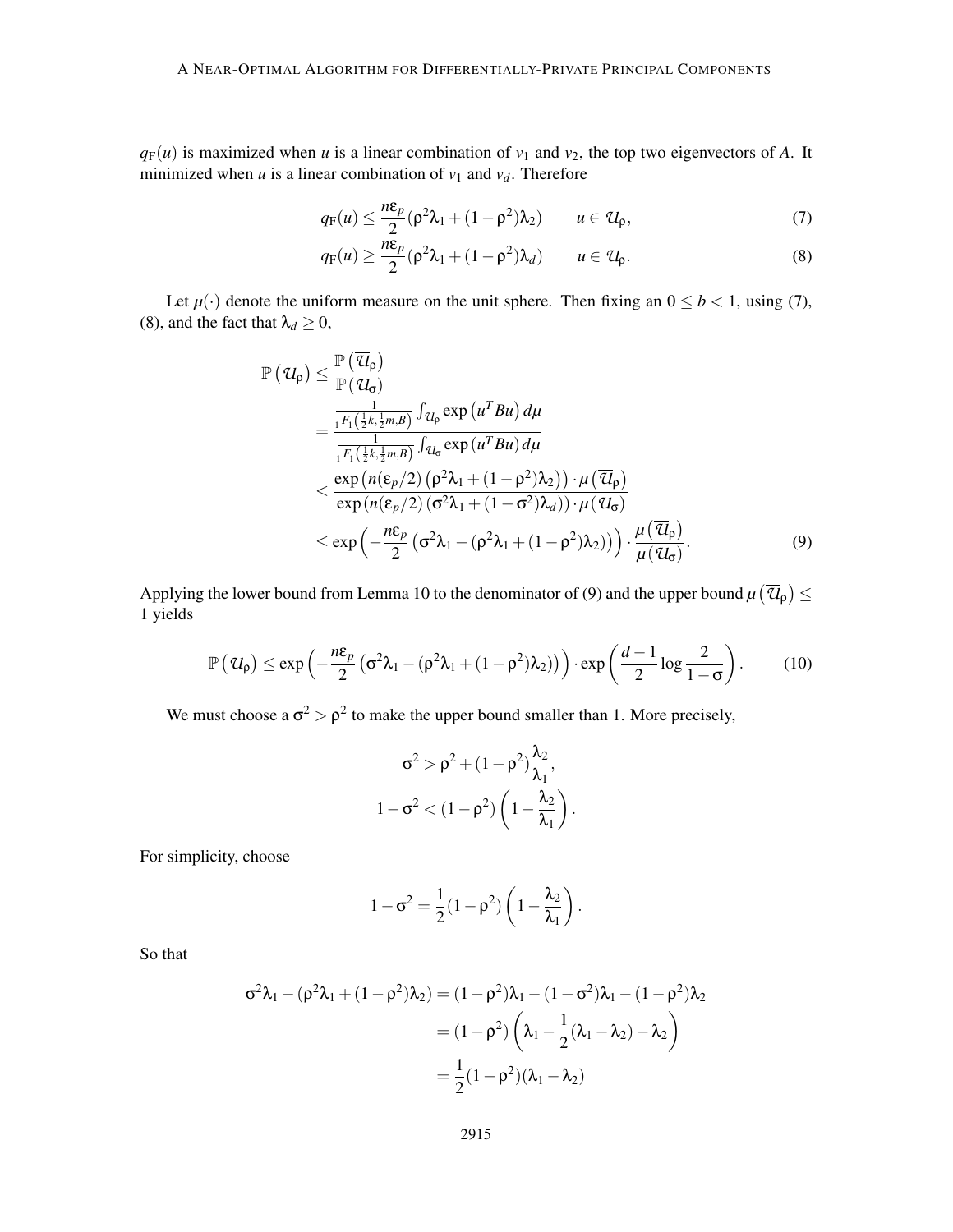and

$$
\log \frac{2}{1-\sigma} < \log \frac{4}{1-\sigma^2} \\
 = \log \frac{8\lambda_1}{(1-\rho^2)(\lambda_1 - \lambda_2)}.
$$

Setting the right hand side of  $(10)$  less than  $\eta$  yields

$$
\frac{n\varepsilon_p}{4}(1-\rho^2)(\lambda_1-\lambda_2)>\log \frac{1}{\eta}+\frac{d-1}{2}\log \frac{8\lambda_1}{(1-\rho^2)(\lambda_1-\lambda_2)}.
$$

Because  $1 - \rho < 1 - \rho^2$ , if we choose

$$
n > \frac{d}{\varepsilon_p(1-\rho)(\lambda_1-\lambda_2)} \left(4\frac{\log(1/\eta)}{d} + 2\log\frac{8\lambda_1}{(1-\rho^2)(\lambda_1-\lambda_2)}\right),
$$

then the output of PPCA will produce a  $\hat{v}_1$  such that

$$
\mathbb{P}\left(|\langle \hat{\nu}_1,\nu_1\rangle|<\rho\right)<\eta.
$$

#### 4.3 Lower Bound on Utility

We now turn to a general lower bound on the sample complexity for any differentially private approximation to PCA. We construct *K* databases which differ in a small number of points whose top eigenvectors are not too far from each other. For such a collection, Lemma 12 shows that for any differentially private mechanism, the average correlation over the collection cannot be too large. That is, any  $\varepsilon_p$ -differentially private mechanism cannot have high utility on all *K* data sets. The remainder of the argument is to construct these *K* data sets.

The proof uses some simple eigenvalue and eigenvector computations. A matrix of positive entries

$$
A = \left(\begin{array}{cc} a & b \\ b & c \end{array}\right) \tag{11}
$$

has characteristic polynomial

$$
det(A - \lambda I) = \lambda^2 - (a + c)\lambda + (ac - b^2)
$$

and eigenvalues

$$
\lambda = \frac{1}{2}(a+c) \pm \frac{1}{2}\sqrt{(a+c)^2 - 4(ac-b^2)}
$$
  
=  $\frac{1}{2}(a+c) \pm \frac{1}{2}\sqrt{(a-c)^2 + 4b^2}$ .

The eigenvectors are in the directions  $(b, -(a - \lambda))^T$ .

We will also need the following Lemma, which is proved in the Appendix.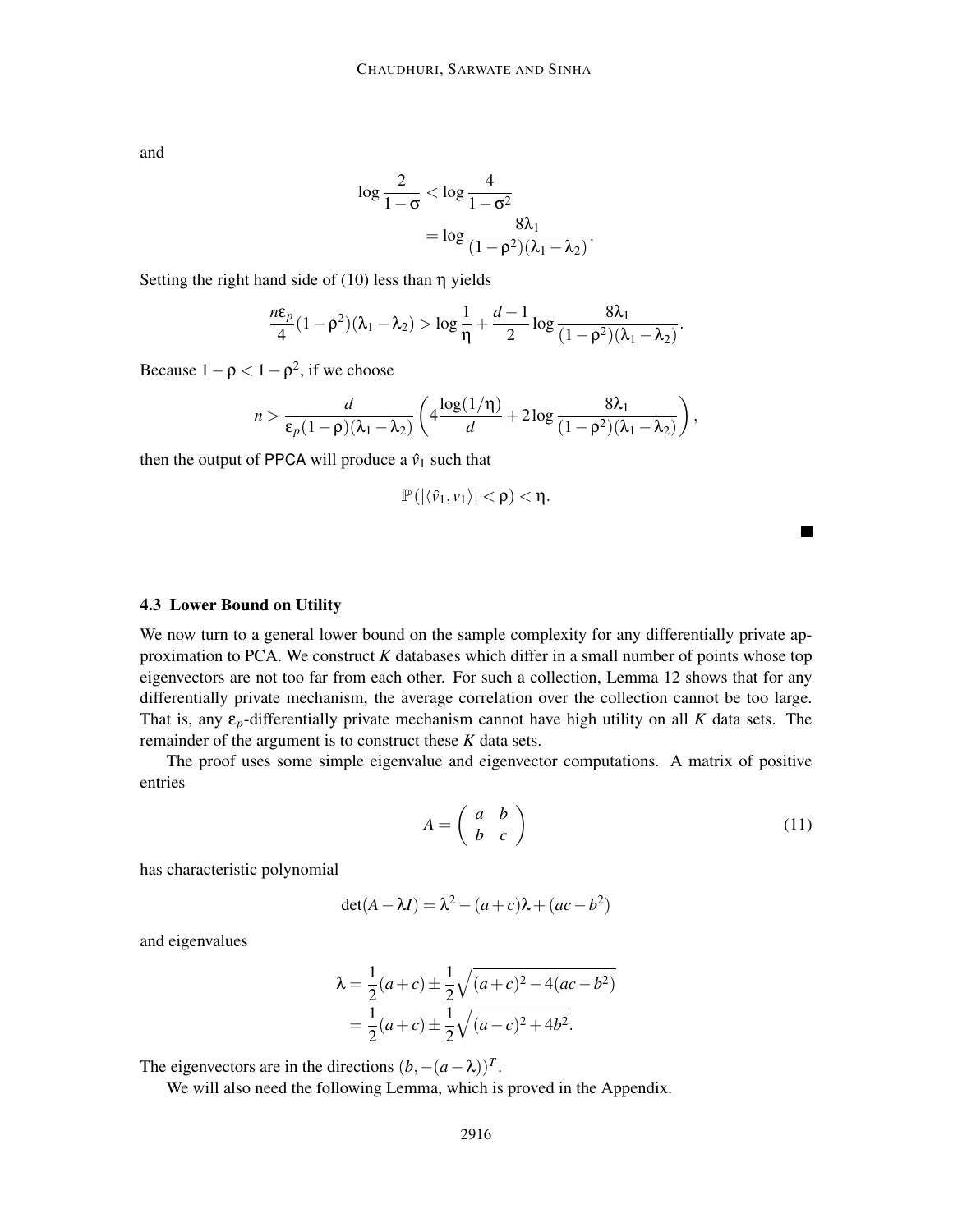**Lemma 11 (Simple packing set)**  $For \phi \in [(2\pi d)^{-1/2}, 1)$ *, there exists a set of* 

$$
K = \frac{1}{8} \exp\left( (d-1) \log \frac{1}{\sqrt{1-\phi^2}} \right) \tag{12}
$$

*vectors C in* S *d*−1 *such that for any pair µ*,ν ∈ *C, the inner product between them is upper bounded by* φ*:*

$$
|\langle \mu, v \rangle| \leq \phi.
$$

The following Lemma gives a lower bound on the expected utility averaged over a set of databases which differ in a "small" number of elements.

**Lemma 12** *Let*  $\mathcal{D}_1, \mathcal{D}_2, \ldots, \mathcal{D}_K$  *be K* databases which differ in the value of at most  $\frac{\ln(K-1)}{\varepsilon_p}$  points, *and let*  $u_1, \ldots, u_K$  *be the top eigenvectors of*  $\mathcal{D}_1, \mathcal{D}_2, \ldots, \mathcal{D}_K$ *. If*  $\mathcal A$  *is any*  $\epsilon_p$ *-differentially private algorithm, then,*

$$
\sum_{i=1}^K \mathbb{E}_{\mathcal{A}}\left[ \left| \langle \mathcal{A}(\mathcal{D}_i), u_i \rangle \right| \right] \leq K \left(1 - \frac{1}{16} (1 - \max \left| \langle u_i, u_j \rangle \right|) \right).
$$

Proof Let

$$
t = \min_{i \neq j} (\|u_i - u_j\|, \|u_i + u_j\|),
$$

and  $G_i$  be the "double cap" around  $\pm u_i$  of radius  $t/2$ :

$$
\mathcal{G}_i = \{u : ||u - u_i|| < t/2\} \cup \{u : ||u + u_i|| < t/2\}.
$$

We claim that

$$
\sum_{i=1}^{K} \mathbb{P}_{\mathcal{A}}(\mathcal{A}(\mathcal{D}_{i}) \notin G_{i}) \geq \frac{1}{2}(K-1).
$$
\n(13)

The proof is by contradiction. Suppose the claim is false. Because all of the caps  $G_i$  are disjoint, and applying the definition of differential privacy,

$$
\frac{1}{2}(K-1) > \sum_{i=1}^{K} \mathbb{P}_{\mathcal{A}}(\mathcal{A}(\mathcal{D}_{i}) \notin G_{i})
$$
\n
$$
\geq \sum_{i=1}^{K} \sum_{i' \neq i} \mathbb{P}_{\mathcal{A}}(\mathcal{A}(\mathcal{D}_{i}) \in G_{i'})
$$
\n
$$
\geq \sum_{i=1}^{K} \sum_{i' \neq i} e^{-\epsilon_{p} \cdot \ln(K-1)/\epsilon_{p}} \mathbb{P}_{\mathcal{A}}(\mathcal{A}(\mathcal{D}_{i'}) \in G_{i'})
$$
\n
$$
\geq (K-1) \cdot \frac{1}{K-1} \cdot \sum_{i=1}^{K} \mathbb{P}_{\mathcal{A}}(\mathcal{A}(\mathcal{D}_{i}) \in G_{i})
$$
\n
$$
\geq K - \frac{1}{2}(K-1),
$$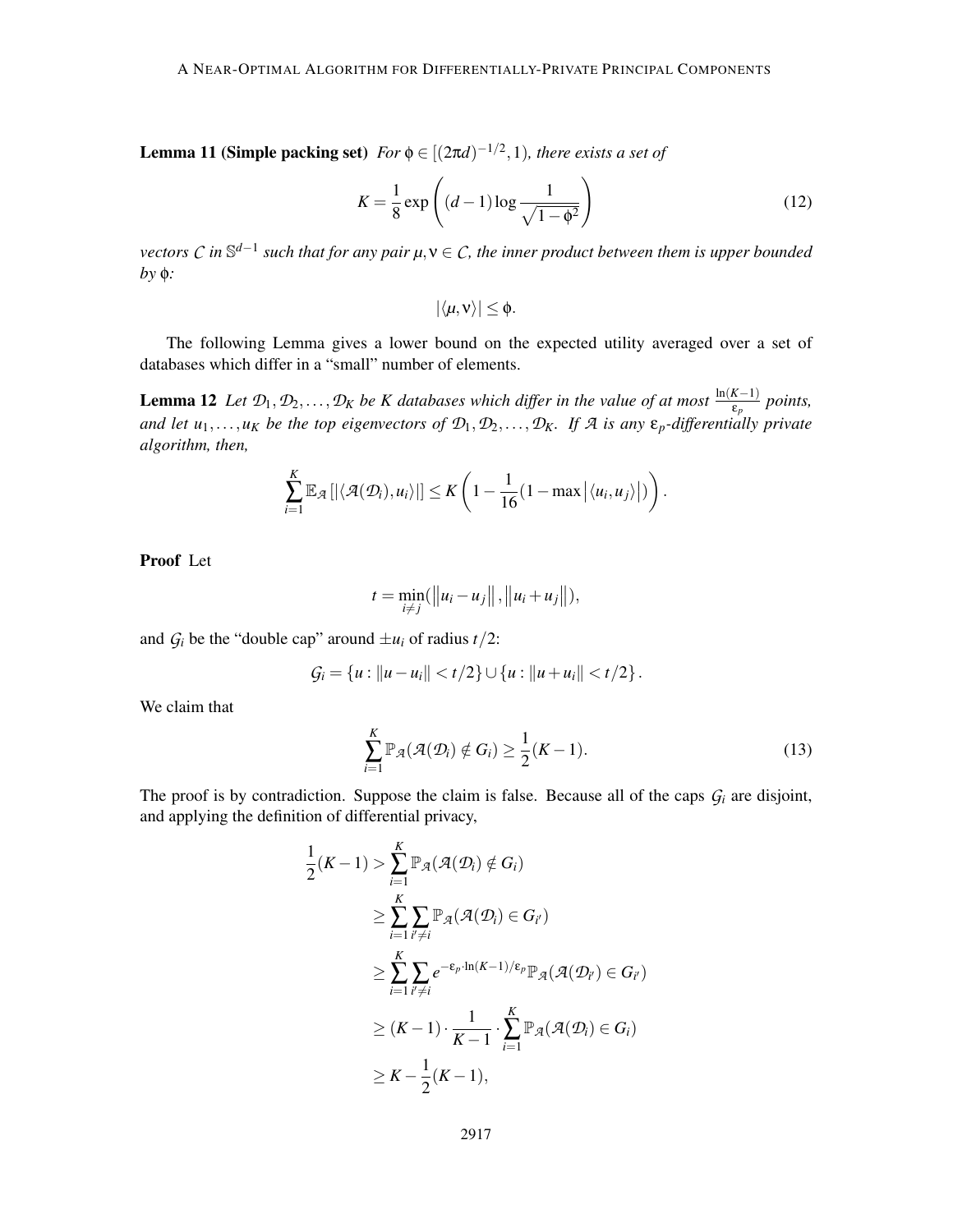which is a contradiction, so (13) holds. Therefore by the Markov inequality

$$
\sum_{i=1}^{K} \mathbb{E}_{\mathcal{A}} \left[ \min(\|\mathcal{A}(\mathcal{D}_{i}) - u_{i}\|^{2}, \|\mathcal{A}(\mathcal{D}_{i}) + u_{i}\|^{2}) \right] \geq \sum_{i=1}^{K} \mathbb{P}(\mathcal{A}(\mathcal{D}_{i}) \notin G_{i}) \cdot \frac{t^{2}}{4}
$$

$$
\geq \frac{1}{8} (K - 1)t^{2}.
$$

Rewriting the norms in terms of inner products shows

$$
2K-2\sum_{i=1}^K \mathbb{E}_{\mathcal{A}}\left[\left|\left\langle \mathcal{A}(\mathcal{D}_i),u_i\right\rangle\right|\right] \geq \frac{1}{8}(K-1)\left(2-2\max\left|\left\langle u_i,u_j\right\rangle\right|\right),
$$

so

$$
\sum_{i=1}^{K} \mathbb{E}_{\mathcal{A}}\left[ \left| \langle \mathcal{A}(\mathcal{D}_{i}), u_{i} \rangle \right| \right] \leq K \left( 1 - \frac{1}{8} \frac{K - 1}{K} (1 - \max \left| \langle u_{i}, u_{j} \rangle \right|) \right)
$$
  

$$
\leq K \left( 1 - \frac{1}{16} (1 - \max \left| \langle u_{i}, u_{j} \rangle \right|) \right).
$$

We can now prove Theorem 8.

**Proof** From Lemma 12, given a set of *K* databases differing in  $\frac{\ln(K-1)}{\varepsilon_p}$  points with top eigenvectors  $\{u_i : i = 1, 2, \dots, K\}$ , for at least one database *i*,

$$
\mathbb{E}_{\mathcal{A}}\left[\left|\left\langle \mathcal{A}(\mathcal{D}_{i}), u_{i}\right\rangle\right|\right] \leq 1 - \frac{1}{16}\left(1 - \max\left|\left\langle u_{i}, u_{j}\right\rangle\right|\right)
$$

for any ε*p*-differentially private algorithm. Setting the left side equal to some target ρ,

$$
1 - \rho \ge \frac{1}{16} \left( 1 - \max \left| \langle u_i, u_j \rangle \right| \right). \tag{14}
$$

 $\blacksquare$ 

So our goal is construct these data bases such that the inner product between their eigenvectors is small.

Let  $y = e_d$ , the *d*-th coordinate vector, and let  $\phi \in ((2\pi d)^{-1/2}, 1)$ . Lemma 11 shows that there exists a packing  $W = \{w_1, w_2, \dots, w_K\}$  of the sphere  $\mathbb{S}^{d-2}$  spanned by the first *d* − 1 elementary  $\{e_1, e_2, \ldots, e_{d-1}\}$  such that  $\max_{i \neq j} |\langle w_i, w_j \rangle| \leq \phi$ , where

$$
K = \frac{1}{8}(1 - \phi)^{-(d-2)/2}.
$$

Choose  $\phi$  such that  $ln(K-1) = d$ . This means

$$
1 - \phi = \exp\left(-2 \cdot \frac{\ln 8 + \ln(1 + \exp(d))}{d - 2}\right).
$$

The right side is minimized for  $d = 3$  but this leads to a weak lower bound  $1 - \phi > 3.5 \times 10^{-5}$ . By contrast, for  $d = 100$ , the bound is  $1 - \phi > 0.12$ . In all cases,  $1 - \phi$  is at least a constant value.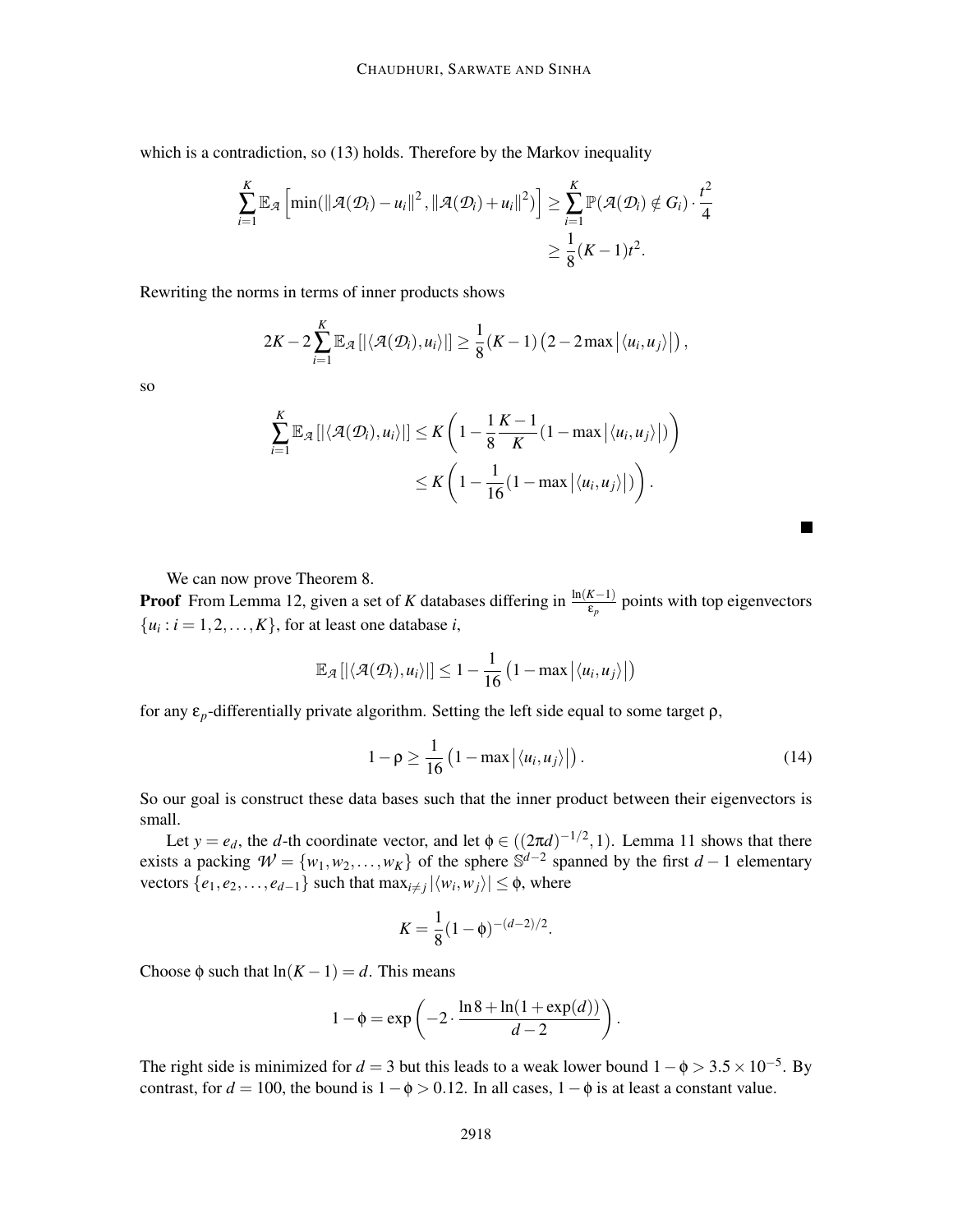We construct a database with *n* points for each *w<sub>i</sub>*. Let  $\beta = \frac{d}{d\beta}$  $\frac{d}{n\varepsilon_p}$ . For now, we assume that  $\beta \leq \Delta \leq \frac{1}{2}$  $\frac{1}{2}$ . The other case, when β  $\geq$  Δ will be considered later. Because β  $\leq$  Δ, we have

$$
n > \frac{d}{\varepsilon_p \Delta}.
$$

The construction uses a parameter  $0 \le m \le 1$  that will be set as a function of the eigenvalue gap  $\Delta$ . We will derive conditions on *n* based on the requirements on *d*,  $\varepsilon_p$ ,  $\rho$ , and  $\Delta$ . For  $i = 1, 2, ..., K$  let the data set  $\mathcal{D}_i$  contain

- $n(1-\beta)$  copies of  $\sqrt{m}y$
- *n* $\beta$  copies of  $z_i = \frac{1}{\sqrt{2}}$  $\frac{1}{2}y + \frac{1}{\sqrt{2}}$  $\overline{2}^{W_i}$

Thus data sets  $\mathcal{D}_i$  and  $\mathcal{D}_j$  differ in the values of  $n\beta = \frac{\ln(K-1)}{n\varepsilon_p}$  individuals. The second moment matrix  $A_i$  of  $D_i$  is

$$
A_i = ((1 - \beta)m + \frac{1}{2}\beta)yy^T + \frac{1}{2}\beta(w_i^T y + yw_i^T) + \frac{1}{2}\beta w_i w_i^T.
$$

By choosing an basis containing  $y$  and  $w_i$ , we can write this as

$$
A_i = \begin{bmatrix} (1 - \beta)m + \frac{1}{2}\beta & \frac{1}{2}\beta & \mathbf{0} \\ \frac{1}{2}\beta & \frac{1}{2}\beta & \mathbf{0} \\ \mathbf{0} & \mathbf{0} & \mathbf{0} \end{bmatrix}.
$$

This is in the form (11), with  $a = (1 - \beta)m + \frac{1}{2}$  $\frac{1}{2}$ β, *b* =  $\frac{1}{2}$  $\frac{1}{2}$ β, and *c* =  $\frac{1}{2}$  $rac{1}{2}β$ .

The matrix  $A_i$  has two nonzero eigenvalues given by

$$
\lambda = \frac{1}{2}(a+c) + \frac{1}{2}\sqrt{(a-c)^2 + 4b^2},
$$
  
\n
$$
\lambda' = \frac{1}{2}(a+c) - \frac{1}{2}\sqrt{(a-c)^2 + 4b^2},
$$
\n(15)

The gap  $\Delta$  between the top two eigenvalues is:

$$
\Delta = \sqrt{(a-c)^2 + 4b^2} = \sqrt{m^2(1-\beta)^2 + \beta^2}.
$$

We can thus set *m* in the construction to ensure an eigengap of ∆:

$$
m = \frac{\sqrt{(\Delta^2 - \beta^2)}}{1 - \beta}.
$$
 (16)

The top eigenvector of  $A_i$  is given by

$$
u_i = \frac{b}{\sqrt{b^2 + (a - \lambda)^2}} y + \frac{(a - \lambda)}{\sqrt{b^2 + (a - \lambda)^2}} w_i.
$$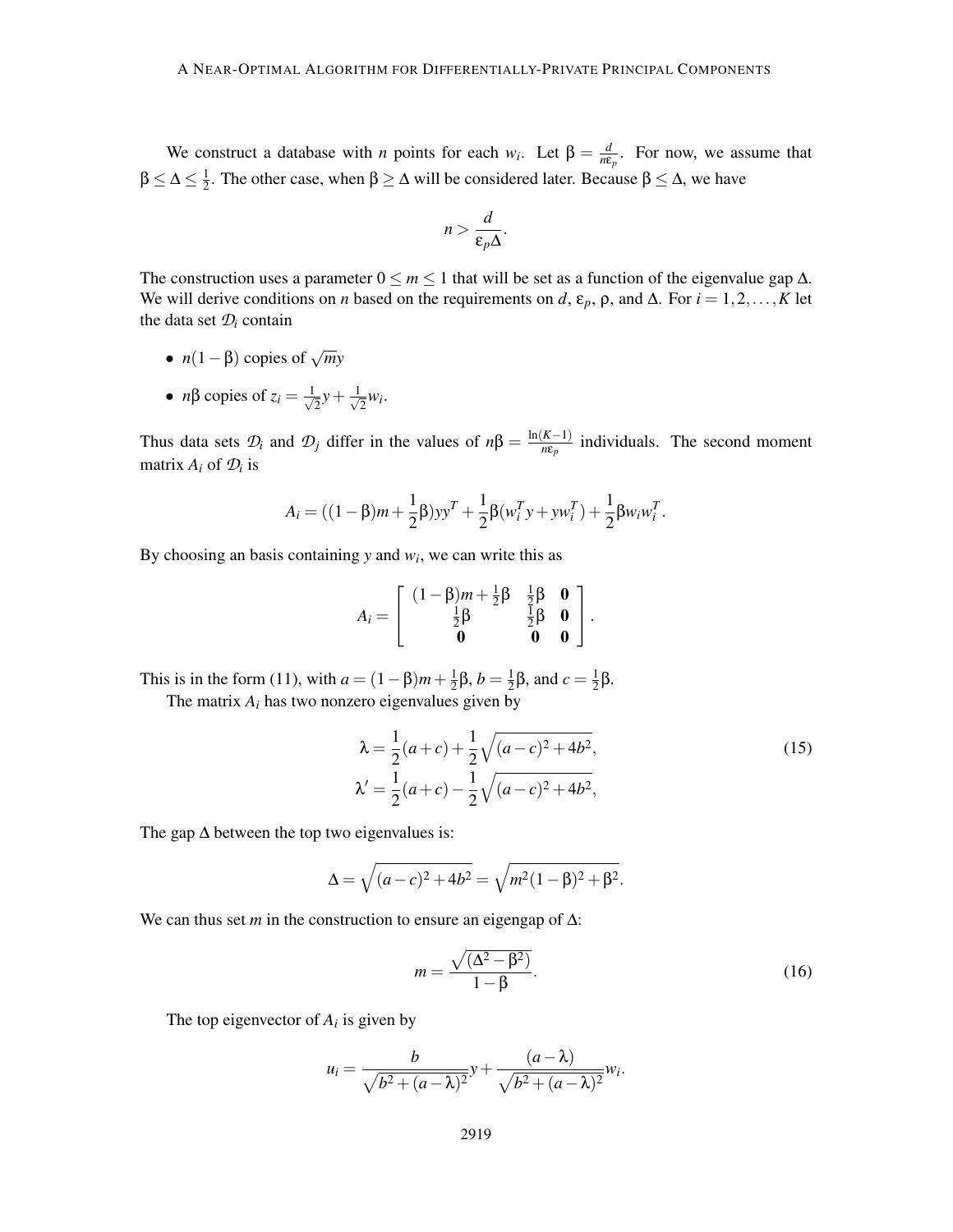where  $\lambda$  is given by (15). Therefore

$$
\max_{i \neq j} |\langle u_i, u_j \rangle| \leq \frac{b^2}{b^2 + (a - \lambda)^2} + \frac{(a - \lambda)^2}{b^2 + (a - \lambda)^2} \max_{i \neq j} |\langle w_i, w_j \rangle|
$$
  
 
$$
\leq 1 - \frac{(a - \lambda)^2}{b^2 + (a - \lambda)^2} (1 - \phi).
$$
 (17)

To obtain an upper bound on  $\max_{i \neq j} |\langle u_i, u_j \rangle|$  we must lower bound  $\frac{(a-\lambda)^2}{b^2+(a-\lambda)^2}$  $\frac{(a-\lambda)^2}{b^2+(a-\lambda)^2}$ 

Since  $x/(v+x)$  is monotonically increasing in *x* when  $v > 0$ , we will find a lower bound on  $(a - \lambda)$ . Observe that from (15),

$$
\lambda - a = \frac{b^2}{\lambda - c}.
$$

So to lower bound  $\lambda - a$  we need to upper bound  $\lambda - c$ . We have

$$
\lambda - c = \frac{1}{2}(a - c) + \frac{1}{2}\Delta = \frac{1}{2}((1 - \beta)m + \Delta).
$$

Because  $b = \beta/2$ ,

$$
(\lambda - a)^2 > \left(\frac{\beta^2}{2((1 - \beta)m + \Delta)}\right)^2 = \frac{\beta^4}{4((1 - \beta)m + \Delta)^2}.
$$

Now,

$$
\frac{(a-\lambda)^2}{b^2 + (a-\lambda)^2} > \frac{\beta^4}{\beta^2 ((1-\beta)m + \Delta)^2 + \beta^4}
$$
  
= 
$$
\frac{\beta^2}{\beta^2 + ((1-\beta)m + \Delta)^2}
$$
  
> 
$$
\frac{\beta^2}{5\Delta^2},
$$
 (18)

where the last step follows by plugging in *m* from (16) and using the fact that  $\beta \leq \Delta$ . Putting it all together, we have from (14), (17), and (18), and using the fact that  $\phi$  is such that  $\ln(K-1) = d$  and β = *d*  $\frac{d}{n\varepsilon_p}$ ,

$$
1 - \rho \ge \frac{1}{16} \cdot \frac{(a - \lambda)^2}{b^2 + (a - \lambda)^2} (1 - \phi)
$$
  
> 
$$
\frac{1 - \phi}{80} \frac{\beta^2}{\Delta^2}
$$
  
= 
$$
\frac{1 - \phi}{80} \cdot \frac{d^2}{n^2 \epsilon_p^2 \Delta^2},
$$

which implies

$$
n > \frac{d}{\varepsilon_p \Delta} \sqrt{\frac{1-\phi}{80(1-\rho)}}.
$$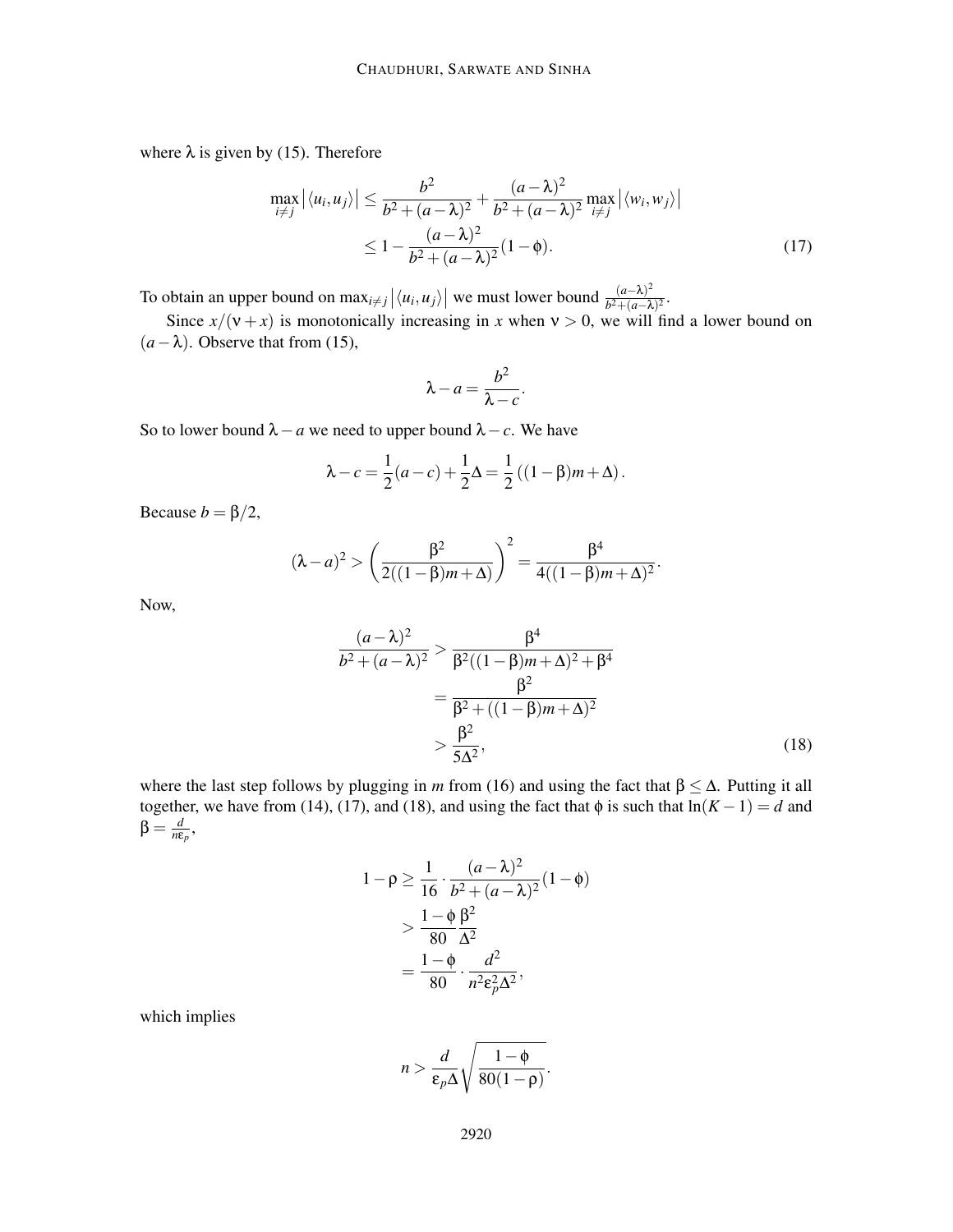Thus for  $\beta \leq \Delta \leq 1/2$ , any  $\varepsilon_p$ -differentially private algorithm needs  $\Omega\left(\frac{d}{\varepsilon_p\Delta\sqrt{1-\varepsilon_p}}\right)$ ε*p*∆ √ 1−ρ points to get expected inner product  $\rho$  on all data sets with eigengap  $\Delta$ .

We now consider the case where  $\beta > \Delta$ . We choose a slightly different construction here. The *i*-th database now consists of  $n(1 - \beta)$  copies of the 0 vector, and  $n\beta$  copies of  $\frac{\Delta}{\beta}w_i$ . Thus, every pair of databases differ in the values of  $n\beta = \frac{\ln(K-1)}{\epsilon_p}$  people, and the eigenvalue gap between the top two eigenvectors is  $\beta \cdot \frac{\Delta}{\beta} = \Delta$ .

As the top eigenvector of the *i*-th database is  $u_i = w_i$ ,

$$
\max_{i \neq j} |\langle u_i, u_j \rangle| = \max_{i \neq j} |\langle w_i, w_j \rangle| \leq \phi.
$$

Combining this with (14), we obtain

$$
1-\rho\geq \frac{1}{16}(1-\phi),
$$

which provides the additional condition in the Theorem.

# 5. Analysis of **MOD-SULQ**

In this section we provide theoretical guarantees on the performance of the MOD-SULQ algorithm. Theorem 5 shows that MOD-SULQ is  $(\varepsilon_p, \delta)$ -differentially private. Theorem 15 provides a lower bound on the distance between the vector released by MOD-SULQ and the true top eigenvector in terms of the privacy parameters  $\varepsilon_p$  and  $\delta$  and the number of points *n* in the data set. This implicitly gives a lower bound on the sample complexity of MOD-SULQ. We provide some graphical illustration of this tradeoff.

The following upper bound will be useful for future calculations : for two unit vectors *x* and *y*,

$$
\sum_{1 \le i \le j \le d} (x_i x_j - y_i y_j)^2 \le 2. \tag{19}
$$

Note that this upper bound is achievable by setting *x* and *y* to be orthogonal elementary vectors.

#### 5.1 Privacy Guarantee

We first justify the choice of  $\beta^2$  in the MOD-SULQ algorithm by proving Theorem 5.

**Proof** Let *B* and  $\hat{B}$  be two independent symmetric random matrices where  $\{B_{ij}: 1 \le i \le j \le d\}$  and  $\{\hat{B}_{ij} : 1 \le i \le j \le d\}$  are each sets of i.i.d. Gaussian random variables with mean 0 and variance  $\beta^2$ . Consider two data sets  $\mathcal{D} = \{x_i : i = 1, 2, ..., n\}$  and  $\hat{\mathcal{D}} = \mathcal{D}_1 \cup \{\hat{x}_n\} \setminus \{x_n\}$  and let *A* and  $\hat{A}$  denote their second moment matrices. Let  $G = A + B$  and  $\hat{G} = \hat{A} + \hat{B}$ . We first calculate the log ratio of the densities of *G* and  $\hat{G}$  at a point *H*:

$$
\log \frac{f_G(H)}{f_{\hat{G}}(H)} = \sum_{1 \le i \le j \le d} \left( -\frac{1}{2\beta^2} (H_{ij} - A_{ij})^2 + \frac{1}{2\beta^2} (H_{ij} - \hat{A}_{ij})^2 \right)
$$
  
= 
$$
\frac{1}{2\beta^2} \sum_{1 \le i \le j \le d} \left( \frac{2}{n} (H_{ij} - A_{ij}) (x_{n,i}x_{n,j} - \hat{x}_{n,i} \hat{x}_{n,j}) + \frac{1}{n^2} (\hat{x}_{n,i} \hat{x}_{n,j} - x_{n,i} x_{n,j})^2 \right).
$$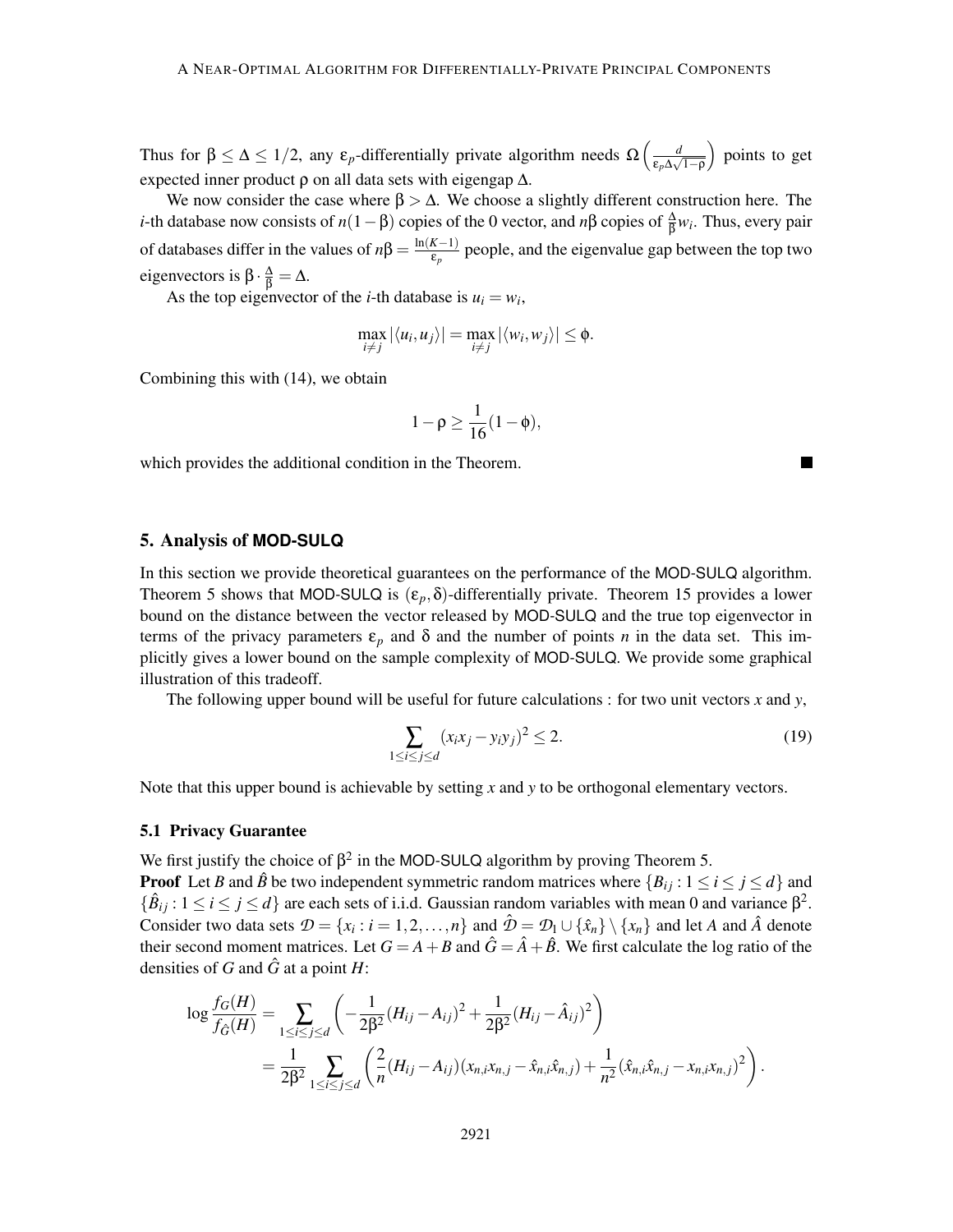From (19) the last term is upper bounded by  $2/n^2$ . To upper bound the first term,

$$
\sum_{1 \le i \le j \le d} |\hat{x}_{n,i}\hat{x}_{n,j} - x_{n,i}x_{n,j}| \le 2 \max_{a: ||a|| \le 1} \sum_{1 \le i \le j \le d} a_i a_j
$$
  

$$
\le 2 \cdot \frac{1}{2} (d^2 + d) \cdot \frac{1}{d}
$$
  
= d + 1.

Note that this bound is not too loose—by taking  $\hat{x} = d^{-1/2}1$  and  $x = (1, 0, \dots, 0)^T$ , this term is still linear in *d*.

Then for any measurable set *S* of matrices,

$$
\mathbb{P}(G \in \mathcal{S}) \le \exp\left(\frac{1}{2\beta^2} \left(\frac{2}{n}(d+1)\gamma + \frac{3}{n^2}\right)\right) \mathbb{P}\left(\hat{G} \in \mathcal{S}\right) + \mathbb{P}\left(B_{ij} > \gamma \text{ for all } i, j\right). \tag{20}
$$

To handle the last term, use a union bound over the  $(d^2 + d)/2$  variables  ${B_{ij}}$  together with the tail bound, which holds for  $\gamma > \beta$ :

$$
\mathbb{P}(B_{ij} > \gamma) \leq \frac{1}{\sqrt{2\pi}}e^{-\gamma^2/2\beta^2}.
$$

Thus setting  $\mathbb{P}(B_{ij} > \gamma \text{ for some } i, j) = \delta \text{ yields the condition}$ 

$$
\delta = \frac{d^2 + d}{2\sqrt{2\pi}}e^{-\gamma^2/2\beta^2}.
$$

Rearranging to solve for γ gives

$$
\gamma = \max\left(\beta, \beta \sqrt{2\log\left(\frac{d^2 + d}{\delta 2\sqrt{2\pi}}\right)}\right) = \beta \sqrt{2\log\left(\frac{d^2 + d}{\delta 2\sqrt{2\pi}}\right)}
$$

for  $d > 1$  and  $\delta < 3/\sqrt{2\pi e}$ . This then gives an expression for  $\varepsilon_p$  to make (20) imply  $(\varepsilon_p, \delta)$  differential privacy:

$$
\varepsilon_p = \frac{1}{2\beta^2} \left( \frac{2}{n} (d+1)\gamma + \frac{2}{n^2} \right)
$$
  
= 
$$
\frac{1}{2\beta^2} \left( \frac{2}{n} (d+1)\beta \sqrt{2\log\left(\frac{d^2+d}{\delta 2\sqrt{2\pi}}\right)} + \frac{2}{n^2} \right)
$$

.

Solving for  $\beta$  using the quadratic formula yields the particularly messy expression in (5):

$$
\beta = \frac{d+1}{2n\varepsilon_p} \sqrt{2\log\left(\frac{d^2+d}{\delta 2\sqrt{2\pi}}\right)} + \frac{1}{2n\varepsilon_p} \left(2(d+1)^2\log\left(\frac{d^2+d}{\delta 2\sqrt{2\pi}}\right) + 4\varepsilon_p\right)^{1/2}
$$
  

$$
\leq \frac{d+1}{n\varepsilon_p} \sqrt{2\log\left(\frac{d^2+d}{\delta 2\sqrt{2\pi}}\right)} + \frac{1}{\sqrt{\varepsilon_p}n}.
$$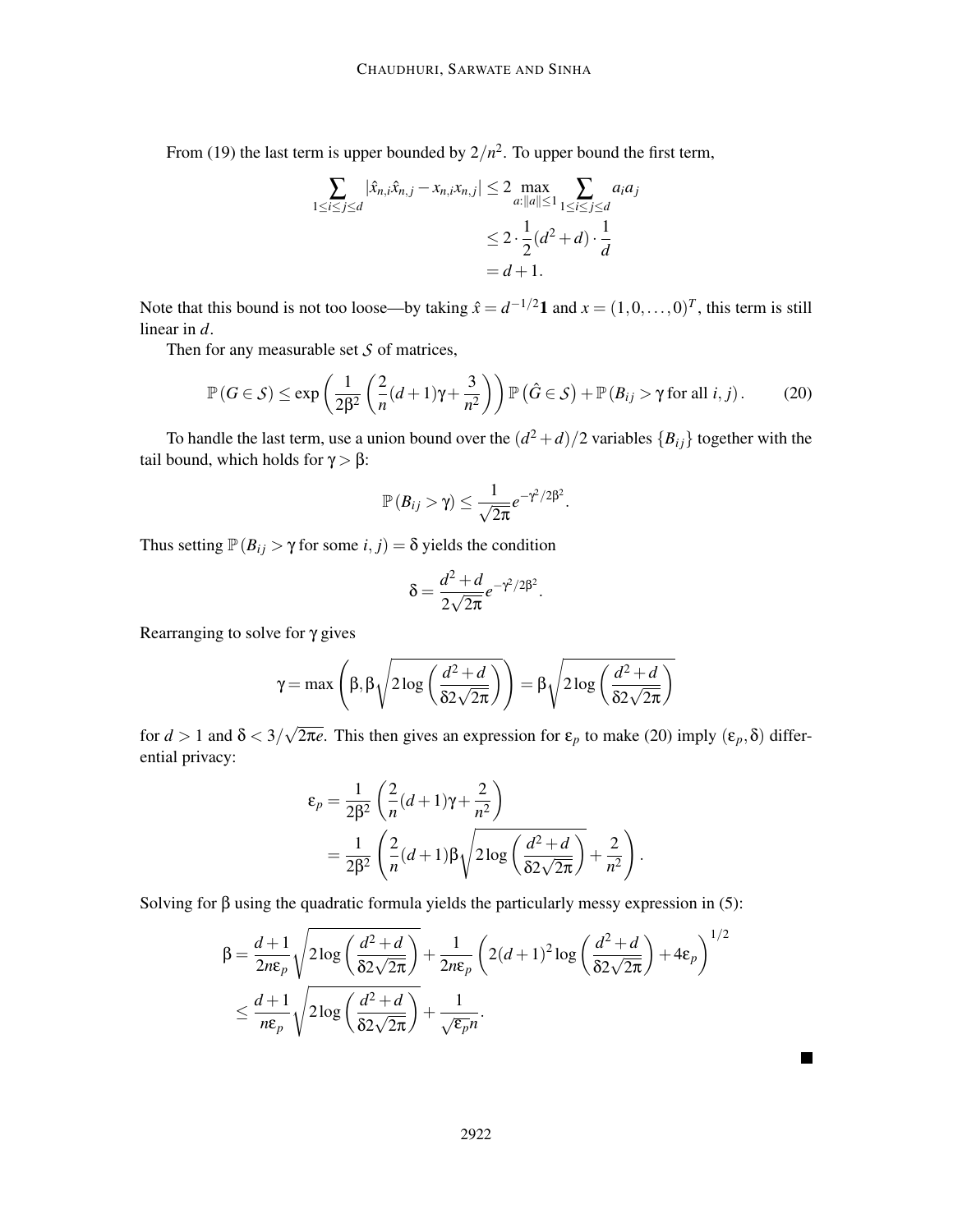#### 5.2 Proof of Theorem 9

In this section we provide theoretical guarantees on the performance of the MOD-SULQ algorithm. Theorem 5 shows that MOD-SULQ is  $(\varepsilon_p, \delta)$ -differentially private. Theorem 15 provides a lower bound on the distance between the vector released by MOD-SULQ and the true top eigenvector in terms of the privacy parameters  $\varepsilon_p$  and  $\delta$  and the number of points *n* in the data set. This implicitly gives a lower bound on the sample complexity of MOD-SULQ. We provide some graphical illustration of this tradeoff. The main tool in our lower bound is a generalization by Yu (1997) of an information-theoretic inequality due to Fano.

Theorem 13 (Fano's inequality (Yu, 1997)) *Let R be a set and* Θ *be a parameter space with a pseudo-metric d*( $\cdot$ )*. Let F be a set of r densities*  $\{f_1, \ldots, f_r\}$  *on R corresponding to parameter values*  $\{\theta_1,\ldots,\theta_r\}$  *in*  $\Theta$ *. Let X have distribution*  $f \in \mathcal{F}$  *with corresponding parameter*  $\Theta$  *and let*  $\hat{\theta}(X)$  *be an estimate of*  $\theta$ *. If, for all i and j* 

$$
d(\theta_i, \theta_j) \geq \tau
$$

*and*

$$
\mathbf{KL}(f_i||f_j) \leq \gamma,
$$

*then*

$$
\max_{j} \mathbb{E}_{j}[d(\hat{\theta}, \theta_{j})] \geq \frac{\tau}{2} \left(1 - \frac{\gamma + \log 2}{\log r}\right),
$$

where  $\mathbb{E}_j[\cdot]$  denotes the expectation with respect to distribution  $f_j$ .

To use this inequality, we will construct a set of densities on the set of covariance matrices corresponding distribution of the random matrix in the MOD-SULQ algorithm under different inputs. These inputs will be chosen using a set of unit vectors which are a packing on the surface of the unit sphere.

**Lemma 14** *Let*  $\Sigma$  *be a positive definite matrix and let f denote the density*  $\mathcal{N}(a,\Sigma)$  *and g denote the density*  $\mathcal{N}(b, \Sigma)$ *. Then*  $KL(f||g) = \frac{1}{2}(a-b)^T\Sigma^{-1}(a-b)$ *.* 

Proof This is a simple calculation:

$$
\mathbf{KL}(f||g) = \mathbb{E}_{x \sim f} \left[ -\frac{1}{2} (x - a)^T \Sigma^{-1} (x - a) + \frac{1}{2} (x - b) \Sigma^{-1} (x - b) \right]
$$
  
=  $\frac{1}{2} (a^T \Sigma^{-1} a - a^T \Sigma^{-1} b - b^T \Sigma^{-1} a + b^T \Sigma^{-1} b)$   
=  $\frac{1}{2} (a - b)^T \Sigma^{-1} (a - b).$ 

The next theorem is a lower bound on the expected distance between the vector output by MOD-SULQ and the true top eigenvector. In order to get this lower bound, we construct a class of data sets and use Theorem 13 to derive a bound on the minimax error over the class.

 $\blacksquare$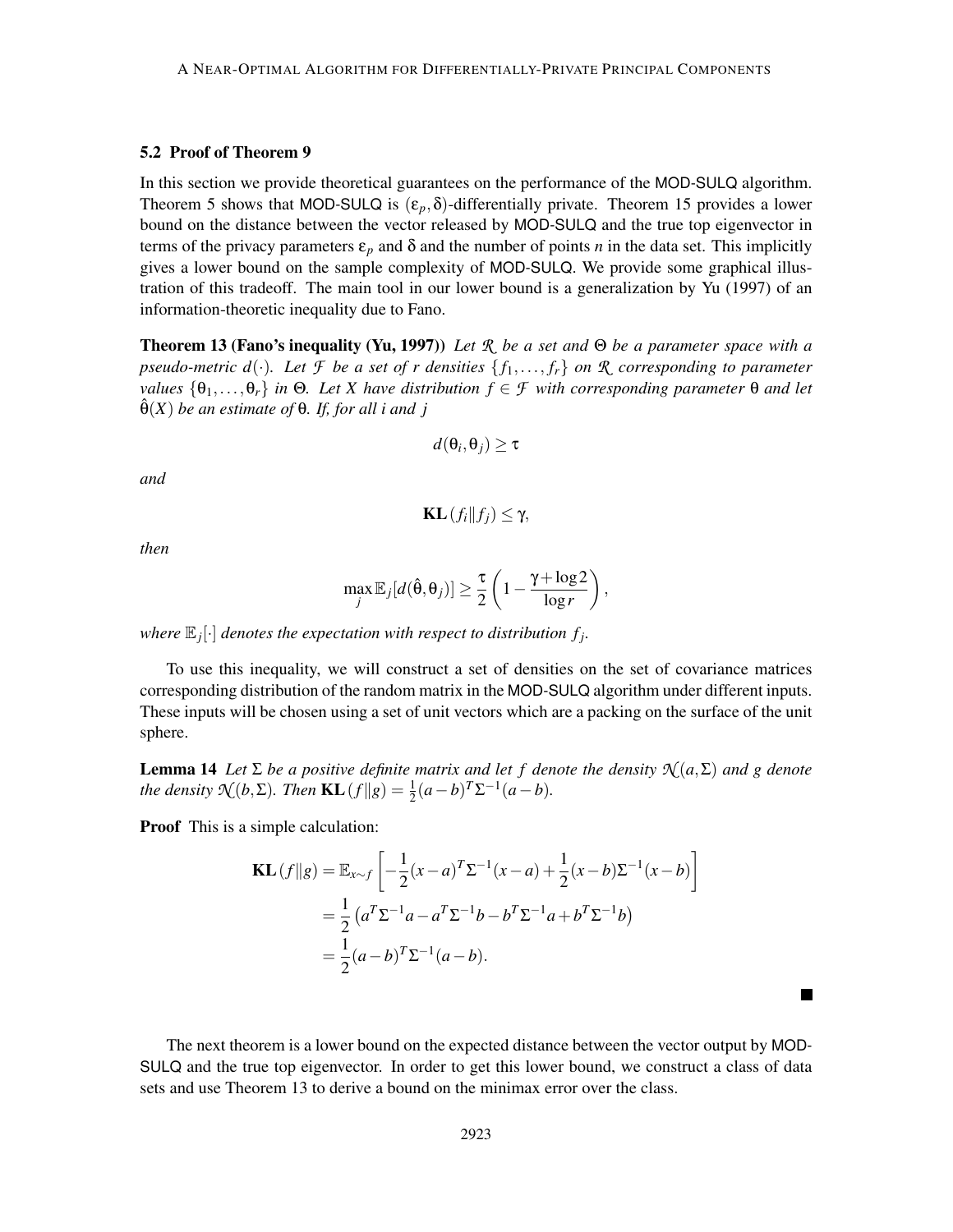**Theorem 15 (Utility bound for MOD-SULQ)** *Let d, n, and*  $\varepsilon_p > 0$  *be given and let* β *be given by* Algorithm 1 so that the output of MOD-SULQ is  $(\epsilon_p, \delta)$ -differentially private for all data sets in  $\mathbb{R}^d$ *with n elements. Then there exists a data set with n elements such that if*  $\hat{v}_1$  *denotes the output of MOD-SULQ and v*<sup>1</sup> *is the top eigenvector of the empirical covariance matrix of the data set, the expected correlation*  $\langle \hat{v}_1, v_1 \rangle$  *is upper bounded:* 

$$
\mathbb{E}\left[\left|\langle\hat{v}_1,v_1\rangle\right|\right] \le \min_{\phi \in \Phi} \left(1 - \frac{(1-\phi)}{4} \left(1 - \frac{1/\beta^2 + \log 2}{(d-1)\log \frac{1}{\sqrt{1-\phi^2}} - \log(8)}\right)^2\right),\tag{21}
$$

*where*

$$
\Phi \in \left[ \max\left\{ \frac{1}{\sqrt{2\pi d}}, \sqrt{1 - \exp\left(-\frac{2\log(8d)}{d-1}\right)}, \sqrt{1 - \exp\left(-\frac{2/\beta^2 + \log(256)}{d-1}\right)} \right\}, 1 \right). \tag{22}
$$

**Proof** For  $\phi \in [(2\pi d)^{-1/2}, 1)$ , Lemma 11 shows there exists a set of *K* unit vectors *C* such that for  $\mu, \nu \in \mathcal{C}$ , the inner product between them satisfies  $|\langle \mu, \nu \rangle| < \phi$ , where *K* is given by (12). Note that for small φ this setting of *K* is loose, but any orthonormal basis provides *d* unit vectors which are orthogonal, setting  $K = d$  and solving for  $\phi$  yields

$$
\left(1-\exp\left(-\frac{2\log(8d)}{d-1}\right)\right)^{1/2}.
$$

Setting the lower bound on  $\phi$  to the maximum of these two yields the set of  $\phi$  and *K* which we will consider in (22).

For any unit vector  $\mu$ , let

$$
A(\mu) = \mu \mu^T + N,
$$

where *N* is a  $d \times d$  symmetric random matrix such that  $\{N_{ij} : 1 \le i \le j \le d\}$  are i.i.d.  $\mathcal{N}(0, \beta^2)$ , where  $\beta^2$  is the noise variance used in the MOD-SULQ algorithm. Due to symmetry, the matrix  $A(\mu)$ can be thought of as a jointly Gaussian random vector on the  $d(d+1)/2$  variables  $\{A_{ij}(\mu): 1 \leq i \leq j \}$  $j \leq d$ . The mean of this vector is

$$
\bar{\mu} = (\mu_1^2, \mu_2^2, \dots, \mu_d^2, \mu_1\mu_2, \mu_1\mu_3, \dots, \mu_{d-1}\mu_d)^T,
$$

and the covariance is  $\beta^2 I_{d(d+1)/2}$ . Let  $f_\mu$  denote the density of this vector.

For  $\mu, \nu \in \mathcal{C}$ , the divergence between  $f_{\mu}$  and  $f_{\nu}$  can be calculated using Lemma 14:

$$
\mathbf{KL}\left(f_{\mu}||f_{\mathbf{v}}\right) = \frac{1}{2}(\bar{\mu} - \bar{\mathbf{v}})^{T} \Sigma^{-1}(\bar{\mu} - \bar{\mathbf{v}})
$$

$$
= \frac{1}{2\beta^{2}} ||\bar{\mu} - \bar{\mathbf{v}}||^{2}
$$

$$
\leq \frac{1}{\beta^{2}}.
$$
(23)

The last line follows from the fact that the vectors in *C* are unit norm.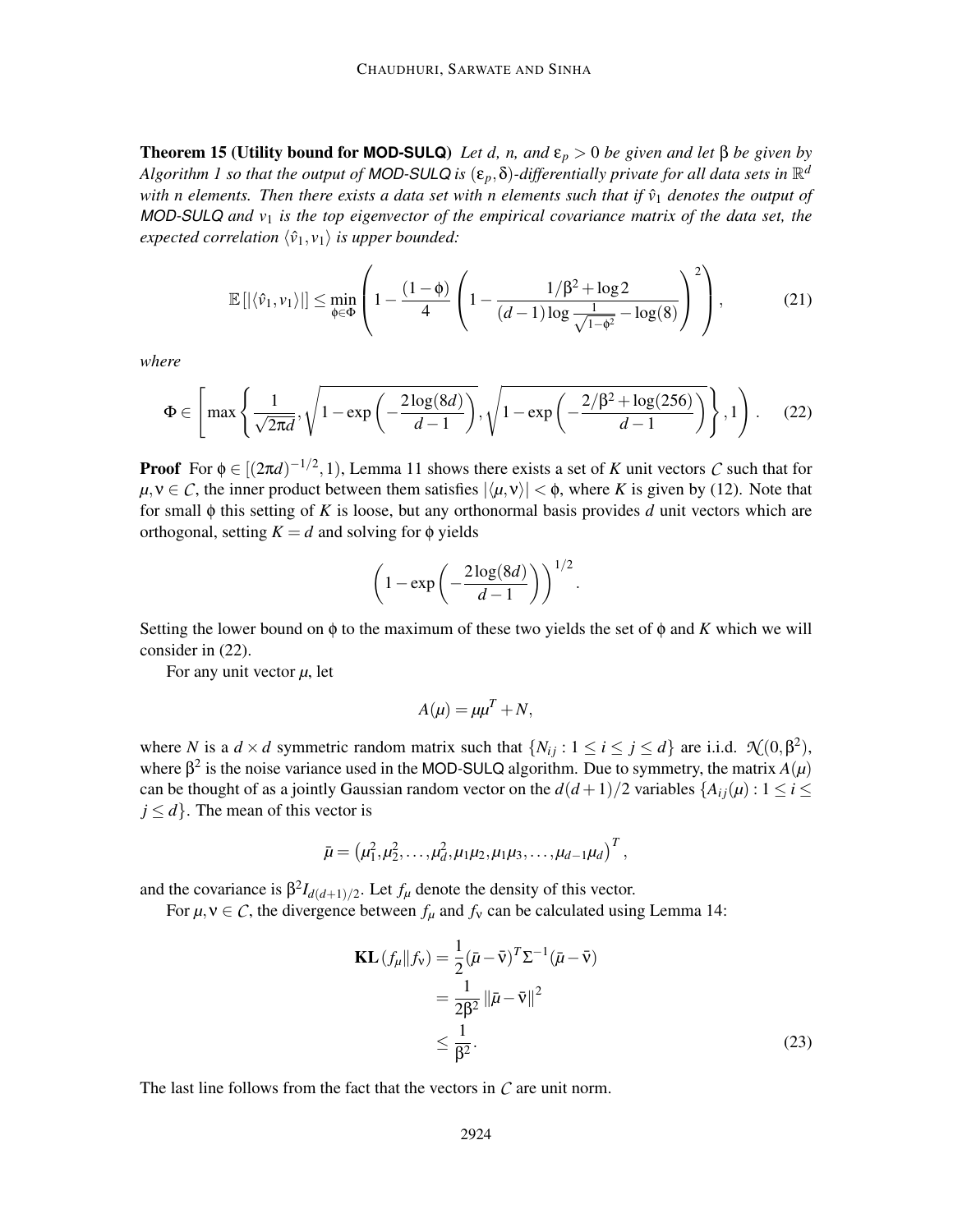For any two vectors  $\mu, \nu \in \mathcal{C}$ , lower bound the Euclidean distance between them using the upper bound on the inner product:

$$
\|\mu - \nu\| \ge \sqrt{2(1 - \phi)}.\tag{24}
$$

Let  $\Theta = \mathbb{S}^{d-1}$  with the Euclidean norm and  $\mathcal{R}$  be the set of distributions  $\{A(\mu): \mu \in \Theta\}$ . From (24) and (23), the set *C* satisfies the conditions of Theorem 13 with  $\mathcal{F} = \{f_\mu : \mu \in \mathcal{C}\}\,$ ,  $r = K$ ,  $\tau = \sqrt{2(1-\phi)}$ , and  $\gamma = \frac{1}{\beta^2}$  $\frac{1}{\beta^2}$ . The conclusion of the Theorem shows that for MOD-SULQ,

$$
\max_{\mu \in \mathcal{C}} \mathbb{E}_{f_{\mu}}[\|\hat{v} - \mu\|] \ge \frac{\sqrt{2(1-\phi)}}{2} \left(1 - \frac{1/\beta^2 + \log 2}{\log K}\right). \tag{25}
$$

This lower bound is vacuous when the term inside the parenthesis is negative, which imposes further conditions on  $\phi$ . Setting  $\log K = 1/\beta^2 + \log 2$ , we can solve to find another lower bound on  $\phi$ :

$$
\phi \ge \sqrt{1 - \exp\left(-\frac{2/\beta^2 + \log(256)}{d-1}\right)}.
$$

This yields the third term in (22). Note that for larger *n* this term will dominate the others.

Using Jensen's inequality on the the left side of (25):

$$
\max_{\mu \in \mathcal{C}} \mathbb{E}_{f_{\mu}}[2(1-|\langle \hat{v}, \mu \rangle|)] \ge \frac{(1-\phi)}{2} \left(1 - \frac{1/\beta^2 + \log 2}{\log K}\right)^2.
$$

So there exists a  $\mu \in \mathcal{C}$  such that

$$
\mathbb{E}_{f_{\mu}}\left[|\langle \hat{v}, \mu \rangle| \right] \le 1 - \frac{(1-\phi)}{4} \left(1 - \frac{1/\beta^2 + \log 2}{\log K} \right)^2. \tag{26}
$$

Consider the data set consisting of *n* copies of  $\mu$ . The corresponding covariance matrix is  $\mu \mu^T$  with top eigenvector  $v_1 = \mu$ . The output of the algorithm MOD-SULQ applied to this data set is an estimator of  $\mu$  and hence satisfies (26). Minimizing over  $\phi$  gives the desired bound. П

The minimization over  $\phi$  in (21) does not lead to analytically pretty results, so we plotted the results in Figure 1 in order to get a sense of the bounds. Figure 1 shows the lower bound on the expected correlation  $\mathbb{E}[|\langle \hat{v}_1, v_1 \rangle|]$  as a function of the number of data points (given on a logarithmic scale). Each panel shows a different dimension, from  $d = 50$  to  $d = 1000$ , and plots are given for different values of  $\varepsilon_p$  ranging from 0.01 to 2. In all experiments we set  $\delta = 0.01$ . In high dimension, the lower bound shows that the expected performance of MOD-SULQ is poor when there are a small number of data points. This limitation may be particularly acute when the data lies in a very low dimensional subspace but is presented in very high dimension. In such "sparse" settings, perturbing the input as in MOD-SULQ is not a good approach. However, in lower dimensions and data-rich regimes, the performance may be more favorable.

A little calculation yields the sample complexity bound in Theorem 9 **Proof** Suppose  $\mathbb{E}[|\langle \hat{v}_1, v_1 \rangle|] = \rho$ . Then a little algebra shows

$$
2\sqrt{1-\rho} \ge \min_{\phi \in \Phi} \sqrt{1-\phi} \left(1 - \frac{1/\beta^2 + \log 2}{(d-1)\log \frac{1}{\sqrt{1-\phi^2}} - \log(8)}\right).
$$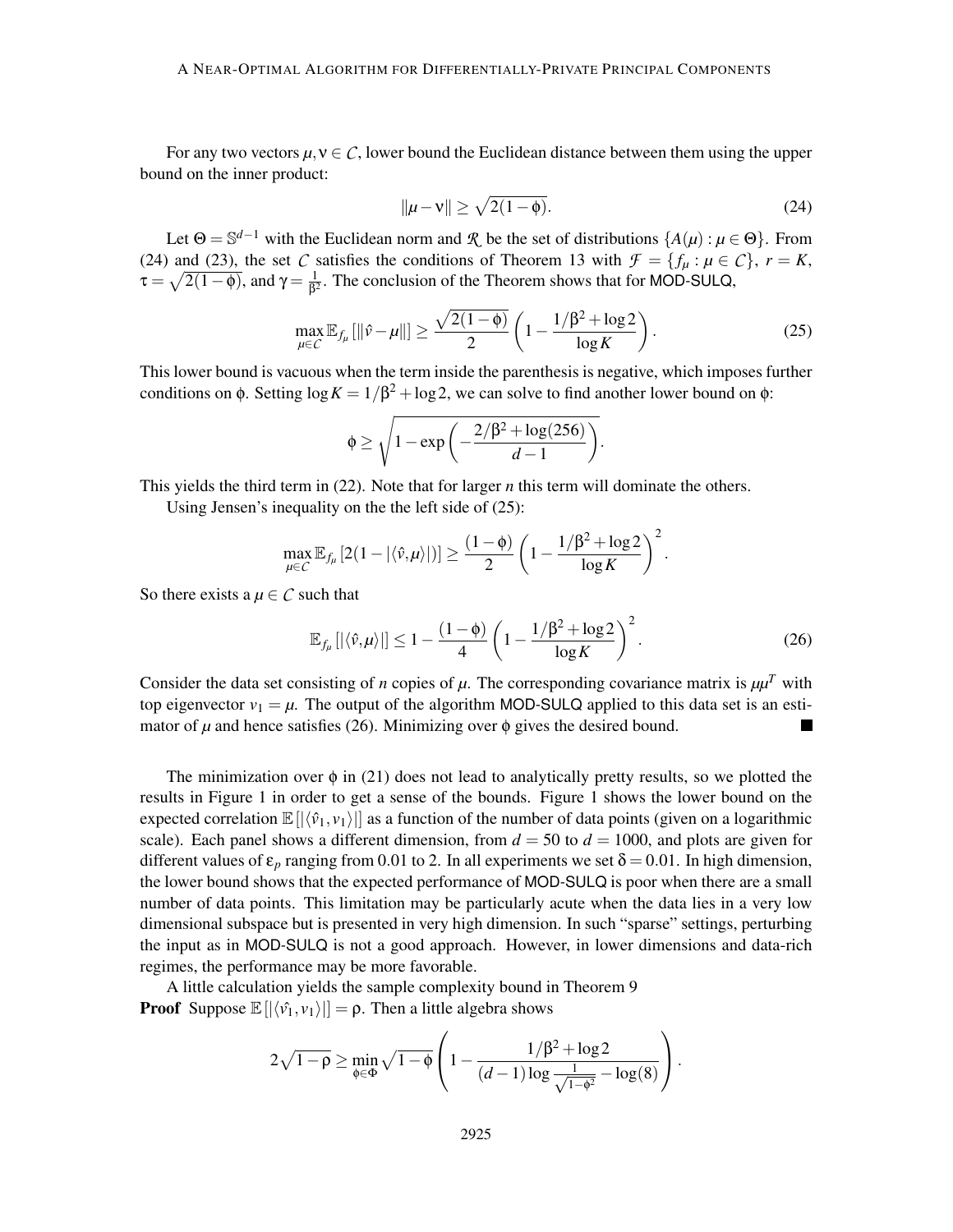

Figure 1: Upper bound from Theorem 15 on the expected correlation between the true top eigenvector and the  $\hat{v}_1$  produced by MOD-SULQ. The horizontal axis is  $\log_{10}(n)$  and the vertical axis shows the lower bound in (21). The four panels correspond to different values of the dimension *d*, from 50 to 1000. Each panel contains plots of the bound for different values of ε*p*.

Setting  $\phi$  such that  $(d-1)\log \frac{1}{\sqrt{1-\theta}}$  $\frac{1}{1-\phi^2} - \log(8) = 2(1/\beta^2 + \log 2)$  we have

$$
4\sqrt{1\!-\!\rho}\geq \sqrt{1\!-\!\varphi}.
$$

Since we are concerned with the scaling behavior for large *d* and *n*, this implies

$$
\log \frac{1}{\sqrt{1-\phi^2}} = \Theta\left(\frac{1}{\beta^2 d}\right),\,
$$

so

$$
\phi = \sqrt{1 - \exp\left(-\Theta\left(\frac{1}{\beta^2 d}\right)\right)}
$$

$$
= \Theta\left(\sqrt{\frac{1}{\beta^2 d}}\right).
$$

From Algorithm 1, to get for some constant  $c_1$ , we have the following lower bound on β:

$$
\beta^2 > c_1 \frac{d^2}{n^2 \varepsilon_p^2} \log(d/\delta).
$$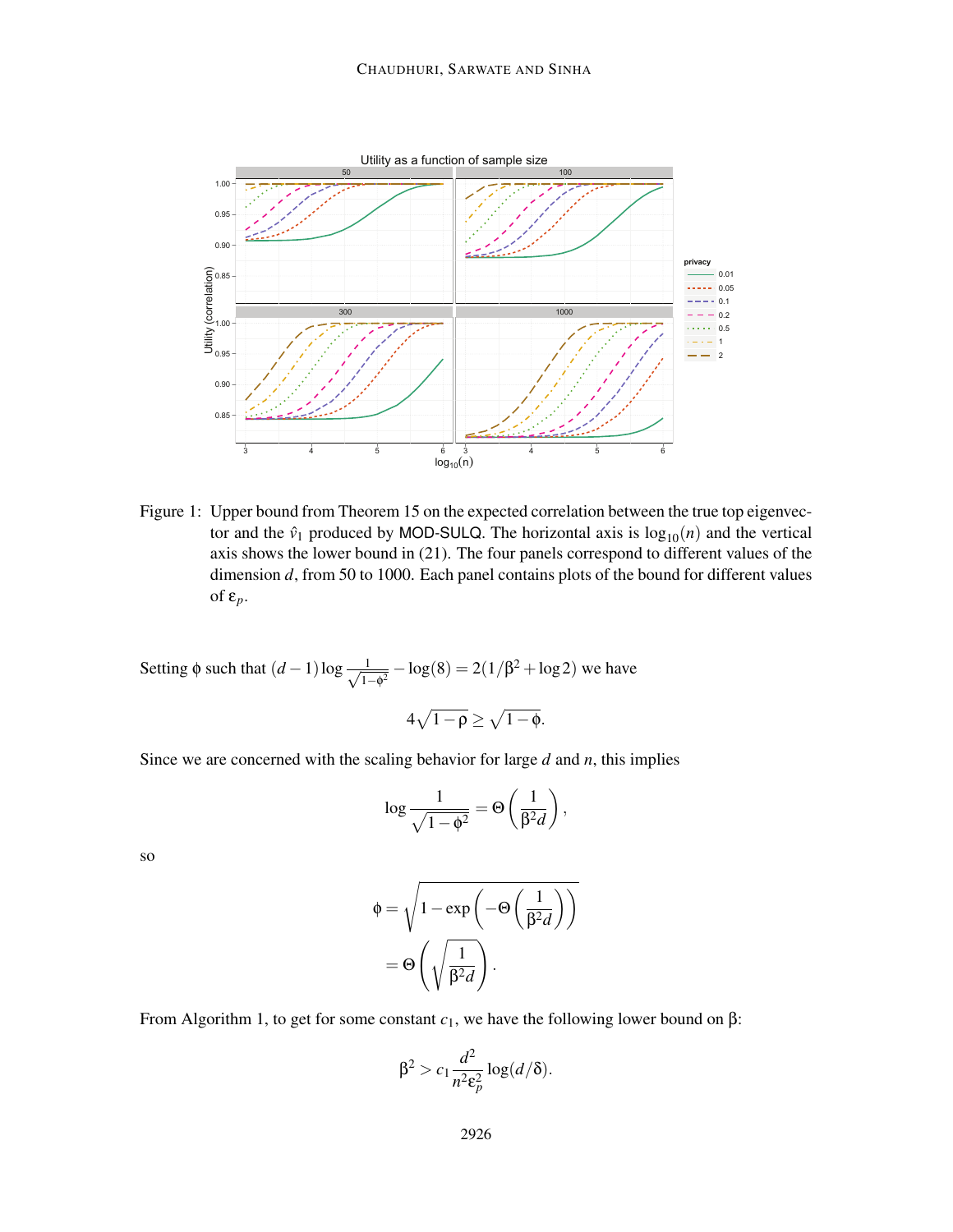Substituting, we get for some constants  $c_2$  and  $c_3$  that

$$
(1 - c_2(1 - \rho)) \le c_3 \frac{n^2 \varepsilon_p^2}{d^3 \log(d/\delta)}.
$$

Now solving for *n* shows

$$
n \geq c \frac{d^{3/2} \sqrt{\log(d/\delta)}}{\varepsilon_p} \left(1 - c'(1-\rho)\right).
$$

 $\blacksquare$ 

# 6. Experiments

We next turn to validating our theoretical results on real data. We implemented MOD-SULQ and PPCA in order to test our theoretical bounds. Implementing PPCA involved using a Gibbs sampling procedure (Hoff, 2009). A crucial parameter in MCMC procedures is the burn-in time, which is how long the chain must be run for it to reach its stationary distribution. Theoretically, chains reach their stationary distribution only in the limit; however, in practice MCMC users must sample after some finite time. In order to use this procedure appropriately, we determined a burn-in time using our data sets. The interaction of MCMC procedures and differential privacy is a rich area for future research.

#### 6.1 Data and Preprocessing

We report on the performance of our algorithm on some real data sets. We chose four data sets from four different domains—kddcup99 (Bache and Lichman, 2013), which includes features of 494,021 network connections, census (Bache and Lichman, 2013), a demographic data set on 199,523 individuals, localization (Kaluža et al., 2010), a medical data set with 164,860 instances of sensor readings on individuals engaged in different activities, and insurance (van der Putten and van Someren, 2000), a data set on product usage and demographics of 9,822 individuals.

These data sets contain a mix of continuous and categorical features. We preprocessed each data set by converting a feature with *q* discrete values to a vector in  $\{0,1\}^q$ ; after preprocessing, the data sets kddcup99, census, localization and insurance have dimensions 116, 513, 44 and 150 respectively. We also normalized each row so that each entry has maximum value 1, and normalize each column such that the maximum (Euclidean) column norm is 1. We choose  $k = 4$  for kddcup,  $k = 8$  for census,  $k = 10$  for localization and  $k = 11$  for insurance; in each case, the utility  $q_F(V_k)$  of the top-*k* PCA subspace of the data matrix accounts for at least 80% of  $||A||_F$ . Thus, all four data sets, although fairly high dimensional, have good low-dimensional representations. The properties of each data set are summarized in Table 1.

#### 6.2 Implementation of Gibbs Sampling

The theoretical analysis of PPCA uses properties of the Bingham distribution  $\text{BMF}_k(\cdot)$  given in (6). To implement this algorithm for experiments we use a Gibbs sampler due to Hoff (2009). The Gibbs sampling scheme induces a Markov Chain, the stationary distribution of which is the density in (6).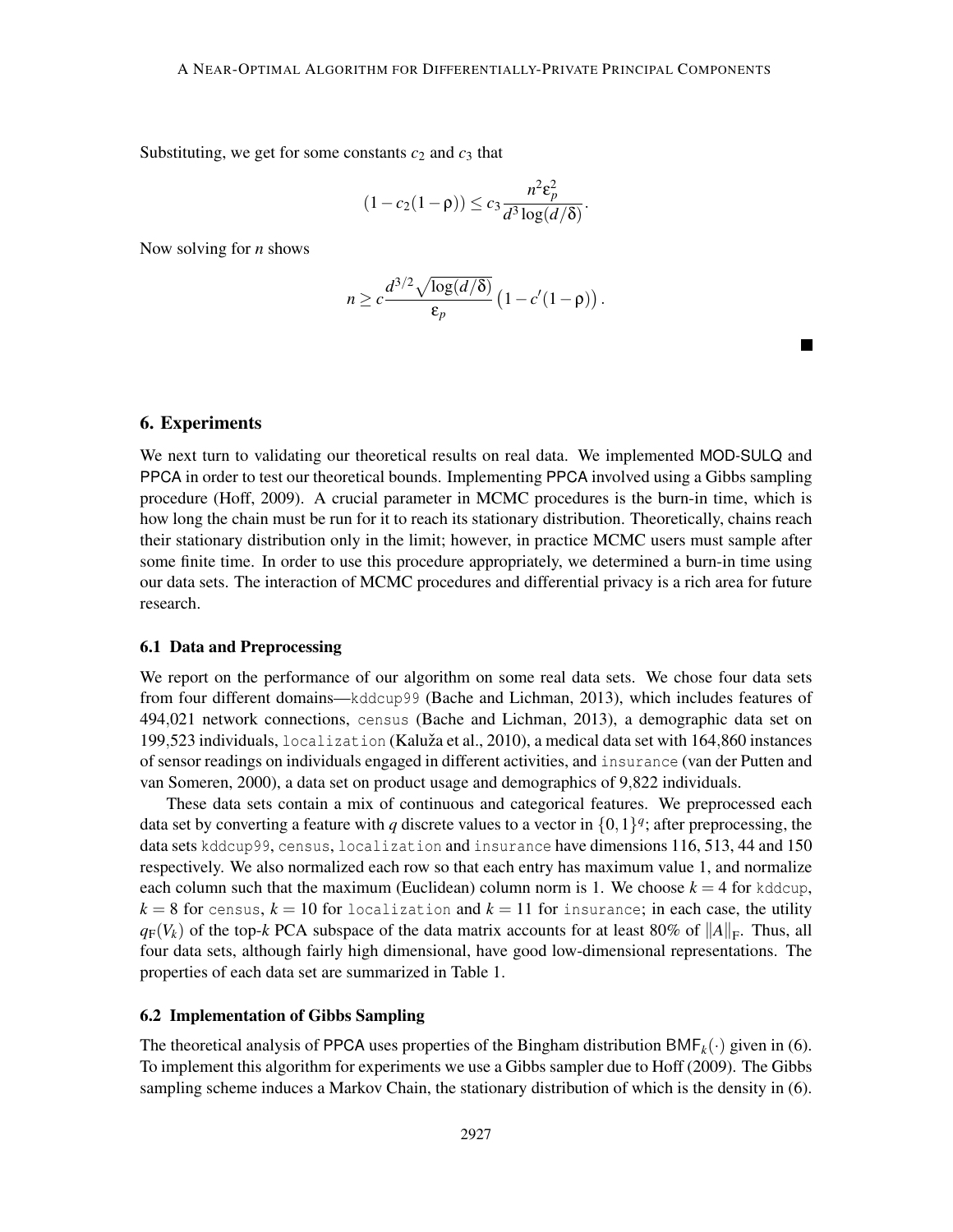| Data Set     | #instances | #dimensions | k | $q_F(V_k)$ | $q_{\rm F}(V_k)/\ A\ _{\rm F}$ |
|--------------|------------|-------------|---|------------|--------------------------------|
| kddcup       | 494,021    | 116         |   | 0.6587     | 0.96                           |
| census       | 199,523    | 513         |   | 0.7321     | 0.81                           |
| localization | 164,860    | 44          |   | 0.5672     | 0.81                           |
| insurance    | 9,822      | 150         |   | 0.5118     | 0.81                           |

Table 1: Parameters of each data set. The second column is the number of dimensions after preprocessing. *k* is the dimensionality of the PCA, the third column contains  $q_F(V_k)$ , where  $V_k$  is the top-*k* PCA subspace, and the fifth column is the normalized utility  $q_F(V_k)/||A||_F$ .

Gibbs sampling and other MCMC procedures are widely used in statistics, scientific modeling, and machine learning to estimate properties of complex distributions (Brooks, 1998).

Finding the speed of convergence of MCMC methods is still an open area of research. There has been much theoretical work on estimating convegence times (Jones and Hobart, 2004; Douc et al., 2004; Jones and Hobart, 2001; Roberts, 1999; Roberts and Sahu, 2001; Roberts, 1999; Roberts and Sahu, 2001; Rosenthal, 1995; Kolassa, 1999, 2000), but unfortunately, most theoretical guarantees are available only in special cases and are often too weak for practical use. In lieu of theoretical guarantees, users of MCMC methods empirically estimate the *burn-in time*, or the number of iterations after which the chain is sufficiently close to its stationary distribution. Statisticians employ a range of diagnostic methods and statistical tests to empirically determine if the Markov chain is close to stationarity (Cowles and Carlin, 1996; Brooks and Roberts, 1998; Brooks and Gelman, 1998; El Adlouni et al., 2006). These tests do not provide a sufficient guarantee of stationarity, and there is no "best test" to use. In practice, the convergence of derived statistics is used to estimate an appropriate the burn-in time. In the case of the Bingham distribution, Hoff (2009) performs qualitative measures of convergence. Developing a better characterization of the convergence of this Gibbs sampler is an important question for future work.

Because the MCMC procedure of Hoff (2009) does not come with convergence-time guarantees, for our experiments we had to choose an appropriate burn-in time. The "ideal" execution of PPCA provides ε*p*-differential privacy, but because our implementation only approximates sampling from the Bingham distribution, we cannot guarantee that this implementation provides the privacy guarantee. As noted by Mironov (2012), even current implementations of floating-point arithmetic may suffer from privacy problems, so there is still significant work to do between theory and implementation. For this paper we tried to find a burn-in time that was sufficiently long so that we could be confident that the empirical performance of PPCA was not affected by the initial conditions of the sampler.

In order to choose an appropriate burn-in time, we examined the *time series trace* of the Markov Chain. We ran *l* copies, or traces, of the chain, starting from *l* different initial locations drawn uniformly from the set of all  $d \times k$  matrices with orthonormal columns. Let  $X^i(t)$  be the output of the *i*-th copy at iteration *t*, and let *U* be the top-*k* PCA subspace of the data. We used the following statistic as a function of iteration *T*:

$$
F_k^i(T) = \frac{1}{\sqrt{k}} \left\| \frac{1}{T} \sum_{t=1}^T X^i(t) \right\|_F,
$$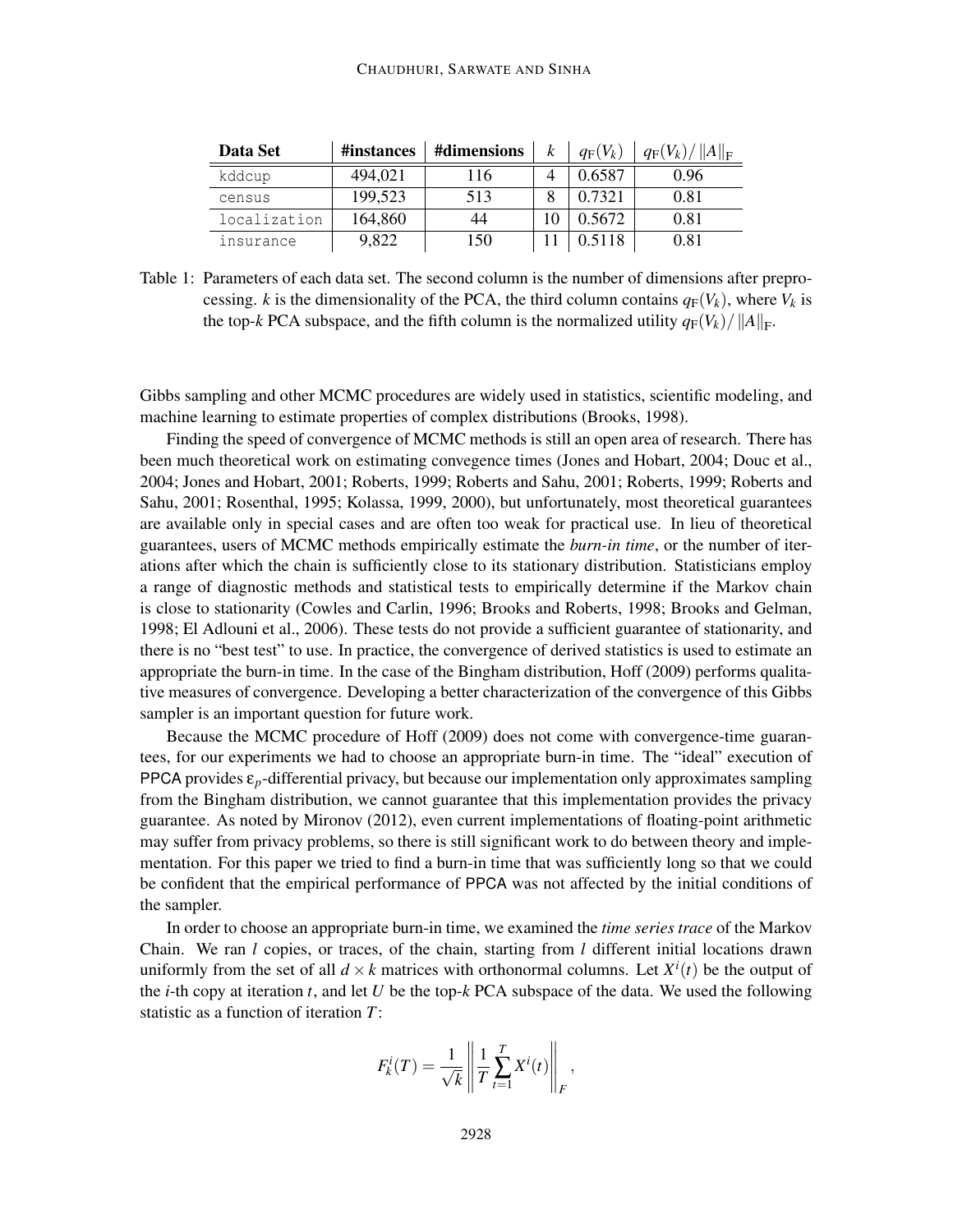where  $|| \cdot ||_F$  is the Frobenius norm. The matrix Bingham distribution has mean 0, and hence with increasing *T*, the statistic  $F_k^i(T)$  should converge to 0.



Figure 2: Plots of  $\log F_k^i(T)$  for five different traces (values of *i*) on two different data sets. Figure 2(a) shows  $\log F_k^i(T)$  for for  $k = 4$  as a function of iteration *T* for 40,000 steps of the Gibbs sampler on the kddcup data set. Figure 2(b) shows the same for the insurance data set.

Figure 2 illustrates the behavior of the Gibbs sampler. The plots show the value of  $\log F_k^i(T)$  as a function of the Markov chain iteration for 5 different restarts of the MCMC procedure for two data sets, kddcup and insurance. The initial starting points were chosen uniformly from the set of all  $d \times k$  matrices with orthonormal columns. The plots show that  $F_k^i(T)$  decreases rapidly after a few thousand iterations, and is less than 0.01 after  $T = 20,000$  in both cases.  $\log F_k^i(T)$  also appears to have a larger variance for kddcup than for insurance; this is explained by the fact that the kddcup data set has a much larger number of samples, which makes its stationary distribution farther from the initial distribution of the sampler. Based on these and other simulations, we observed that the Gibbs sampler converges to  $F_k(t) < 0.01$  at  $t = 20,000$  when run on data with a few hundred dimensions and with *k* between 5 and 10; we thus chose to run the Gibbs sampler for  $T = 20,000$ timesteps for all the data sets.

Our simulations indicate that the chains converge fairly rapidly, particularly when  $||A - A_k||_F$  is small so that  $A_k$  is a good approximation to A. Convergence is slower for larger *n* when the initial state is chosen from the uniform distribution over all  $k \times d$  matrices with orthonormal columns; this is explained by the fact that for larger *n*, the stationary distribution is farther in variation distance from the starting distribution, which results in a longer convergence time.

# 6.3 Scaling with Data Set Size

We ran three algorithms on these data sets : standard (non-private) PCA, MOD-SULQ, and PPCA. As a sanity check, we also tried a uniformly generated random projection—since this projection is data-independent we would expect it to have low utility. We measured the utility  $q_F(U)$ , where *U* is the *k*-dimensional subspace output by the algorithm;  $q_F(U)$  is maximized when U is the top-*k* PCA subspace, and thus this reflects how close the output subspace is to the true PCA subspace in terms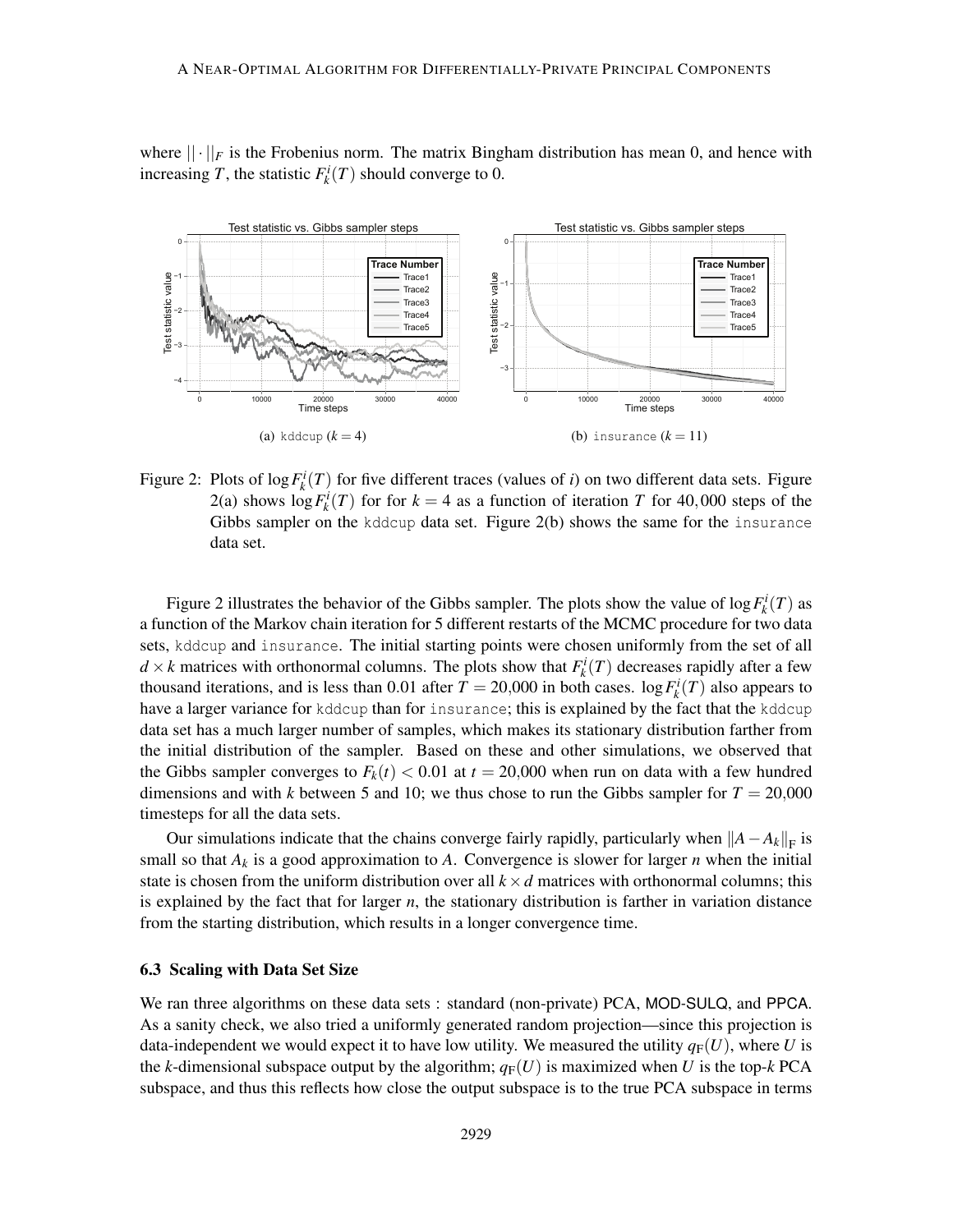of representing the data. Although our theoretical results hold for  $q_A(\cdot)$ , the "energy"  $q_F(\cdot)$  is more relevant in practice for larger *k*.

To investigate how well these different algorithms performed on real data, for each data set we subsampled data sets of different sizes *n* uniformly and ran the algorithms on the subsets. We chose  $\varepsilon_p = 0.1$  for this experiment, and for MOD-SULQ we used  $\delta = 0.01$ . We averaged over 5 such subsets and over several instances of the randomized algorithms (10 restarts for PPCA and 100 for MOD-SULQ and random projections). For each subset and instance we calculated the resulting utility  $q_F(\cdot)$  of the output subspace.

Figures 3(a), 3(b), 4(a), and 4(b) show  $q_F(U)$  as a function of the subsampled data set sizes. The bars indicate the standard deviation over the restarts (from subsampling the data and random sampling for privacy). The non-private algorithm achieved  $q_F(V_k)$  for nearly all subset sizes (see Table 1 for the values). These plots illustrate how additional data can improve the utility of the output for a fixed privacy level  $\varepsilon_p$ . As *n* increases, the dashed blue line indicating the utility of PPCA begins to approach  $q_F(V_k)$ , the utility of the optimal subspace.

These experiments also show that the performance of PPCA is significantly better than that of MOD-SULQ, and MOD-SULQ produces subspaces whose utility is on par with randomly choosing a subspace. The only exception to this latter point is localization, We believe this is because *d* is much lower for this data set  $(d = 44)$ , which shows that for low dimension and large *n*, MOD-SULQ may produce subspaces with reasonable utility. Furthermore, MOD-SULQ is simpler and hence runs faster than PPCA, which requires running the Gibbs sampler past the burn-in time. Our theoretical results suggest that the performance of differentially private PCA cannot be significantly improved over the performance of PPCA but since those results hold for  $k = 1$  they do not immediately apply here.

#### 6.4 Effect of Privacy on Classification

A common use of a dimension reduction algorithm is as a precursor to classification or clustering; to evaluate the effectiveness of the different algorithms, we projected the data onto the subspace output by the algorithms, and measured the classification accuracy using the projected data. The classification results are summarized in Table 2. We chose the *normal* vs. all classification task in kddcup99, and the *falling* vs. all classification task in localization. <sup>1</sup> We used a linear SVM for all classification tasks, which is implemented by libSVM (Chang and Lin, 2011).

For the classification experiments, we used half of the data as a holdout set for computing a projection subspace. We projected the classification data onto the subspace computed based on the holdout set; 10% of this data was used for training and parameter-tuning, and the rest for testing. We repeated the classification process 5 times for 5 different (random) projections for each algorithm, and then ran the entire procedure over 5 random permutations of the data. Each value in the figure is thus an average over  $5 \times 5 = 25$  rounds of classification.

The classification results show that our algorithm performs almost as well as non-private PCA for classification in the top-*k* PCA subspace, while the performance of MOD-SULQ and random projections are a little worse. The classification accuracy while using MOD-SULQ and random projections also appears to have higher variance compared to our algorithm and non-private PCA. This

<sup>1.</sup> For the other two data sets, census and insurance, the classification accuracy of linear SVM after (non-private) PCAs is as low as always predicting the majority label.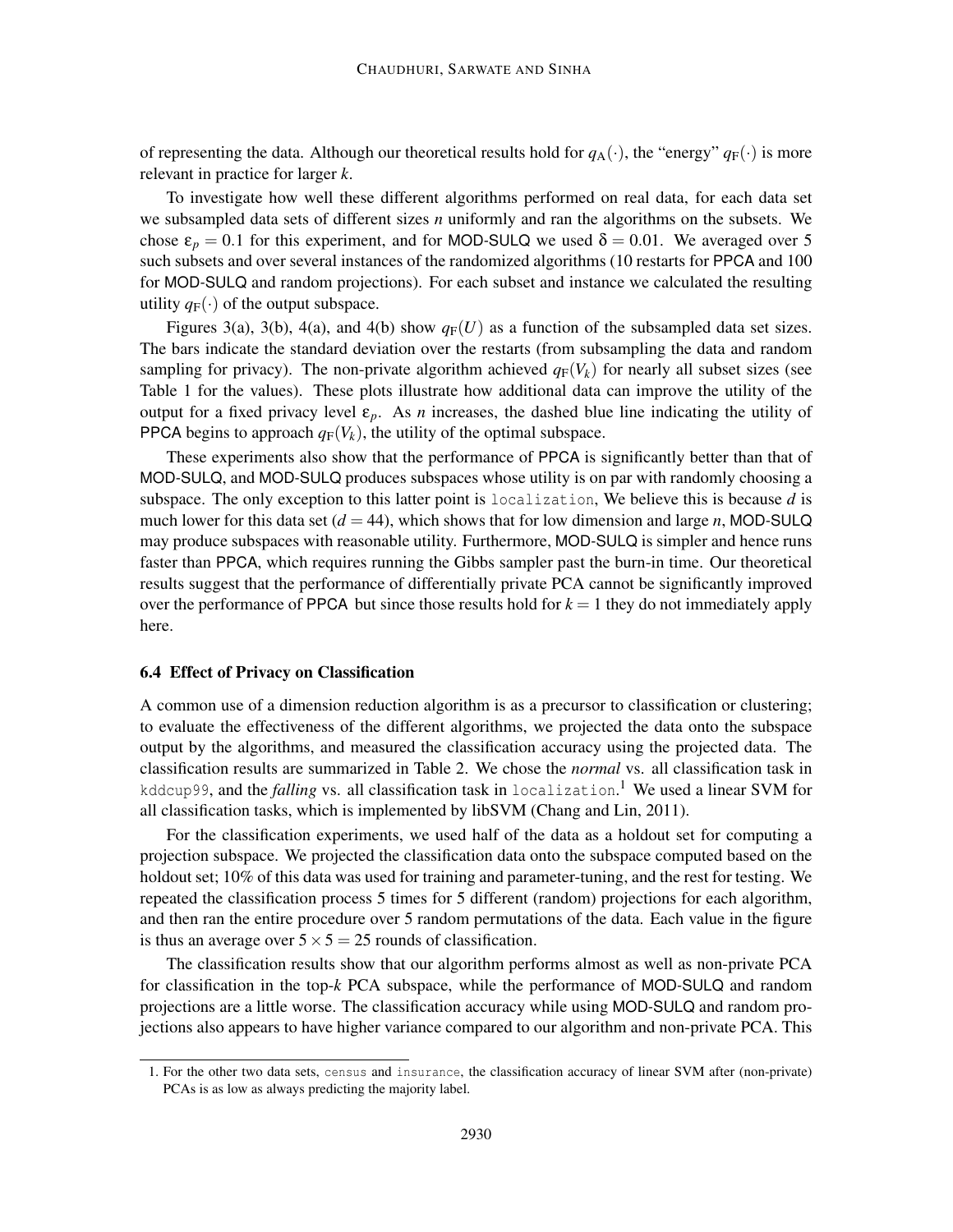

(a) census  $(k = 8)$ 



Figure 3: Plot of the unnormalized utility  $q_F(U)$  versus the sample size *n*, averaged over random subsets of the data and randomness in the algorithms. The bars are at one standard deviation about the mean. The top red line is the PCA algorithm without privacy constraints. The dashed line in blue is the utility for PPCA. The green and purple dashed lines are nearly indistinguishable and represent the utility from random projections and MOD-SULQ, respectively. In these plots  $\varepsilon_p = 0.1$  and  $\delta = 0.01$ .

is because the projections tend to be farther from the top-*k* PCA subspace, making the classification error more variable.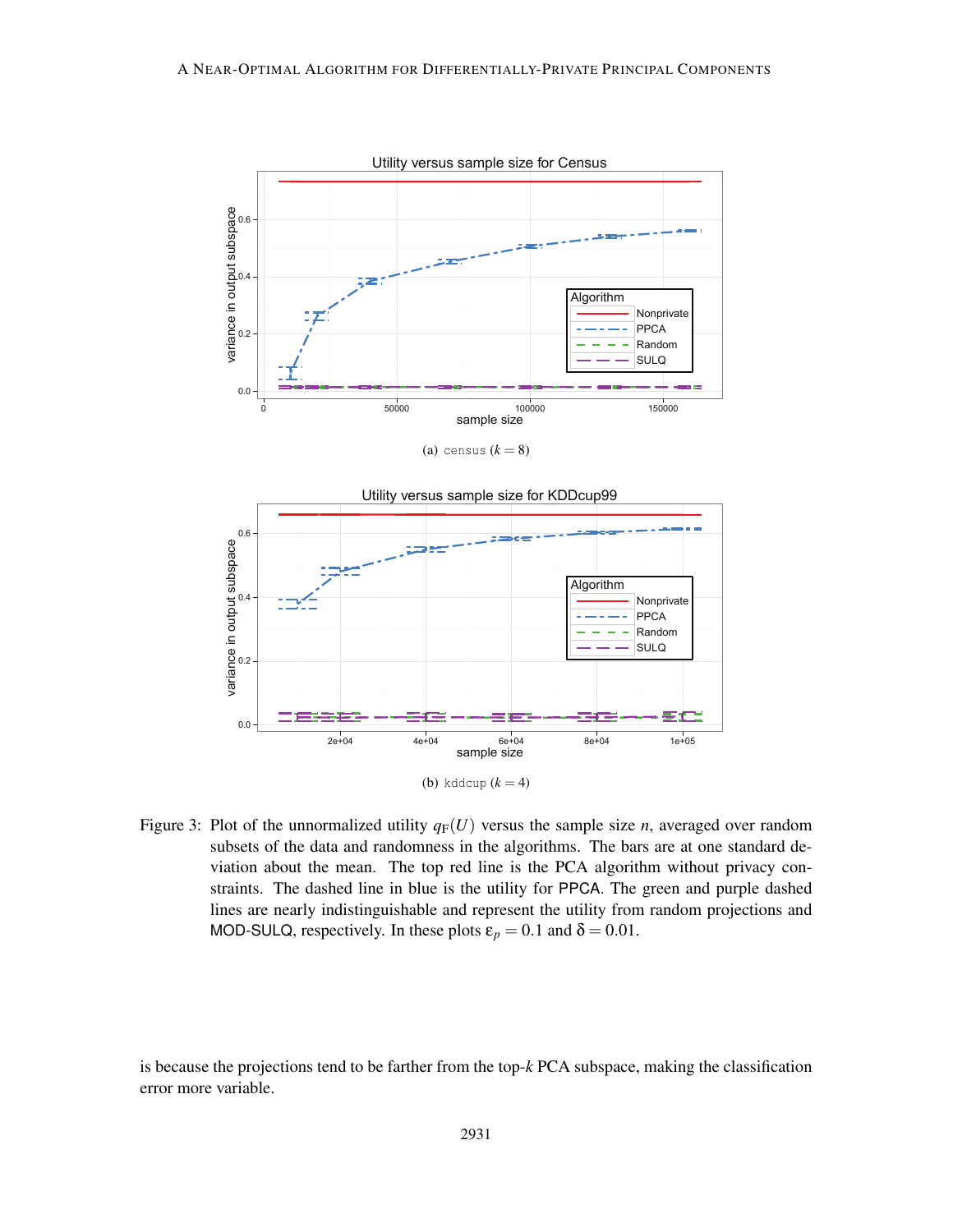

(a) localization  $(k = 10)$ 



Figure 4: Plot of the unnormalized utility  $q_F(U)$  versus the sample size *n*, averaged over random subsets of the data and randomness in the algorithms. The bars are at one standard deviation about the mean. The top red line is the PCA algorithm without privacy constraints. The dashed line in blue is the utility for PPCA. The green and purple dashed lines are nearly indistinguishable for insurance but diverge for localization—they represent the utility from random projections and MOD-SULQ, respectively. In these plots  $\varepsilon_p = 0.1$ and  $\delta = 0.01$ .

#### 6.5 Effect of the Privacy Requirement

How to choose  $\varepsilon_p$  is important open question for many applications. We wanted to understand the impact of varying  $\varepsilon_p$  on the utility of the subspace. We did this via a synthetic data set we generated  $n = 5,000$  points drawn from a Gaussian distribution in  $d = 10$  with mean 0 and covariance matrix with eigenvalues

$$
\{0.5, 0.30, 0.04, 0.03, 0.02, 0.01, 0.004, 0.003, 0.001, 0.001\}.
$$
 (27)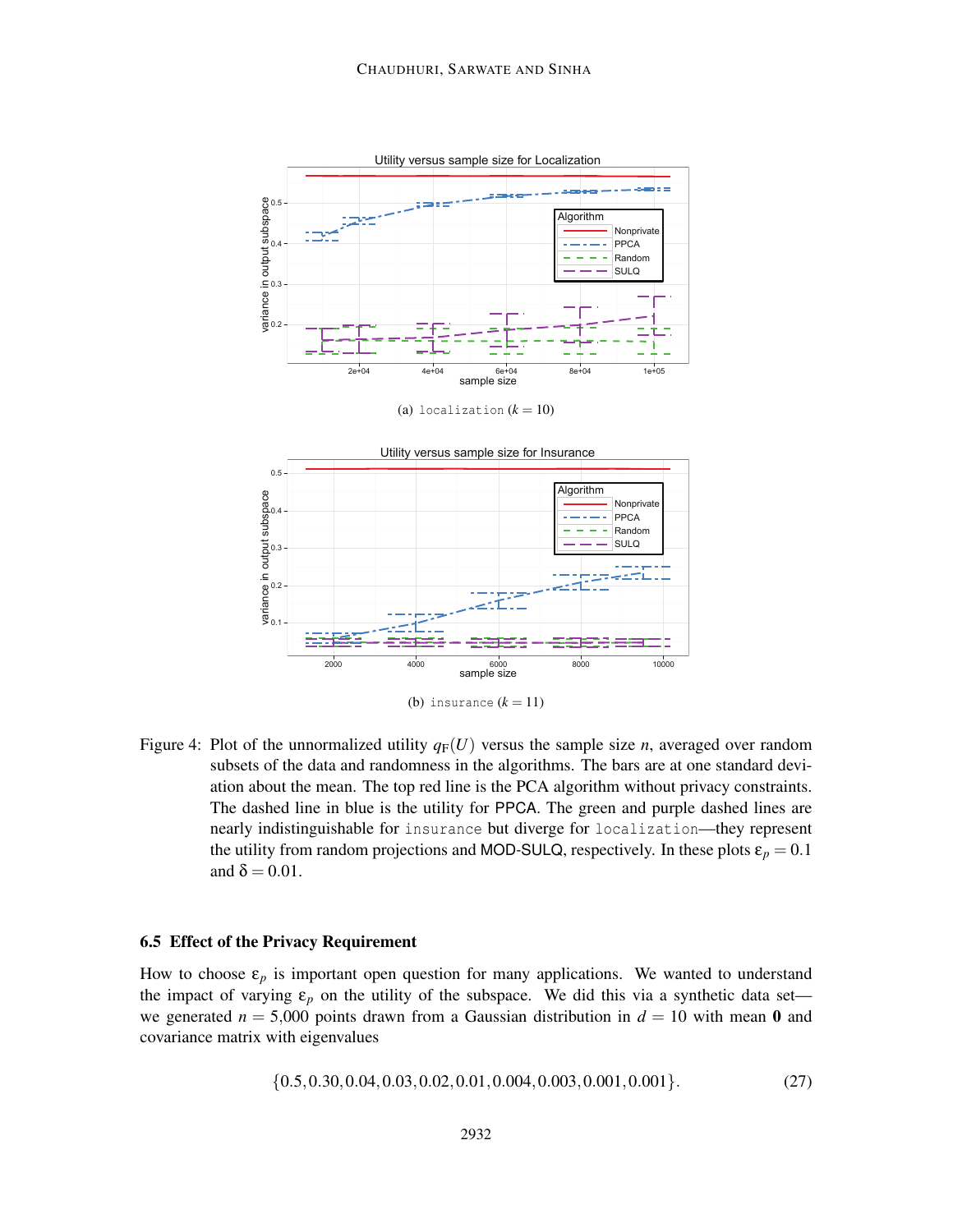|                    | kddcup99         | localization     |
|--------------------|------------------|------------------|
| Non-private PCA    | $98.97 \pm 0.05$ | $100 \pm 0$      |
| <b>PPCA</b>        | $98.95 \pm 0.05$ | $100 + 0$        |
| MOD-SULO           | $98.18 \pm 0.65$ | $97.06 + 2.17$   |
| Random Projections | $98.23 \pm 0.49$ | $96.28 \pm 2.34$ |

Table 2: Classification accuracy in the *k*-dimensional subspaces for kddcup99 ( $k = 4$ ), and localization  $(k = 10)$  in the *k*-dimensional subspaces reported by the different algorithms.

In this case the space spanned by the top two eigenvectors has most of the energy, so we chose  $k = 2$ and plotted the utility  $q_F(\cdot)$  for non-private PCA, MOD-SULQ with  $\delta = 0.05$ , and PPCA with a burnin time of  $T = 1000$ . We drew 100 samples from each privacy-preserving algorithm and the plot of the average utility versus  $\varepsilon_p$  is shown in Figure 5. The privacy requirement relaxes as  $\varepsilon_p$  increases, and both MOD-SULQ and PPCA approach the utility of PCA without privacy constraints. However, for moderate ε*<sup>p</sup>* PPCA still captures most of the utility, whereas the gap between MOD-SULQ and PPCA becomes quite large.



Figure 5: Plot of  $q_F(U)$  versus  $\varepsilon_p$  for a synthetic data set with  $n = 5,000$ ,  $d = 10$ , and  $k = 2$ . The data has a Gaussian distribution whose covariance matrix has eigenvalues given by (27).

# 7. Conclusion

In this paper we investigated the theoretical and empirical performance of differentially private approximations to PCA. Empirically, we showed that MOD-SULQ and PPCA differ markedly in how well they approximate the top-*k* subspace of the data. The reason for this, theoretically, is that the sample complexity of MOD-SULQ scales as  $d^{3/2}\sqrt{\log d}$  whereas PPCA scales as *d*. Because PPCA uses the exponential mechanism with  $q_F(\cdot)$  as the utility function, it is not surprising that it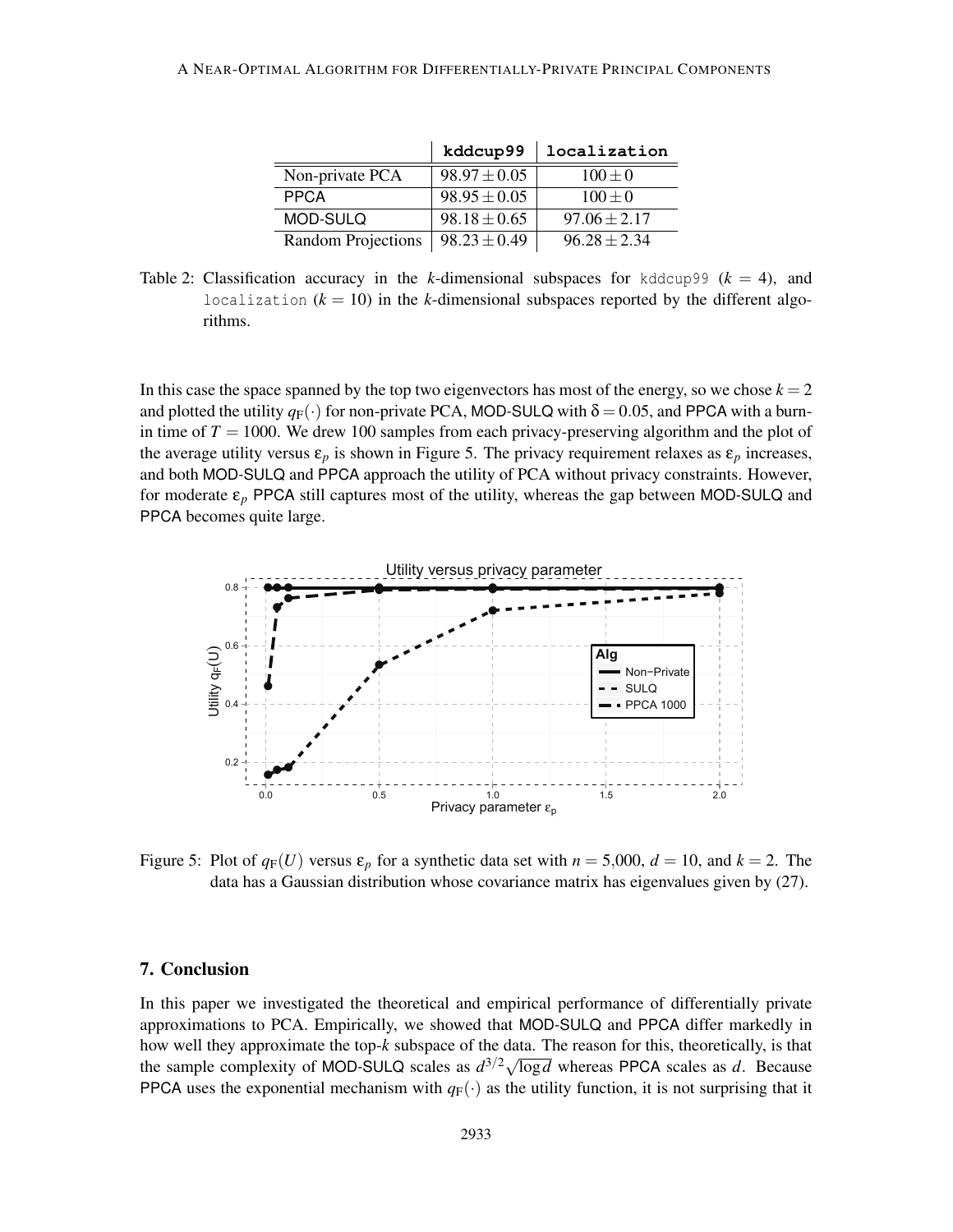performs well. However, MOD-SULQ often had a performance comparable to random projections, indicating that the real data sets had too few points for it to be effective. We furthermore showed that PPCA is nearly optimal, in that any differentially private approximation to PCA must use  $\Omega(d)$ samples.

Our investigation brought up many interesting issues to consider for future work. The description of differentially private algorithms assume an ideal model of computation : real systems require additional security assumptions that have to be verified. The difference between truly random noise and pseudorandomness and the effects of finite precision can lead to a gap between the theoretical ideal and practice. Numerical optimization methods used in some privacy methods (Chaudhuri et al., 2011) can only produce approximate solutions; they may also have complex termination conditions unaccounted for in the theoretical analysis. MCMC sampling is similar : if we can guarantee that the sampler's distribution has total variation distance  $\delta$  from the Bingham distribution, then sampler can guarantee  $(\epsilon_p, \delta)$  differential privacy. However, we do not yet have such analytical bounds on the convergence rate; we must determine the Gibbs sampler's convergence empirically. Accounting for these effects is an interesting avenue for future work that can bring theory and practice together.

For PCA more specifically, it would be interesting to extend the sample complexity results to general  $k > 1$ . For  $k = 1$  the utility functions  $q_F(\cdot)$  and  $q_A(\cdot)$  are related, but for larger k it is not immediately clear what metric best captures the idea of "approximating" the top-*k* PCA subspace. For minimax lower bounds, it may be possible to construct a packing with respect to a general utility metric. For example, Kapralov and Talwar (2013) use properties of packings on the Grassmann manifold. Upper bounds on the sample complexity for PPCA may be possible by performing a more careful analysis of the Bingham distribution or by finding better approximations for its normalizing constant. Developing a framework for analyzing general approximations to PCA may be of interest more broadly in machine learning.

# Acknowledgments

The authors would like to thank the reviewers for their detailed comments, which greatly improved the quality and readability of the manuscript, and the action editor, Gabor Lugosi, for his patience during the revision process. KC and KS would like to thank NIH for research support under U54- HL108460. The experimental results were made possible by support from the UCSD FWGrid Project, NSF Research Infrastructure Grant Number EIA-0303622. ADS was supported in part by the California Institute for Telecommunications and Information Technology (CALIT2) at UC San Diego.

### Appendix A. A Packing Lemma

The proof of this lemma is relatively straightforward. The following is a slight refinement of a lemma due to Csiszár and Narayan (1988, 1991).

**Lemma 16** Let  $\mathbf{Z}_1, \mathbf{Z}_2, \ldots, \mathbf{Z}_N$  be arbitrary random variables and let  $f_i(\mathbf{Z}_1, \ldots, \mathbf{Z}_i)$  be arbitrary *with*  $0 \le f_i \le 1$ ,  $i = 1, 2, \ldots, N$ . Then the condition

$$
\mathbb{E}\left[f_i(\mathbf{Z}_1,\ldots,\mathbf{Z}_i)|\mathbf{Z}_1,\ldots,\mathbf{Z}_{i-1}\right]\leq a_i \text{ a.s.}, \qquad i=1,2,\ldots,N
$$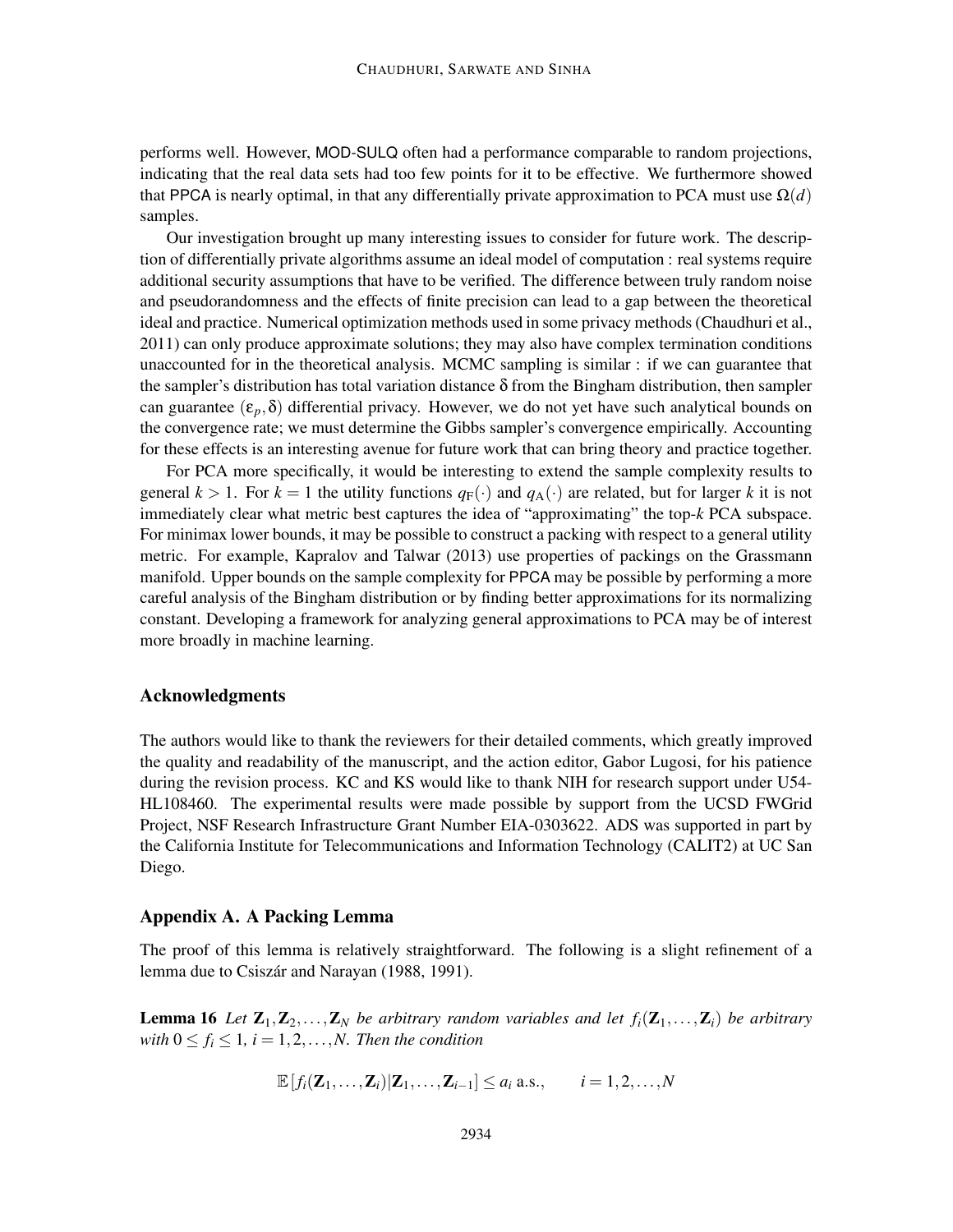*implies that*

$$
\mathbb{P}\left(\frac{1}{N}\sum_{i=1}^N f_i(\mathbf{Z}_1,\ldots,\mathbf{Z}_i) > t\right) \leq \exp\left(-Nt(\log 2) + \sum_{i=1}^N a_i\right).
$$

Proof First apply Markov's inequality:

$$
\mathbb{P}\left(\frac{1}{N}\sum_{i=1}^{N}f_i(\mathbf{Z}_1,\ldots,\mathbf{Z}_i) > t\right)
$$
\n
$$
= \mathbb{P}\left(2^{\sum_{i=1}^{N}f_i(\mathbf{Z}_1,\ldots,\mathbf{Z}_i)} > 2^{Nt}\right)
$$
\n
$$
\leq 2^{-Nt}\mathbb{E}\left[2^{\sum_{i=1}^{N}f_i(\mathbf{Z}_1,\ldots,\mathbf{Z}_i)}\right]
$$
\n
$$
\leq 2^{-Nt}\mathbb{E}\left[2^{\sum_{i=1}^{N-1}f_i(\mathbf{Z}_1,\ldots,\mathbf{Z}_i)}\mathbb{E}\left[2^{f_N(\mathbf{Z}_1,\ldots,\mathbf{Z}_N)}|\mathbf{Z}_1,\ldots,\mathbf{Z}_{N-1}\right]\right].
$$

Now note that for  $b \in [0,1]$  we have  $2^b \le 1 + b \le e^b$ , so

$$
\mathbb{E}\left[2^{f_N(\mathbf{Z}_1,\ldots,\mathbf{Z}_N)}|\mathbf{Z}_1,\ldots,\mathbf{Z}_{N-1}\right] \leq \mathbb{E}\left[1+f_N(\mathbf{Z}_1,\ldots,\mathbf{Z}_N)|\mathbf{Z}_1,\ldots,\mathbf{Z}_{N-1}\right] \leq (1+a_N) \leq \exp(a_N).
$$

Therefore

$$
\mathbb{P}\left(\frac{1}{N}\sum_{i=1}^N f_i(\mathbf{Z}_1,\ldots,\mathbf{Z}_i) > t\right) \leq \exp(-Nt(\log 2) + a_N)\mathbb{E}\left[2^{\sum_{i=1}^{N-1} f_i(\mathbf{Z}_1,\ldots,\mathbf{Z}_i)}\right].
$$

Continuing in the same way yields

$$
\mathbb{P}\left(\frac{1}{N}\sum_{i=1}^N f_i(\mathbf{Z}_1,\ldots,\mathbf{Z}_i)>t\right)\leq \exp\left(-Nt(\log 2)+\sum_{i=1}^N a_i\right).
$$

The second technical lemma (Csiszár and Narayan, 1991, Lemma 2) is a basic result about the distribution of inner product between a randomly chosen unit vector and any other fixed vector. It is a consequence of a result of Shannon (Shannon, 1959) on the distribution of the angle between a uniformly distributed unit vector and a fixed unit vector.

Lemma 17 (Lemma 2 of Csiszár and Narayan (1991)) Let U be a random vector distributed uni*formly on the unit sphere* S<sup>*d*−1</sup> *in*  $\mathbb{R}^d$ . *Then for every unit vector* **u** *on this sphere and any*  $\phi$  ∈  $[(2\pi d)^{-1/2}, 1)$ , the following inequality holds:

$$
\mathbb{P}(\langle \mathbf{U}, \mathbf{u} \rangle \ge \phi) \le (1 - \phi^2)^{(d-1)/2}.
$$

**Lemma 18 (Packing set on the unit sphere)** Let the dimension d and parameter  $\phi \in [(2\pi d)^{-1/2}, 1)$ *be given. For N and t satisfying*

$$
-Nt(\log 2) + N(N-1)(1 - \phi^2)^{(d-1)/2} < 0 \tag{28}
$$

 $\blacksquare$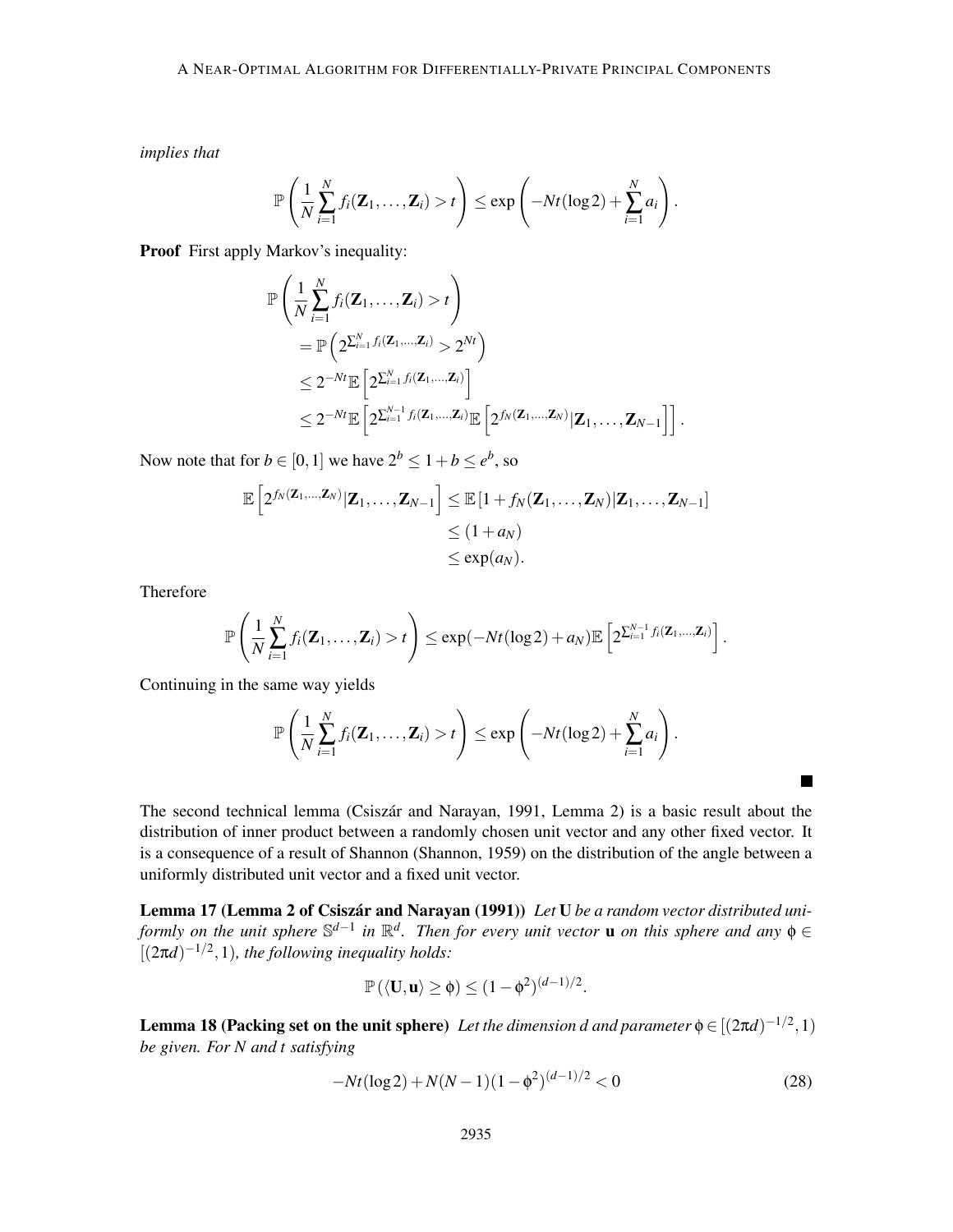*there exists a set of*  $K = |(1-t)N|$  *unit vectors*  $C$  *such that for all distinct pairs*  $\mu, \nu \in C$ *,* 

$$
|\langle \mu, \mathbf{v} \rangle| < \phi. \tag{29}
$$

**Proof** The goal is to generate a set of *N* unit vectors on the surface of the sphere  $\mathbb{S}^{d-1}$  such that they have large pairwise distances or, equivalently, small pairwise inner products. To that end, define i.i.d. random variables  $\mathbf{Z}_1, \mathbf{Z}_2, \dots, \mathbf{Z}_N$  uniformly distributed on  $\mathbb{S}^{d-1}$  and functions

$$
f_i(\mathbf{Z}_1,\ldots,\mathbf{Z}_i)=\mathbf{1}\left(\left|\langle \mathbf{Z}_i,\mathbf{Z}_j\rangle\right|>\phi,\ j
$$

That is,  $f_i = 1$  if  $\mathbb{Z}_i$  has large inner product with any  $\mathbb{Z}_i$  for  $j < i$ . The conditional expectation, by a union bound and Lemma 17, is

$$
\mathbb{E}[f_i(\mathbf{Z}_1,\ldots,\mathbf{Z}_i)|\mathbf{Z}_1,\ldots,\mathbf{Z}_{i-1}]\leq 2(i-1)(1-\phi^2)^{(d-1)/2}.
$$

Let  $a_i = 2(i-1)(1-\phi^2)^{(d-1)/2}$ . Then

$$
\sum_{i=1}^{N} a_i = N(N-1)(1-\phi^2)^{(d-1)/2}.
$$

Then Lemma 16 shows

$$
\mathbb{P}\left(\frac{1}{N}\sum_{i=1}^N f_i(\mathbf{Z}_1,\ldots,\mathbf{Z}_i)>t\right)\leq \exp\left(-Nt(\log 2)+N(N-1)(1-\phi^2)^{(d-1)/2}\right).
$$

This inequality implies that as long as

$$
-Nt(\log 2) + N(N-1)(1-\phi^2)^{(d-1)/2} < 0,
$$

then there is a finite probability that  $\{Z_i\}$  contains a subset  $\{Z'_i\}$  of size  $\lfloor (1-t)N \rfloor$  such that  $\left| \langle \mathbf{Z}'_i, \mathbf{Z}'_j \rangle \right| < \phi$  for all  $(i, j)$ . Therefore such a set exists.

A simple setting of the parameters gives the packing in Lemma 11.

**Proof** Applying Lemma 18 yields a set of *K* vectors *C* satisfying (28) and (29). To get a simple bound that's easy to work with, we can set

$$
-Nt(\log 2) + N(N-1)(1-\phi^2)^{(d-1)/2} = 0,
$$

and find an *N* close to this. Setting  $\psi = (1 - \phi^2)^{(d-1)/2}$ , and solving for *N* we see

$$
N=1+\frac{t\log 2}{\psi}>\frac{t}{2\psi}.
$$

Now setting  $K = \frac{t(1-t)}{2\Psi}$  and  $t = 1/2$  gives (12). So there exists a set of *K* vectors on S<sup>*d*−1</sup> whose pairwise inner products are smaller than φ.

The maximum set of points that can be selected on a sphere of dimension *d* such that their pairwise inner products are bounded by  $\phi$  is an open question. These sets are sometimes referred to as spherical codes (Conway and Sloane, 1998) because they correspond to a set of signaling points of dimension *d* that can be perfectly decoded over a channel with bounded noise. The bounds here are from a probabilistic construction and can be tightened for smaller *d*. However, in terms of scaling with *d* this construction is essentially optimal (Shannon, 1959).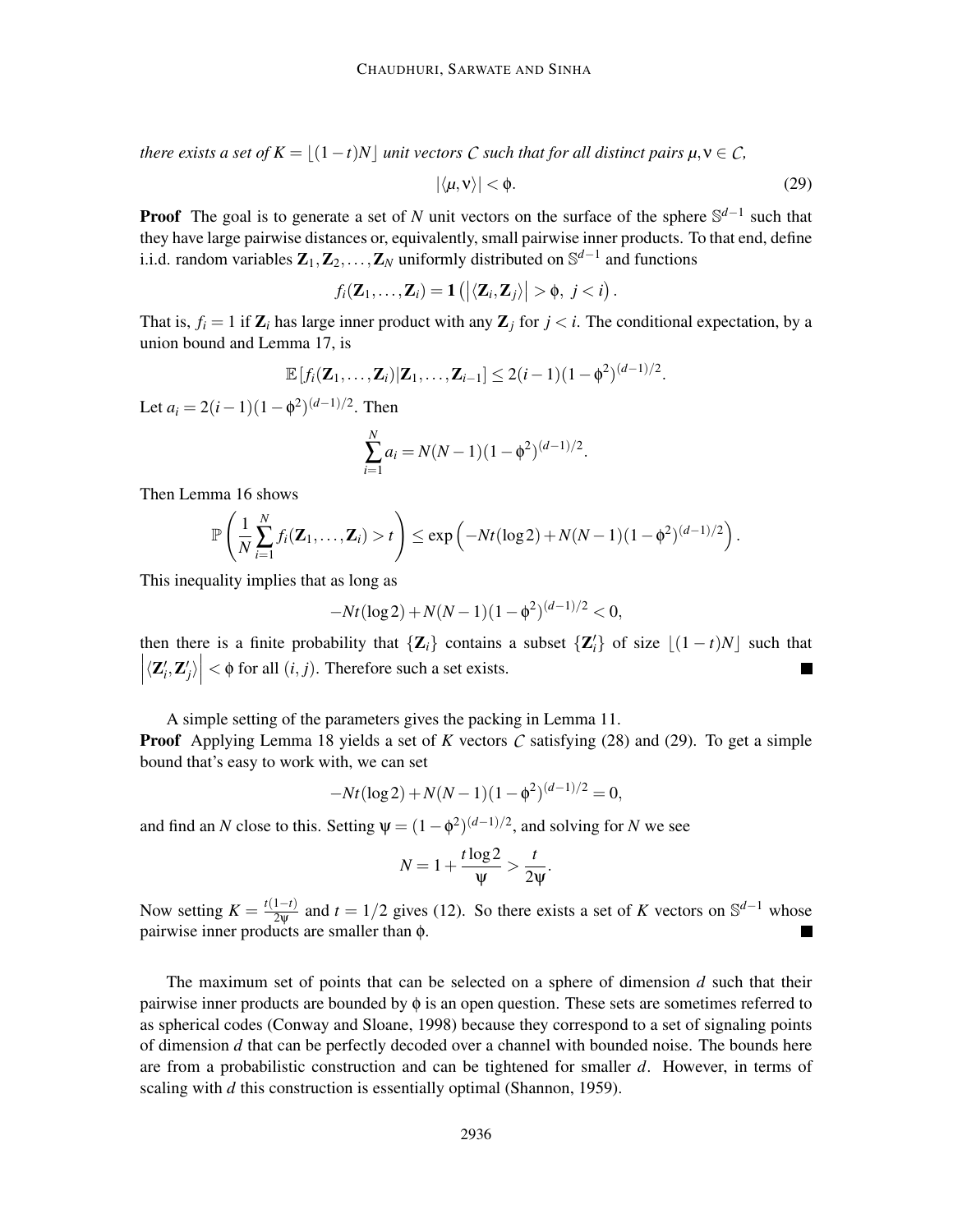# **References**

- Rakesh Agrawal and Ramakrishnan Srikant. Privacy-preserving data mining. *SIGMOD Record*, 29(2):439–450, 2000. ISSN 0163-5808. doi: 10.1145/335191.335438. URL http://dx.doi. org/10.1145/335191.335438.
- Kevin Bache and Moshe Lichman. UCI machine learning repository, 2013. URL http://archive. ics.uci.edu/ml.
- Keith M. Ball. An elementary introduction to modern convex geometry. In S. Levy, editor, *Flavors of Geometry*, volume 31 of *Mathematical Sciences Research Institute Publications*, pages 1–58. Cambridge University Press, 1997.
- Boaz Barak, Kamalika Chaudhuri, Cynthia Dwork, Satyen Kale, Frank McSherry, and Kunal Talwar. Privacy, accuracy, and consistency too: a holistic solution to contingency table release. In *Proceedings of the Twenty-Sixth ACM SIGMOD-SIGACT-SIGART Symposium on Principles of Database Systems (PODS '07)*, pages 273–282, New York, NY, USA, 2007. ACM. doi: 10.1145/1265530.1265569. URL http://dx.doi.org/10.1145/1265530.1265569.
- Jeremiah Blocki, Avrim Blum, Anupam Datta, and Or Sheffet. The Johnson-Lindenstrauss Transform itself preserves differential privacy. In *IEEE 53rd Annual Symposium on Foundations of Computer Science (FOCS)*, pages 410–419, October 2012. doi: 10.1109/FOCS.2012.67. URL http://dx.doi.org/10.1109/FOCS.2012.67.
- Avrim Blum, Cynthia Dwork, Frank McSherry, and Kobbi Nissim. Practical privacy: the SuLQ framework. In *Proceedings of the Twenty-Fourth ACM SIGMOD-SIGACT-SIGART Symposium on Principles of Database Systems (PODS '05)*, pages 128–138, New York, NY, USA, 2005. ACM. doi: 10.1145/1065167.1065184. URL http://dx.doi.org/10.1145/1065167. 1065184.
- Avrim Blum, Katrina Ligett, and Aaron Roth. A learning theory approach to non-interactive database privacy. In R. E. Ladner and C. Dwork, editors, *Proceedings of the 40th Annual ACM Symposium on Theory of Computing (STOC '08)*, pages 609–618, New York, NY, USA, 2008. ACM. doi: 10.1145/1374376.1374464. URL http://dx.doi.org/10.1145/1374376. 1374464.
- Stephen P. Brooks. Markov chain Monte Carlo method and its application. *Journal of the Royal Statistical Society. Series D (The Statistician)*, 47(1):69–100, April 1998. ISSN 00390526. doi: 10.1111/1467-9884.00117. URL http://dx.doi.org/10.1111/1467-9884.00117.
- Stephen P. Brooks and Andrew Gelman. General methods for monitoring convergence of iterative simulations. *Journal of Computational and Graphical Statistics*, 7(4):434–455, December 1998. doi: 10.2307/1390675. URL http://dx.doi.org/10.2307/1390675.
- Stephen P. Brooks and Gareth O. Roberts. Convergence assessment techniques for Markov chain Monte Carlo. *Statistics and Computing*, 8(4):319–335, December 1998. doi: 10.1023/A: 1008820505350. URL http://dx.doi.org/10.1023/A:1008820505350.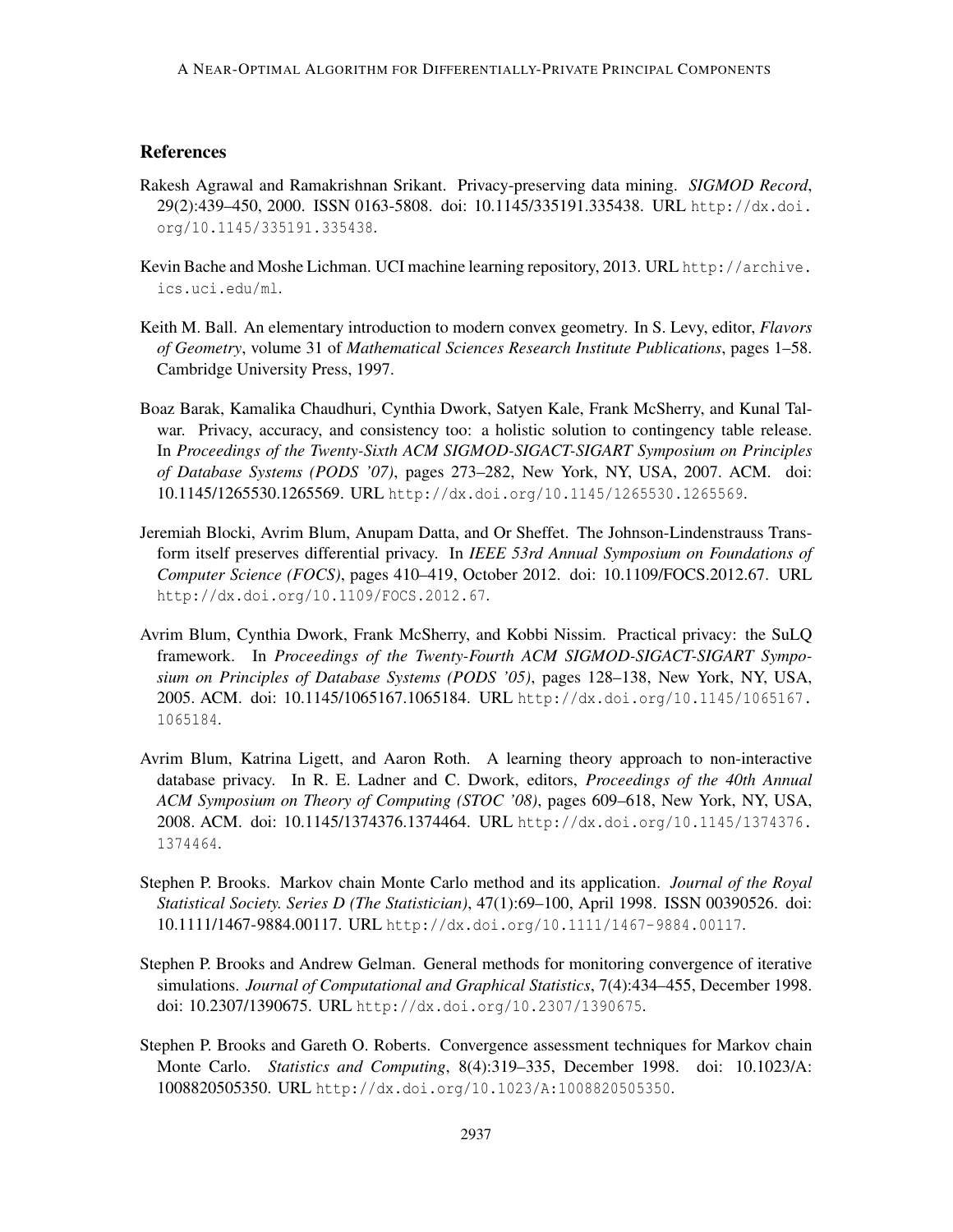- Chih-Chung Chang and Chih-Jen Lin. LIBSVM: A library for support vector machines. *ACM Transactions on Intelligent Systems and Technology*, 2:27:1–27:27, 2011. Software available at http://www.csie.ntu.edu.tw/˜cjlin/libsvm.
- Kamalika Chaudhuri and Daniel Hsu. Sample complexity bounds for differentially private learning. In Sham Kakade and Ulrike von Luxburg, editors, *Proceedings of the 24th Annual Conference on Learning Theory (COLT '11)*, volume 19 of *JMLR Workshop and Conference Proceedings*, pages 155–186, Budapest, Hungary, June 2011. URL http://www.jmlr.org/proceedings/ papers/v19/chaudhuri11a/chaudhuri11a.pdf.
- Kamalika Chaudhuri and Daniel Hsu. Convergence rates for differentially private statistical estimation. In John Langford and Joelle Pineau, editors, *Proceedings of the 29th International Conference on Machine Learning (ICML-12)*, ICML '12, pages 1327–1334, New York, NY, USA, July 2012. Omnipress. URL http://icml.cc/2012/papers/663.pdf.
- Kamalika Chaudhuri and Nina Mishra. When random sampling preserves privacy. In Cynthia Dwork, editor, *Advances in Cryptology - CRYPTO 2006*, volume 4117 of *Lecture Notes in Computer Science*, pages 198–213, Berlin, Heidelberg, August 2006. Springer-Verlag. doi: 10.1007/11818175 12. URL http://dx.doi.org/10.1007/11818175\_12.
- Kamalika Chaudhuri, Claire Monteleoni, and Anand D. Sarwate. Differentially private empirical risk minimization. *Journal of Machine Learning Research*, 12:1069–1109, March 2011. URL http://jmlr.csail.mit.edu/papers/v12/chaudhuri11a.html.
- Kamalika Chaudhuri, Anand D. Sarwate, and Kaushik Sinha. Near-optimal differentially private principal components. In P. Bartlett, F. C. N. Pereira, C. J. C. Burges, L. Bottou, and K. Q. Weinberger, editors, *Advances in Neural Information Processing Systems 25*, pages 998–1006, 2012. URL http://books.nips.cc/papers/files/nips25/NIPS2012\_0482.pdf.
- Yasuko Chikuse. *Statistics on Special Manifolds*. Number 174 in Lecture Notes in Statistics. Springer, New York, 2003.
- John H. Conway and Neil J. A. Sloane. *Sphere Packing, Lattices and Groups*. Springer-Verlag, New York, 1998.
- Mary Kathryn Cowles and Bradley P. Carlin. Markov Chain Monte Carlo convergence diagnostics: A comparative review. *Journal of the American Statistical Association*, 91(434):883, June 1996. ISSN 01621459. doi: 10.2307/2291683. URL http://dx.doi.org/10.2307/2291683.
- Imre Csiszár and Prakash Narayan. The capacity of the arbitrarily varying channel revisited : Positivity, constraints. *IEEE Transactions on Information Theory*, 34(2):181–193, 1988. doi: 10.1109/18.2627. URL http://dx.doi.org/10.1109/18.2627.
- Imre Csiszár and Prakash Narayan. Capacity of the Gaussian arbitrarily varying channel. *IEEE Transactions on Information Theory*, 37(1):18–26, 1991. doi: 10.1109/18.61125. URL http: //dx.doi.org/10.1109/18.61125.
- Randal Douc, Eric Moulines, and Jeffrey S. Rosenthal. Quantitative bounds on convergence of timeinhomogeneous Markov chains. *The Annals of Applied Probability*, 14(4):1643–1665, November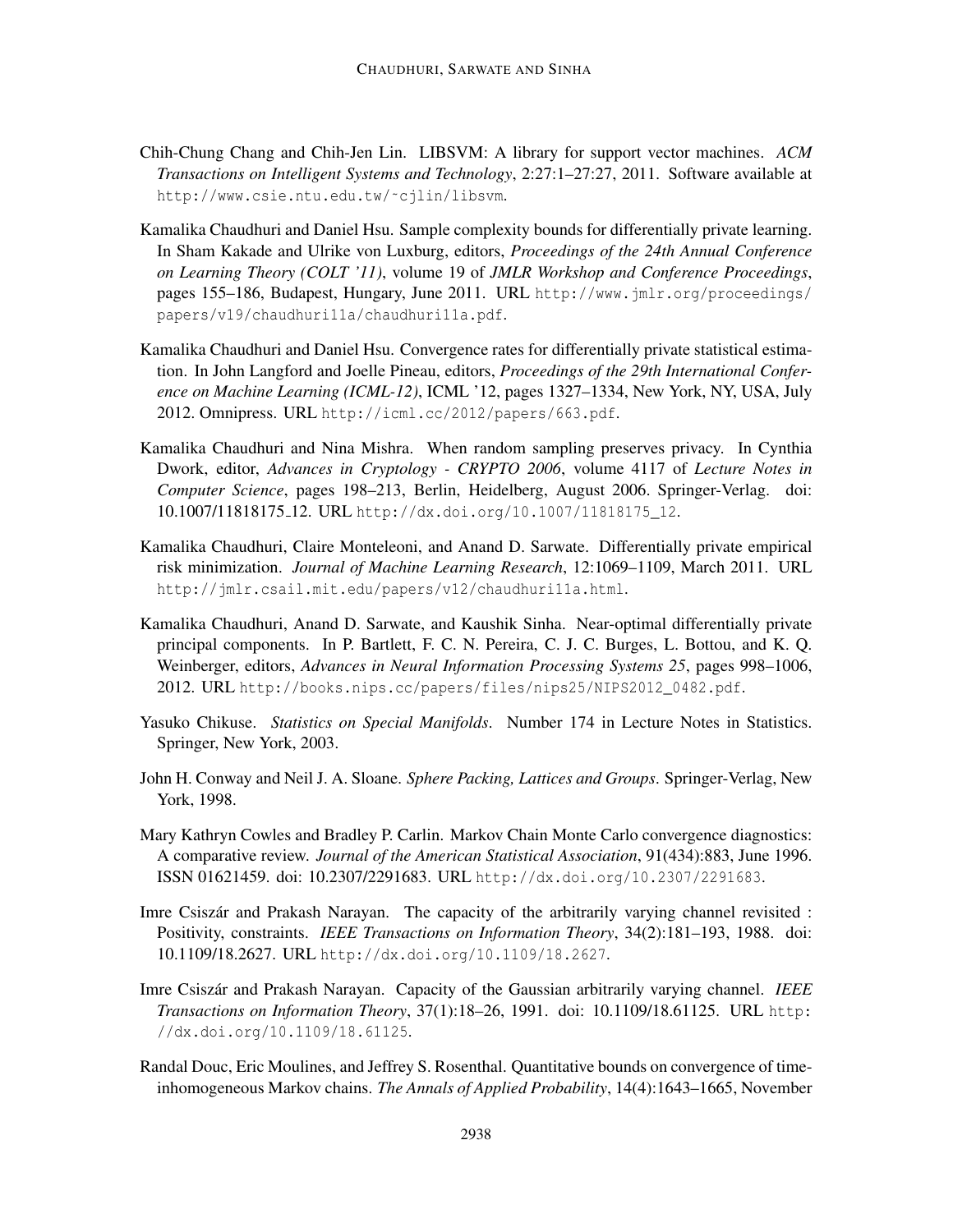2004. ISSN 1050-5164. doi: 10.1214/105051604000000620. URL http://dx.doi.org/10. 1214/105051604000000620.

- Cynthia Dwork and Jing Lei. Differential privacy and robust statistics. In *Proceedings of the 41st Annual ACM Symposium on Theory of Computing (STOC '09)*, pages 371–380, New York, NY, USA, 2009. ACM. doi: 10.1145/1536414.1536466. URL http://dx.doi.org/10.1145/ 1536414.1536466.
- Cynthia Dwork and Adam Smith. Differential privacy for statistics: What we know and what we want to learn. *Journal of Privacy and Confidentiality*, 1(2):135–154, 2009. URL http: //repository.cmu.edu/jpc/vol1/iss2/2.
- Cynthia Dwork, Krishnaram Kenthapadi, Frank McSherry, Ilya Mironov, and Moni Naor. Our data, ourselves: Privacy via distributed noise generation. In Serge Vaudenay, editor, *Advances in Cryptology - EUROCRYPT 2006*, volume 4004 of *Lecture Notes in Computer Science*, pages 486–503, Berlin, Heidelberg, 2006a. Springer-Verlag. doi: 10.1007/11761679 29. URL http: //dx.doi.org/10.1007/11761679\_29.
- Cynthia Dwork, Frank McSherry, Kobbi Nissim, and Adam Smith. Calibrating noise to sensitivity in private data analysis. In Shai Halevi and Tal Rabin, editors, *Theory of Cryptography*, volume 3876 of *Lecture Notes in Computer Science*, pages 265–284, Berlin, Heidelberg, March 4–7 2006b. Springer. doi: 10.1007/11681878 14. URL http://dx.doi.org/10.1007/11681878\_14.
- Salaheddine El Adlouni, Anne-Catherine Favre, and Bernard Bobée. Comparison of methodologies to assess the convergence of Markov chain Monte Carlo methods. *Computational Statistics & Data Analysis*, 50(10):2685–2701, June 2006. ISSN 01679473. doi: 10.1016/j.csda.2005.04.018. URL http://dx.doi.org/10.1016/j.csda.2005.04.018.
- Alexandre Evfimievski, Johannes Gehrke, and Ramakrishnan Srikant. Limiting privacy breaches in privacy preserving data mining. In *Proceedings of the Twenty-Second ACM SIGMOD-SIGACT-SIGART Symposium on Principles of Database Systems (PODS)*, pages 211–222, 2003. doi: 10.1145/773153.773174. URL http://dx.doi.org/10.1145/773153.773174.
- Arik Friedman and Assaf Schuster. Data mining with differential privacy. In *Proceedings of the 16th ACM SIGKDD International Conference on Knowledge Discovery and Data Mining (KDD '10)*, pages 493–502, New York, NY, USA, 2010. ACM. doi: 10.1145/1835804.1835868. URL http://dx.doi.org/10.1145/1835804.1835868.
- Benjamin C. M. Fung, Ke Wang, Rui Chen, and Philip S. Yu. Privacy-preserving data publishing: A survey of recent developments. *ACM Computing Surveys*, 42(4):14:1–14:53, June 2010. doi: 10.1145/1749603.1749605. URL http://dx.doi.org/10.1145/1749603.1749605.
- Srivatsava Ranjit Ganta, Shiva Prasad Kasiviswanathan, and Adam Smith. Composition attacks and auxiliary information in data privacy. In *Proceedings of the 14th ACM SIGKDD International Conference on Knowledge Discovery and Data Mining (KDD '08)*, pages 265–273, New York, NY, USA, 2008. ACM. doi: 10.1145/1401890.1401926. URL http://dx.doi.org/10.1145/ 1401890.1401926.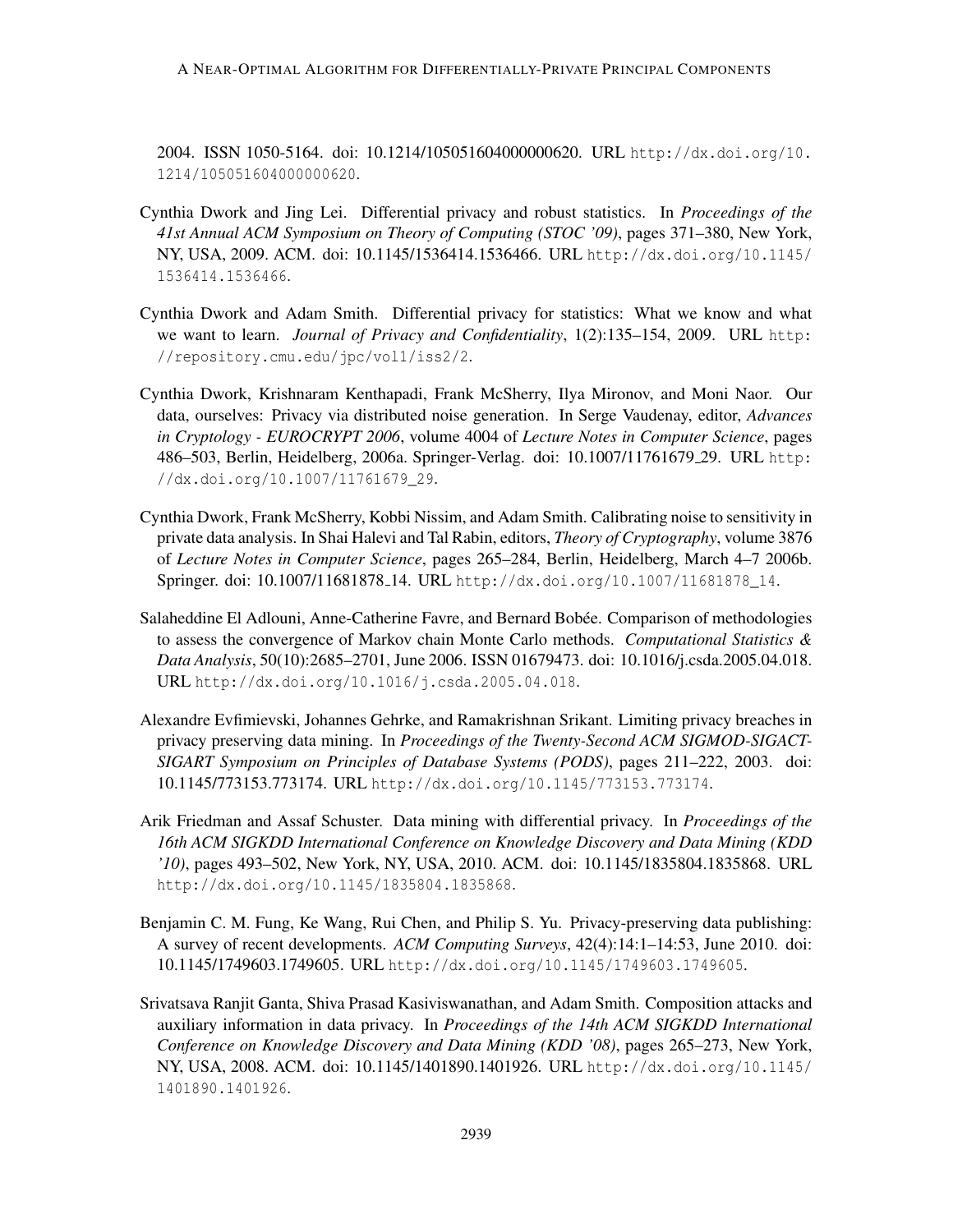- Shuguo Han, Wee Keong Ng, and P.S. Yu. Privacy-preserving singular value decomposition. In *Proceedings of the 25th IEEE International Conference on Data Engineering (ICDE)*, pages 1267 –1270, 2009. doi: 10.1109/ICDE.2009.217. URL http://dx.doi.org/10.1109/ICDE. 2009.217.
- Moritz Hardt and Aaron Roth. Beating randomized response on incoherent matrices. In *Proceedings of the 44th Annual ACM Symposium on Theory of Computing (STOC '12)*, pages 1255–1268, New York, NY, USA, 2012. ACM. doi: 10.1145/2213977.2214088. URL http://dx.doi.org/ 10.1145/2213977.2214088.
- Moritz Hardt and Aaron Roth. Beyond worst-case analysis in private singular vector computation. In *Proceedings of the 45th Annual ACM Symposium on Theory of Computing (STOC '13)*, pages 331–340, New York, NY, USA, June 2013. ACM. doi: 10.1145/2488608.2488650. URL http: //dx.doi.org/10.1145/2488608.2488650.
- Michael Hay, Chao Li, Gerome Miklau, and David Jensen. Accurate estimation of the degree distribution of private networks. In *2009 Ninth IEEE International Conference on Data Mining (ICDM '09)*, pages 169–178, 2009. doi: 10.1109/ICDM.2009.11. URL http://dx.doi.org/ 10.1109/ICDM.2009.11.
- Peter D. Hoff. Simulation of the matrix Bingham-von Mises-Fisher distribution, with applications to multivariate and relational data. *Journal of Computational and Graphical Statistics*, 18(2): 438–456, 2009. ISSN 1061-8600. doi: 10.1198/jcgs.2009.07177. URL http://dx.doi.org/ 10.1198/jcgs.2009.07177.
- Galin L. Jones and James P. Hobart. Honest exploration of intractable probability distributions via Markov Chain Monte Carlo. *Statistical Science*, 16(4):312–334, 2001. doi: 10.1214/ss/ 1015346317. URL http://dx.doi.org/10.1214/ss/1015346317.
- Galin L. Jones and James P. Hobart. Sufficient burn-in for Gibbs samplers for a hierarchical random effects model. *The Annals of Statistics*, 32(2):784–817, April 2004. doi: 10.1214/ 009053604000000184. URL http://dx.doi.org/10.1214/009053604000000184.
- Boštjan Kaluža, Violeta Mirchevska, Erik Dovgan, Mitja Luštrek, and Matjaž Gams. An agentbased approach to care in independent living. In B. de Ruyter et al., editor, *International Joint Conference on Ambient Intelligence (AmI-10)*, volume 6439/2010 of *Lecture Notes in Computer Science*, pages 177–186. Springer-Verlag, Berlin Heidelberg, 2010. doi: 10.1007/ 978-3-642-16917-5 18. URL http://dx.doi.org/10.1007/978-3-642-16917-5\_18.
- Mikhail Kapralov and Kunal Talwar. On differentially private low rank approximation. In *Proceedings of the Twenty-Fourth Annual ACM-SIAM Symposium on Discrete Algorithms (SODA '13)*, pages 1395–1414, New Orleans, LA, USA, January 2013.
- Shiva Prasad Kasiviswanathan and Adam Smith. A note on differential privacy: Defining resistance to arbitrary side information. Technical Report arXiv:0803.3946v1 [cs.CR], ArXiV, March 2008. URL http://arxiv.org/abs/0803.3946.
- Krishnaram Kenthapadi, Aleksandra Korolova, Ilya Mironov, and Nina Mishra. Privacy via the Johnson-Lindenstrauss transform. *Journal of Privacy and Confidentiality*, 5(1):39–71, 2013. URL http://repository.cmu.edu/jpc/vol5/iss1/2.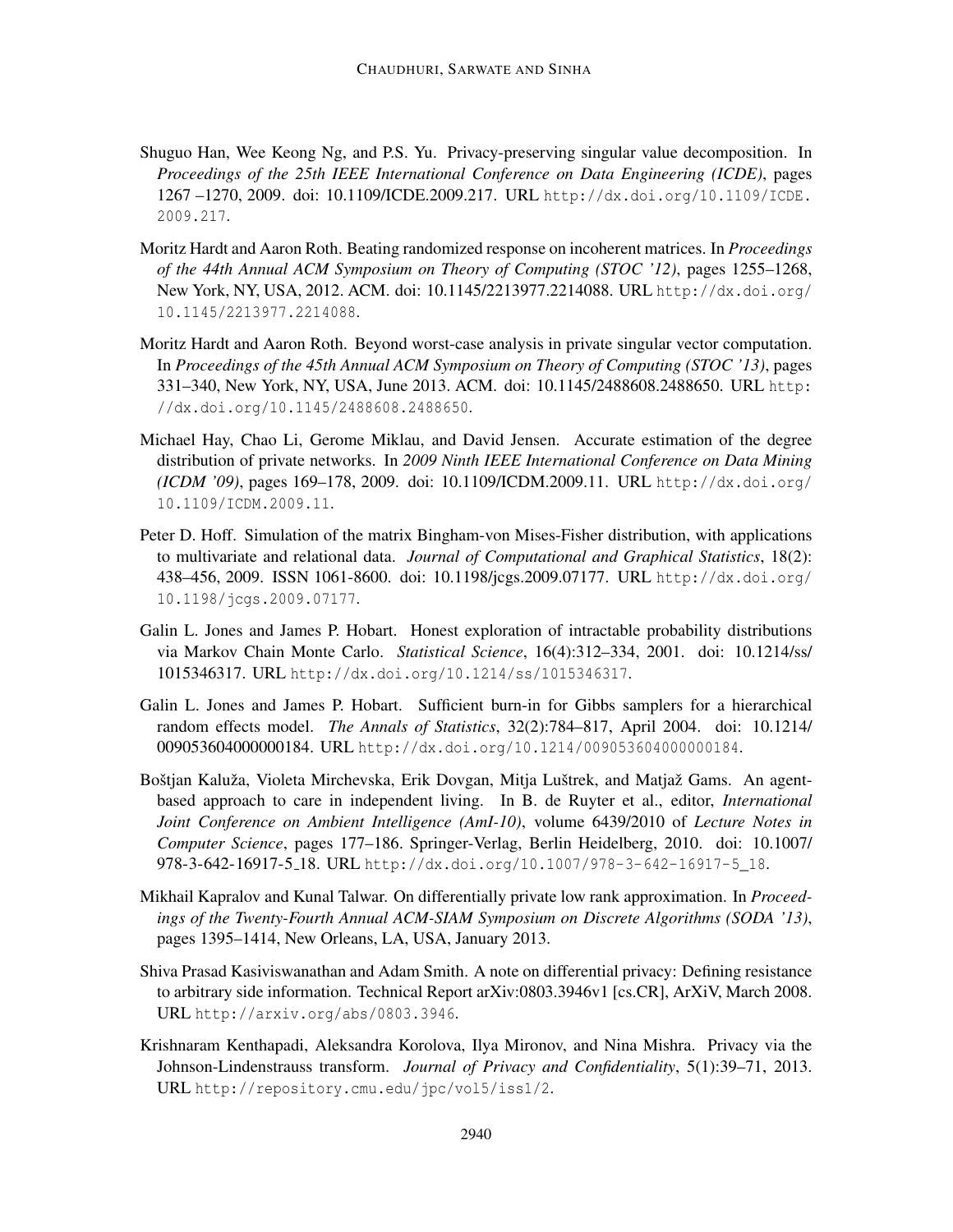- John E. Kolassa. Convergence and accuracy of Gibbs sampling for conditional distributions in generalized linear models. *The Annals of Statistics*, 27(1):129–142, 1999. doi: 10.1214/aos/ 1018031104. URL http://dx.doi.org/10.1214/aos/1018031104.
- John E. Kolassa. Explicit bounds for geometric covergence of Markov chains. *Journal of Applied Probability*, 37(3):642–651, 2000. doi: 10.1239/jap/1014842825. URL http://dx.doi.org/ 10.1239/jap/1014842825.
- Ninghui Li, Tiancheng Li, and Suresh Venkatasubramanian. Closeness: A new privacy measure for data publishing. *IEEE Transactions on Knowledge and Data Engineering*, 22(7):943–956, 2010. doi: 10.1109/TKDE.2009.139. URL http://dx.doi.org/10.1109/TKDE.2009.139.
- Kun Liu, Hillol Kargupta, and Jessica Ryan. Random projection-based multiplicative data perturbation for privacy preserving distributed data mining. *IEEE Transactions on Knowledge and Data Engineering*, 18(1):92–106, 2006. doi: 10.1109/TKDE.2006.14. URL http://dx.doi.org/ 10.1109/TKDE.2006.14.
- Ashwin Machanavajjhala, Johannes Gehrke, Daniel Kifer, and Muthuramakrishnan Venkitasubramaniam. l-diversity: Privacy beyond k-anonymity. In *Proceedings of the 22nd IEEE International Conference on Data Engineering (ICDE)*, page 24, 2006. doi: 10.1109/ICDE.2006.1. URL http://dx.doi.org/10.1109/ICDE.2006.1.
- Ashwin Machanavajjhala, Daniel Kifer, John M. Abowd, Johannes Gehrke, and Lars Vilhuber. Privacy: Theory meets practice on the map. In *IEEE 24th International Conference on Data Engineering (ICDE)*, pages 277–286, April 2008. doi: 10.1109/ICDE.2008.4497436. URL http://dx.doi.org/10.1109/ICDE.2008.4497436.
- Frank McSherry. Privacy integrated queries: an extensible platform for privacy-preserving data analysis. In *SIGMOD Conference*, pages 19–30, 2009. doi: 10.1145/1559845.1559850. URL http://dx.doi.org/10.1145/1559845.1559850.
- Frank McSherry and Ilya Mironov. Differentially private recommender systems: Building privacy into the netflix prize contenders. In *Proceedings of the 15th ACM SIGKDD International Conference on Knowledge Discovery and Data (KDD)*, pages 627–636, 2009. doi: 10.1145/1557019.1557090. URL http://dx.doi.org/10.1145/1557019.1557090.
- Frank McSherry and Kunal Talwar. Mechanism design via differential privacy. In *48th Annual IEEE Symposium on Foundations of Computer Science (FOCS '07)*, pages 94–103, October 2007. doi: 10.1109/FOCS.2007.41. URL http://dx.doi.org/10.1109/FOCS.2007.41.
- Ilya Mironov. On significance of the least significant bits for differential privacy. In *Proceedings of the ACM Conference on Computer and Communications Security (CCS '12)*, pages 650–661, New York, NY, USA, 2012. ACM. doi: 10.1145/2382196.2382264. URL http://dx.doi.org/ 10.1145/2382196.2382264.
- Noman Mohammed, Rui Chen, Benjamin C. M. Fung, and Philip S. Yu. Differentially private data release for data mining. In *Proceedings of the 17th ACM SIGKDD International Conference on Knowledge Discovery and Data Mining (KDD '11)*, pages 493–501, New York, NY, USA,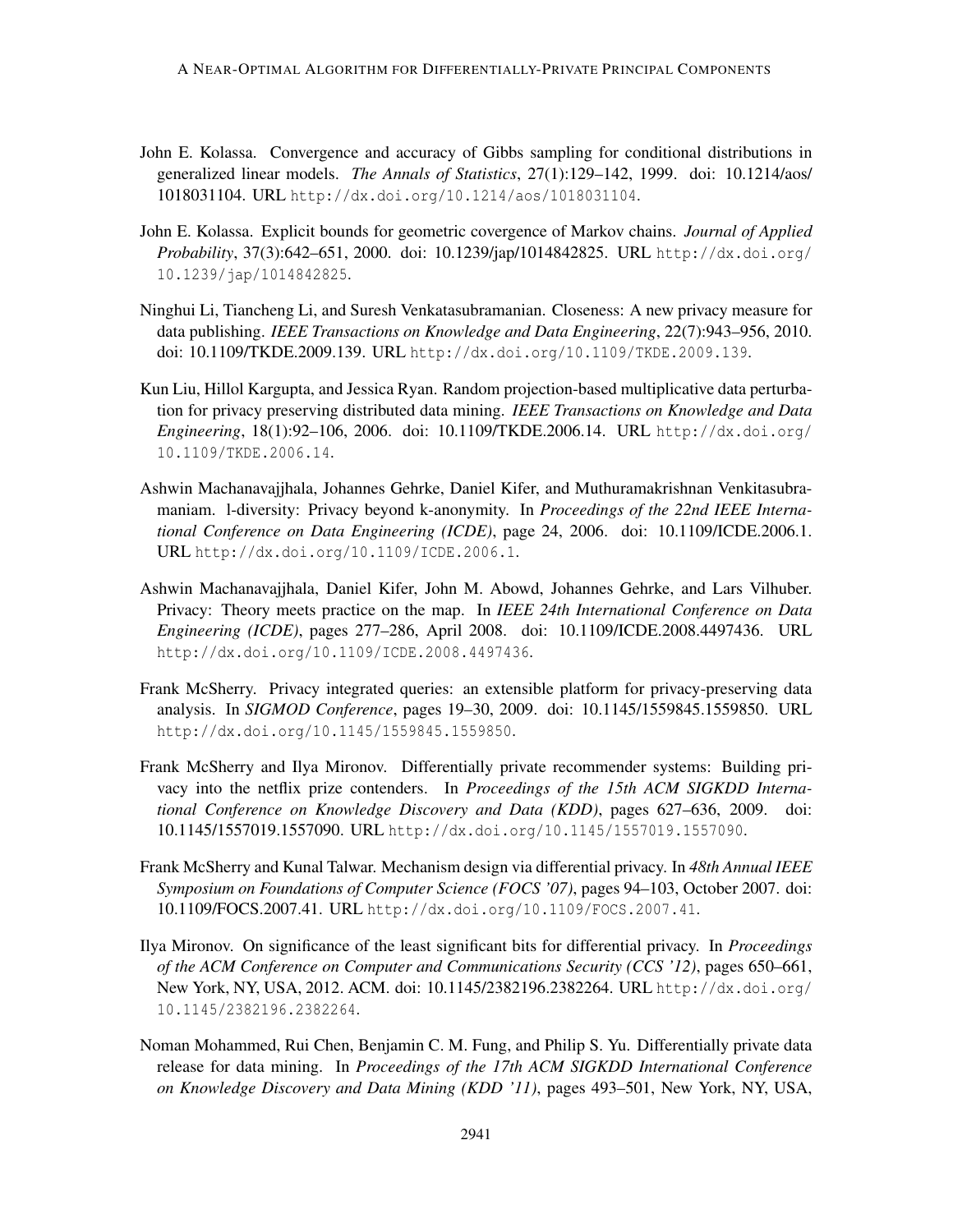2011. ACM. doi: 10.1145/2020408.2020487. URL http://dx.doi.org/10.1145/2020408. 2020487.

- Kobbi Nissim, Sofya Raskhodnikova, and Adam Smith. Smooth sensitivity and sampling in private data analysis. In *Proceedings of the Thirty-Ninth Annual ACM Symposium on Theory of Computing (STOC '07)*, pages 75–84, New York, NY, USA, 2007. ACM. doi: 10.1145/1250790. 1250803. URL http://dx.doi.org/10.1145/1250790.1250803.
- Gareth O. Roberts. Bounds on regeneration times and convergence rates for Markov chains. *Stochastic Processes and their Applications*, 80(2):211–229, April 1999. ISSN 03044149. doi: 10.1016/S0304-4149(98)00085-4. URL http://dx.doi.org/10.1016/S0304-4149(98) 00085-4.
- Gareth O. Roberts and Sujit K. Sahu. Approximate predetermined convergence properties of the Gibbs sampler. *Journal of Computational and Graphical Statistics*, 10(2):216–229, June 2001. ISSN 1061-8600. doi: 10.1198/10618600152627915. URL http://dx.doi.org/10.1198/ 10618600152627915.
- Jeffrey S. Rosenthal. Minorization conditions and convergence rates for Markov Chain Monte Carlo. *Journal of the American Statistical Association*, 90(430):558–566, June 1995. ISSN 01621459. doi: 10.2307/2291067. URL http://dx.doi.org/10.2307/2291067.
- Benjamin I. P. Rubinstein, Peter L. Bartlett, Ling Huang, and Nina Taft. Learning in a large function space: Privacy-preserving mechanisms for SVM learning. *Journal of Privacy and Confidentiality*, 4(1):65–100, 2012. URL http://repository.cmu.edu/jpc/vol4/iss1/4/.
- Claude. E. Shannon. Probability of error for optimal codes in a Gaussian channel. *Bell System Technical Journal*, 38:611–656, 1959.
- Adam Smith. Privacy-preserving statistical estimation with optimal convergence rates. In *Proceedings of the 43rd Annual ACM Symposium on Theory of Computing (STOC '11)*, pages 813–822, New York, NY, USA, 2011. ACM. doi: 10.1145/1993636.1993743. URL http: //dx.doi.org/10.1145/1993636.1993743.
- Gilbert W. Stewart. On the early history of the singular value decomposition. *SIAM Review*, 35(4): 551–566, December 1993.
- Latanya Sweeney. k-anonymity: a model for protecting privacy. *International Journal on Uncertainty, Fuzziness and Knowledge-Based Systems*, 10(5):557–570, October 2002. doi: 10.1142/S0218488502001648. URL http://dx.doi.org/10.1142/S0218488502001648.
- Peter van der Putten and Maarten van Someren. CoIL Challenge 2000: The Insurance Company Case, 2000. URL http://www.liacs.nl/~putten/library/cc2000/. Leiden Institute of Advanced Computer Science Technical Report 2000-09.
- Larry Wasserman and Shuheng Zhou. A statistical framework for differential privacy. *Journal of the American Statistical Association*, 105(489):375–389, 2010. doi: 10.1198/jasa.2009.tm08651. URL http://dx.doi.org/10.1198/jasa.2009.tm08651.